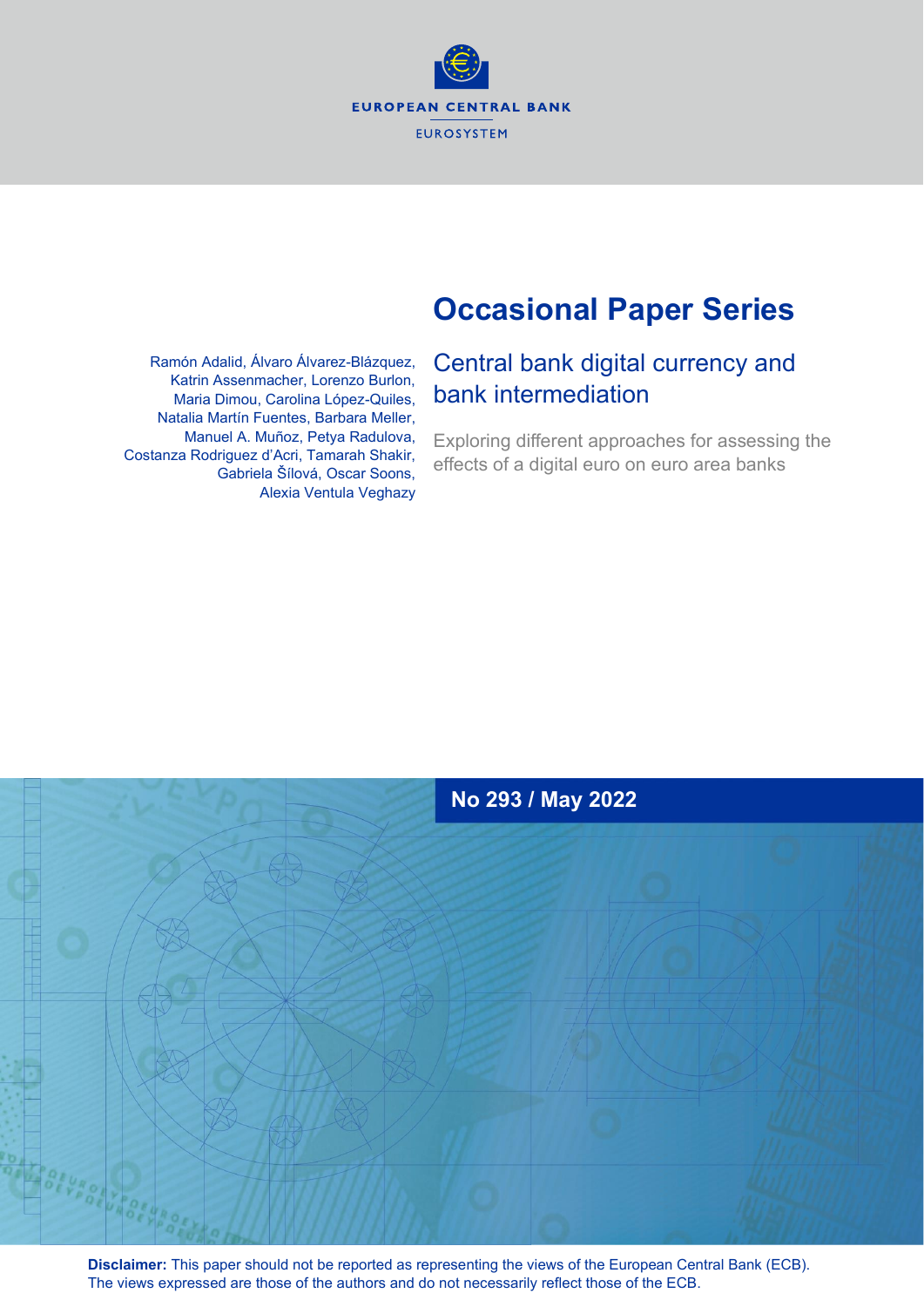# **Contents**

| <b>Abstract</b> |                                               |                                                                                                                             | $\overline{2}$ |  |  |
|-----------------|-----------------------------------------------|-----------------------------------------------------------------------------------------------------------------------------|----------------|--|--|
|                 |                                               | <b>Executive Summary</b>                                                                                                    | 3              |  |  |
| 1               | <b>Introduction</b>                           |                                                                                                                             |                |  |  |
| $\mathbf{2}$    | <b>CBDC demand and illustrative scenarios</b> |                                                                                                                             |                |  |  |
|                 | 2.1                                           | Illustrative digital euro demand scenarios                                                                                  | $\overline{7}$ |  |  |
| 3               |                                               | <b>Considerations on changes to structural bank intermediation</b>                                                          | 15             |  |  |
|                 | 3.1                                           | A stylised balance sheet approach                                                                                           | 15             |  |  |
|                 | 3.2                                           | Simulated bank responses to CBDC demand under liquidity risk<br>preferences and regulation                                  | 25             |  |  |
|                 | 3.3                                           | Potential impact of a digital euro on bank intermediation capacity<br>and lending conditions: insights from bank valuations | 28             |  |  |
| 4               | runs                                          | Considerations on the severity of potential economy-wide bank                                                               | 35             |  |  |
|                 | 4.1                                           | Insights gained from a model for simulated bank runs                                                                        | 36             |  |  |
|                 | Box 1                                         | Model for simulated bank runs: assumptions and estimation                                                                   | 40             |  |  |
|                 | 4.2                                           | Discussion based on a model of panic-based bank runs                                                                        | 41             |  |  |
|                 |                                               | <b>Box 2</b> The Diamond and Dybvig set-up with CBDC                                                                        | 43             |  |  |
| 5               |                                               | <b>Conclusion</b>                                                                                                           | 44             |  |  |
|                 | <b>References</b>                             |                                                                                                                             | 46             |  |  |
|                 |                                               | Annex: Balance sheets of the main euro area institutional sectors                                                           | 50             |  |  |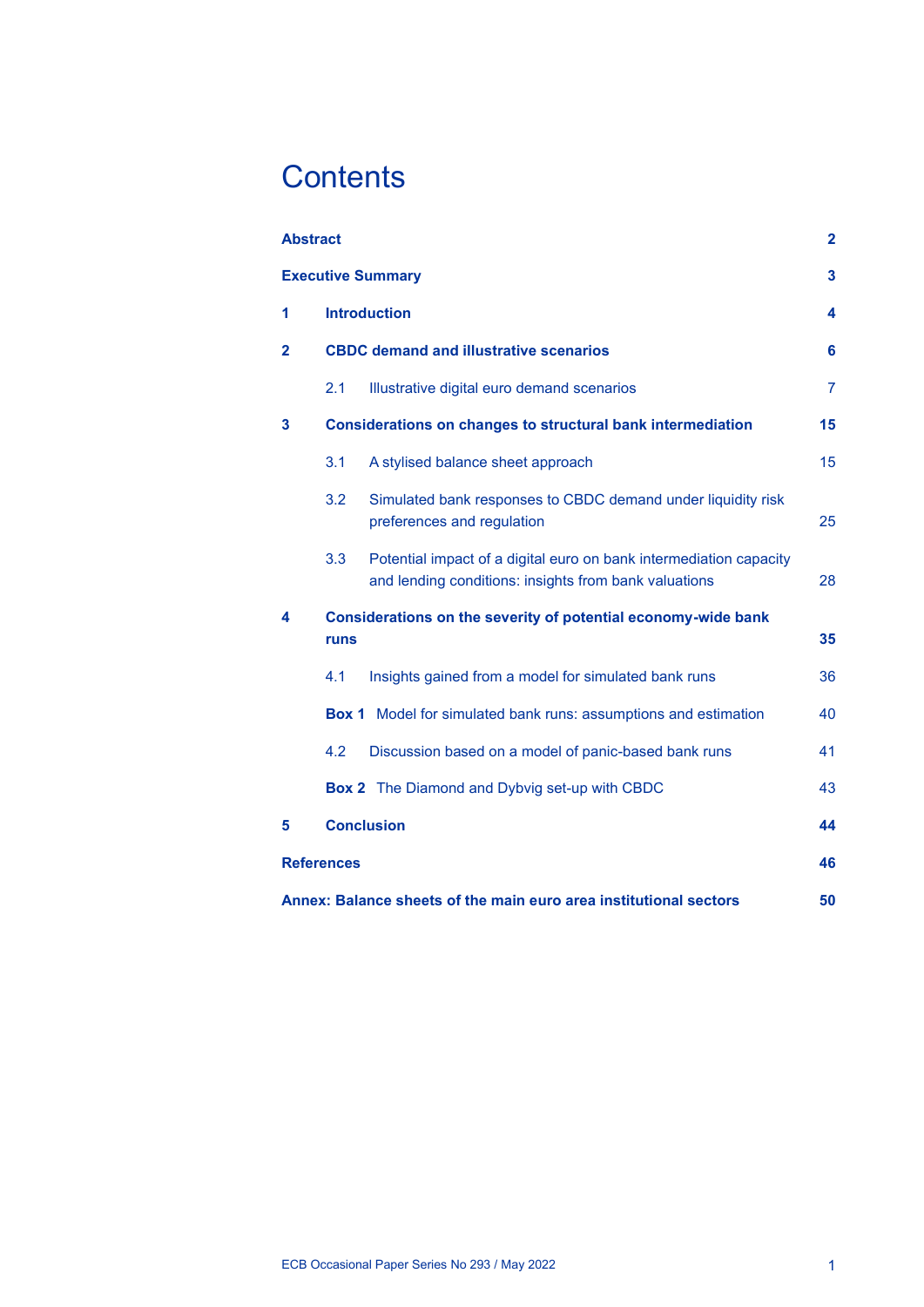# Abstract

In July 2021 the Eurosystem decided to launch the investigation phase of the digital euro project, which aims to provide euro area citizens with access to central bank money in an increasingly digitalised world. While a digital euro could offer a wide range of benefits, it could prompt changes in the demand for bank deposits and services from private financial entities (ECB, 2020a), with knock-on consequences for bank lending and resilience. By inducing bank disintermediation, a central bank digital currency, or CBDC, could in principle alter the transmission of monetary policy and impact financial stability. To prevent this risk, options to moderate CBDC take-up are being discussed widely.

In view of the significant degree of uncertainty surrounding the design of a potential digital euro, its demand and the prevailing environment in which it would be introduced, this paper explores a set of analytical exercises that can offer insights into the consequences it could have for bank intermediation in the euro area.

Based on assumptions about the degree of substitution between different forms of money in normal times, several take-up scenarios are calculated to illustrate how the potential demand for a digital euro might shape up. The paper then analyses the mechanisms through which commercial banks and the central bank could react to the introduction of a digital euro. Overall, effects on bank intermediation are found to vary across credit institutions in normal times and to be potentially larger in stressed times. Further, a potential digital euro's capacity to alter system-wide bank run dynamics appears to depend on a few crucial factors, such as CBDC remuneration and usage limits.

**JEL codes**: E42, E51, G21

**Keywords**: CBDC, digital euro, bank intermediation, bank runs.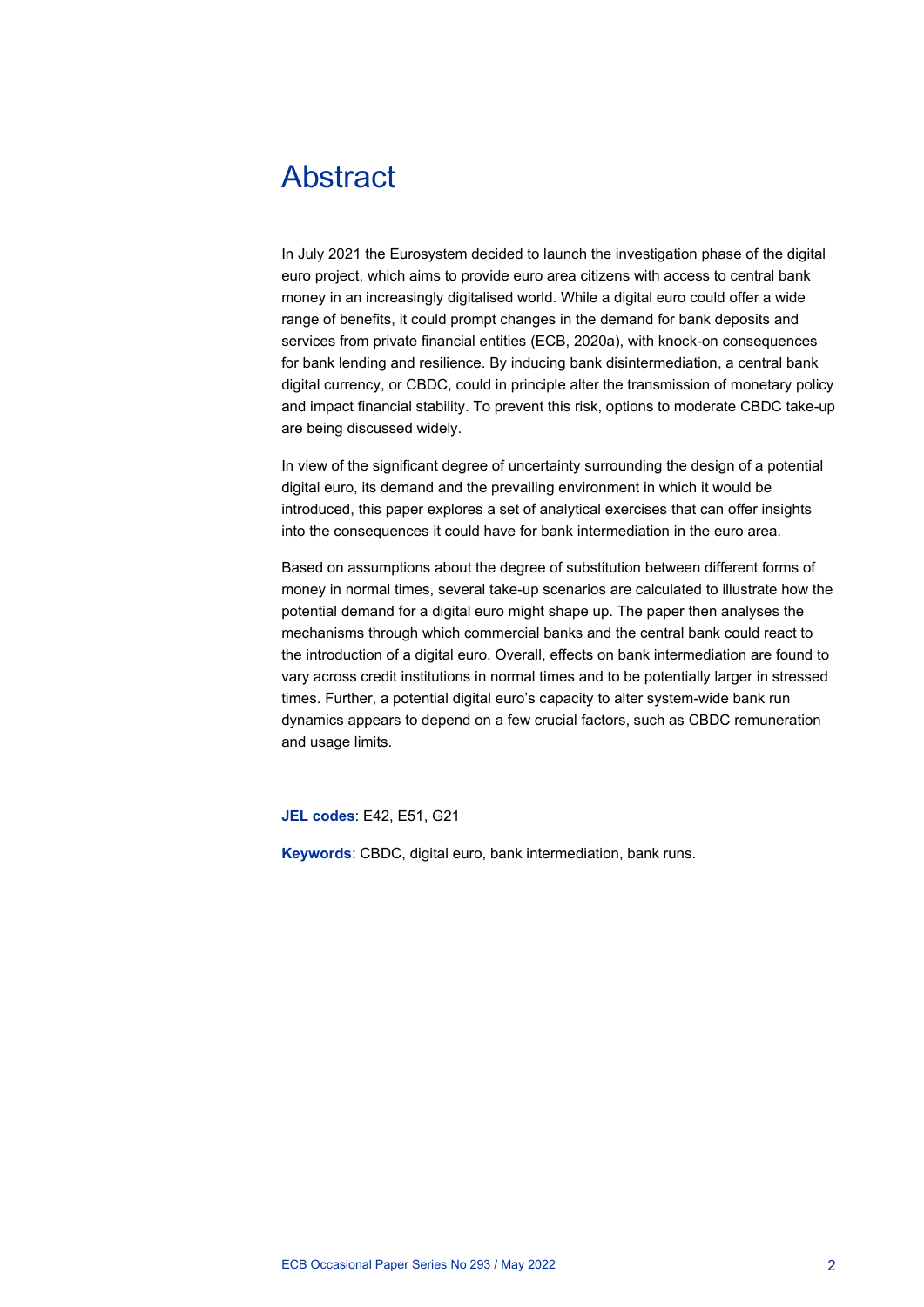# Executive Summary

In July 2021 the Eurosystem announced the launch of a project to explore the case for a digital euro and consider its potential design. Introducing a central bank digital currency in the euro area could offer several benefits, such as allowing general access to central bank money, supporting the Eurosystem's strategic objectives in the payment system and spurring financial innovation. At the same time, a digital euro, if not properly designed, could prompt changes in the demand for bank deposits and services from private financial entities, in turn affecting financial stability and monetary policy transmission. Specifically, lower demand for bank deposits could entail knock-on consequences for banking sector credit provision, risk-taking, profitability and resilience.

The analyses presented in this paper look at how euro area banks' balance sheets and activity might be affected by the adoption of a digital euro. As most decisions regarding the design of a digital euro are still to be taken, a significant degree of uncertainty surrounds the potential demand for it. Moreover, the monetary policy environment in which a digital euro might be introduced could differ from the current one. Acknowledging these uncertainties, this paper proposes a set of analytical exercises that offer insights into the possible implications for bank intermediation in the euro area. To do so, the paper relies on a set of illustrative demand scenarios and distinguishes between normal and stressed times. It also considers possible safeguards to mitigate the potential adverse consequences of introducing a digital euro.

Relying on a number of illustrative scenarios that consider a range of take-ups by the non-financial sector, the analysis in this paper focuses on the implications of digital euro take-up ranging from just under €500 billion to just over €7 trillion. The analysis of stylised and bank-level balance sheet data shows that – irrespective of the adjustment options chosen by a bank – substitution of bank deposits with a central bank digital currency would likely trigger an offsetting liquidity-providing operation by the central bank to ensure that the economy-wide liquidity situation is kept unchanged. A digital euro could also potentially alter economy-wide bank run dynamics. While an unconstrained supply of digital euro could lead to an increase in the scale and speed of a system-wide bank run, limits on individual holdings of a digital euro could mitigate such an outcome. The paper concludes that, if appropriately designed, the impact of introducing a digital euro on monetary policy transmission and financial stability appears to be manageable.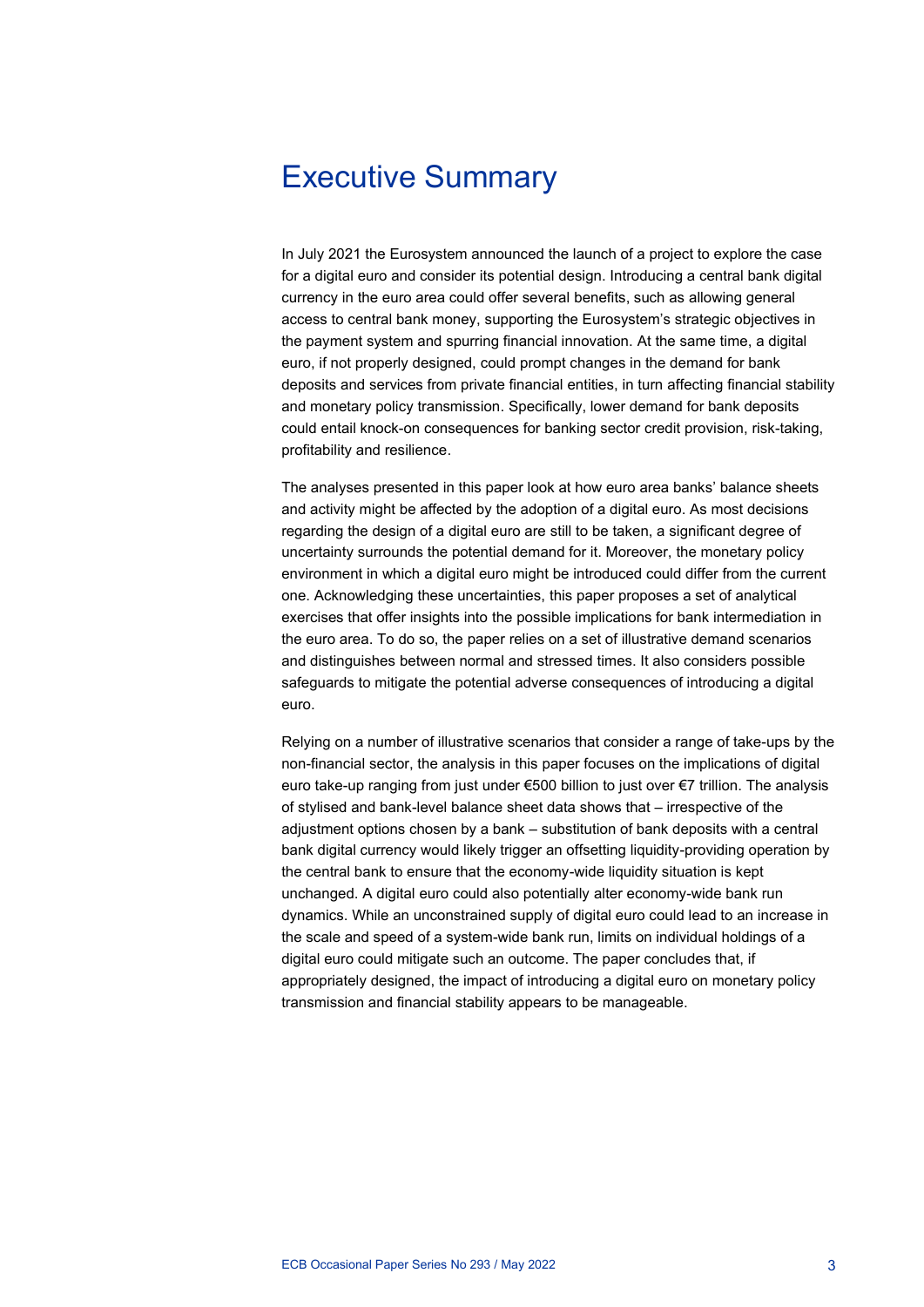# 1 Introduction

**In July 2021 the Eurosystem decided to launch the investigation phase of a two-year project aimed at ensuring that the Eurosystem would be ready to issue a digital euro if needed.**<sup>1</sup> A digital euro could support the Eurosystem's objectives by providing citizens with access to a safe form of money in an increasingly digitalised world and contribute to its strategic autonomy by providing an alternative to foreign payment providers for fast and efficient payments in Europe and beyond (ECB, 2020a). At the same time, a digital euro, if not properly designed, could result in the substitution of bank deposits and foster bank disintermediation, which in turn could have implications for financial stability and monetary policy transmission (ECB, 2020a). Furthermore, in periods of stress, systemic bank runs could occur more easily or faster in the presence of a CBDC (Broadbent, 2016; Callesen, 2017).<sup>2</sup>

**Anticipating the impact of a digital euro on monetary policy transmission and financial stability is challenging because of the uncertainty surrounding its demand, design and the prevailing environment in which it may be introduced.** While the Eurosystem has stated that any digital euro would be intended for retail payments use only **(ECB, 2020a)**, many other design features that will determine the convenience and ease of use of a digital euro, which have a direct impact on demand for it, are still to be decided. The economic and financial environment that would prevail at the time a digital euro might be issued is also uncertain, including the monetary policy environment and the potential availability of alternative digital moneys. Lastly, no major advanced economy to date has introduced a CBDC, resulting in a lack of data that could be used in empirical analyses. Therefore, at this stage, it is particularly challenging to estimate the effects of a digital euro and design the options to manage its take-up.

**Reflecting that uncertainty, this paper analyses the impact of a digital euro by considering several illustrative take-up scenarios.** In view of the high uncertainty surrounding the design of a digital euro, such a scenario approach seems to be well suited to arrive at a range of estimates by imposing certain – albeit arbitrary – assumptions on the degree of substitutability between different forms of money (bank deposits, cash and digital euro). Based on aggregate balance sheet data and assumptions regarding different demand intensities in normal times, the effects of safeguards such as a cap on digital euro holdings are illustrated as well. The study

<sup>1</sup> See "Eurosystem launches digital euro project", ECB press release,14 July 2021.

<sup>2</sup> Although less widely discussed, CBDCs also represent numerous potential benefits to bank and financial stability, as they may: (i) facilitate a separation of safe payment-based banking activities from risky credit provision, potentially reducing the fragility of the banking system (Haldane, 2021); (ii) provide a useful crisis management tool when it provides real time information on deposit flights that may be used to calm markets before banking crisis materialise (Keister and Monnet, 2020); (iii) help in avoiding banking crises by making bank resolution easier and faster, reducing the contagion effects of bank failures, and weakening ex-ante run incentives (Kumhof and Noone, 2021); and (iv) increase competition in the monopolistic deposit market, improving prices and services for consumers (Andolfatto, 2021).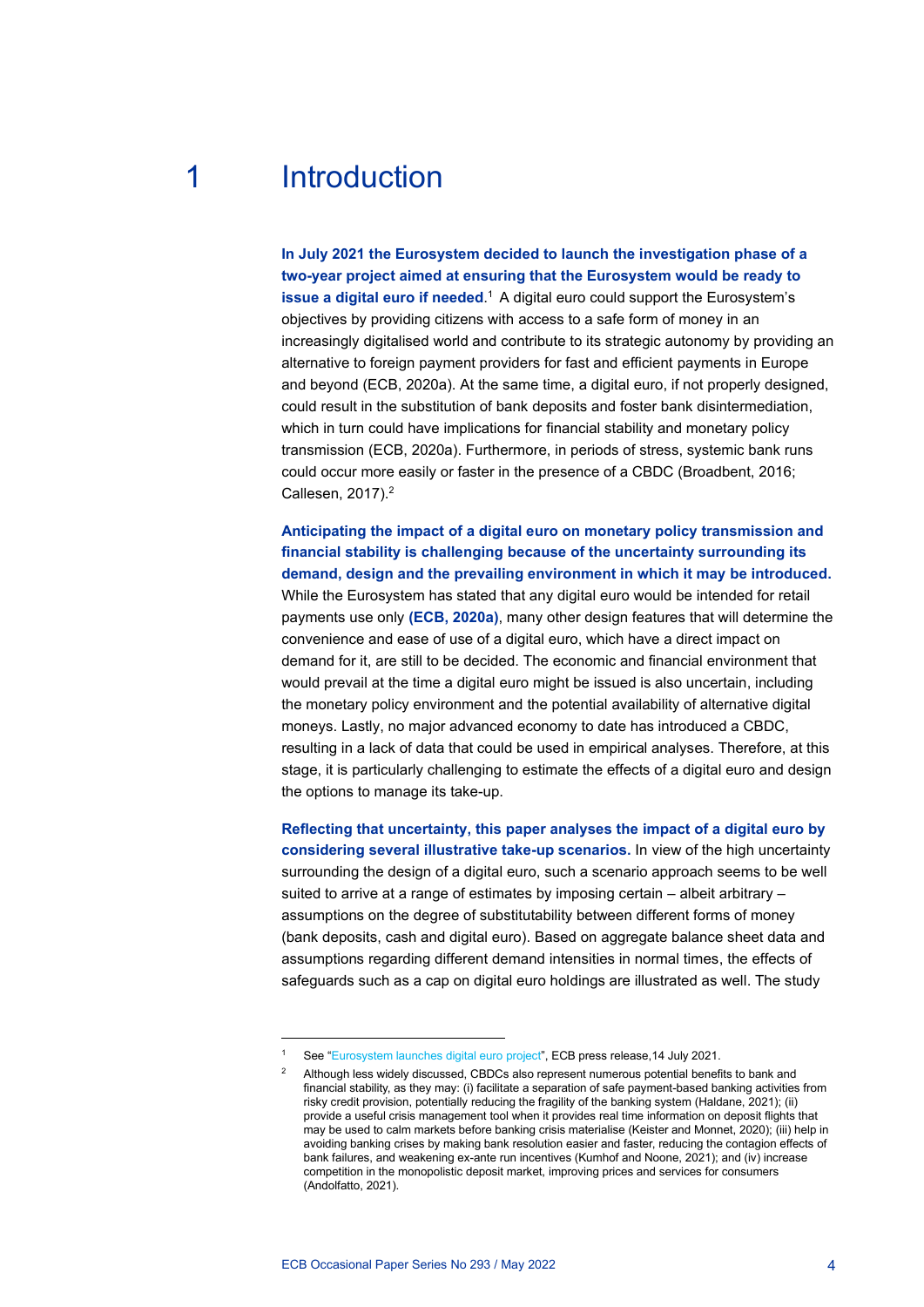also investigates the potential dynamics of the demand for a digital euro that could emerge in stressed times.

**Aggregate and bank-level data are used to show the mechanisms through which the banking sector adjusts to a digital euro and to illustrate banks' responses.** First, a stylised balance sheet approach allows us to identify the different options the banking sector has to adjust when a digital euro is put into circulation and the channels through which it could affect bank intermediation on aggregate. Then, bank-level data are used to illustrate how different factors such as bank regulatory constraints (e.g. liquidity regulation, Eurosystem collateral requirements) and institutional specificities (e.g. the deposit ratio, the funding structure) may affect banks' responses and, consequently, the extent to which a digital euro could alter bank intermediation. Market reactions to digital euro announcements are also used as a first test of these findings. Finally, the paper analyses the consequences a digital euro could have for the scale and speed of economy-wide bank runs.

**The rest of the paper is structured as follows.** Section 2 introduces a selected number of illustrative digital euro take-up scenarios, which – under some arbitrary assumptions regarding substitutability of different forms of money – range from €490 billion to €7.5 trillion based on current data, if demand is left unconstrained. This section also investigates the effects of a cap on take-up. Section 3 gives an overview of the impact a digital euro could have on bank intermediation in normal times based on aggregate and bank-level balance sheet data. It concludes that – irrespective of the adjustment options a bank chooses – the central bank would be able to ensure, through an offsetting liquidity-providing operation, that the economy-wide liquidity situation remains unchanged. Section 4 studies some of the mechanisms through which a digital euro could alter economy-wide bank run dynamics. While an unconstrained supply of digital euro could lead to an increase in the scale and speed of a system-wide bank run, limits on individual holdings of a digital euro would prevent such an outcome. Section 5 concludes.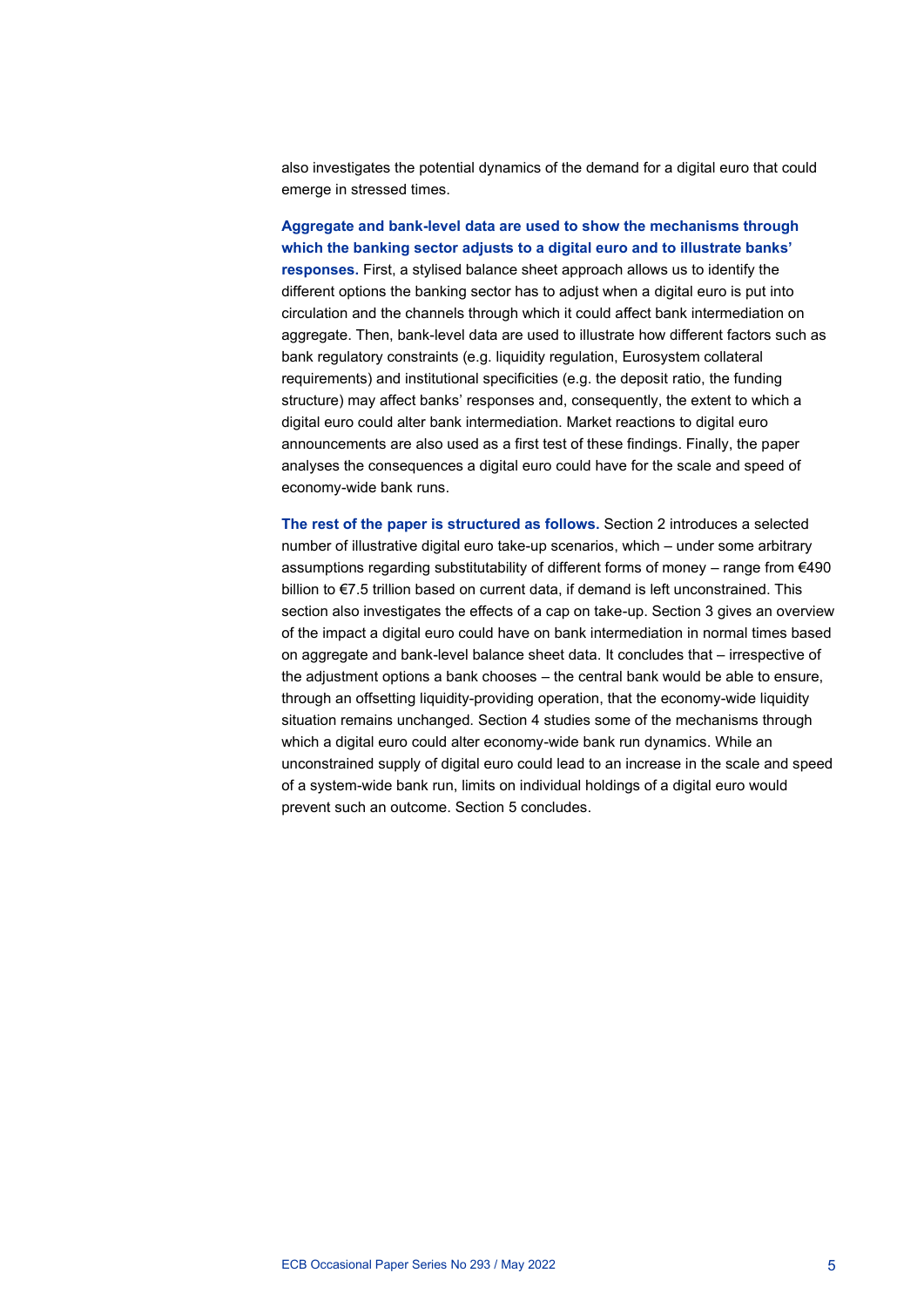# 2 CBDC demand and illustrative scenarios

**When gauging the effects of a digital euro on bank intermediation, its expected take-up will be key.** To the extent that the public decides to convert bank money into digital euro, the expected take-up will determine the size of deposit outflows for the banking sector and may thereby affect the capacity of banks to intermediate credit to the private sector (for a detailed analysis see Chapter 3). As a first step, it is therefore paramount to assess the possible demand for a digital euro.

**Various sources of uncertainty make the task of estimating future demand for a digital euro particularly challenging**. The lack of experience with CBDCs, especially in advanced economies, means no empirical data on actual demand exists. In addition, many important design features of a potential digital euro that could affect demand have not yet been decided (ECB, 2020a, Bindseil, Panetta and Tirol, 2021). Lastly, there is significant uncertainty about the environment that would prevail by the time a digital euro were introduced – for example, what other forms of digital payment or token might be in widespread use at that time and what the broader monetary policy environment would look like. These reasons explain why coming up with any realistic estimate for a digital euro take-up at this stage is particularly challenging.

**Recent studies have proposed at least three different approaches to estimate the potential demand for CBDCs.** First, empirical models and survey data have provided useful insights. Li (2021) applies a structural demand model to Canadian survey data to quantify household demand for CBDC as a store of value.<sup>3</sup> Bijlsma et al. (2021) directly ask survey respondents in the Netherlands if they would open a CBDC account.4 Second, other authors derive the demand for CBDC by means of theoretical macroeconomic models. Burlon et al. (2021) specify and calibrate to euro area quarterly data a Dynamic Stochastic General Equilibrium (DSGE) model that replicates the existing evidence on the estimated impact of digital euro news on euro area bank stock prices to determine the demand for CBDC under different design options (see also Section 4.2).<sup>5</sup> This and other papers highlight the importance of parameters such as the elasticity of substitution between CBDC and bank deposits in determining CBDC take-up (e.g. Assenmacher et al., 2021). Third, an estimate of digital euro take-up can be derived from illustrative take-up scenarios based on certain assumptions and the use of payments and balance sheet data. Although

 $3$  This paper predicts CBDC holdings between 4% and 55% of liquid assets holdings.

<sup>4</sup> Approximately 50% of the survey respondents in the Netherlands would do so, where most said they would transfer up to €500 to a CBDC current account and, depending on the remuneration, €1,000 to €20,000 to a CBDC savings account.

<sup>5</sup> Under the proposed baseline calibration for the euro area, in equilibrium the digital euro take-up would range from 15% to 65% of quarterly real GDP. After having rounded up the size of the population in the euro area to 340 million citizens and average quarterly GDP in 2021 to EUR 3 trillion, this range of values would be equivalent to €0.45 trillion – €1.95 trillion. For further details, see Burlon, L., Montes-Galdón, C., Muñoz, M. A., and Smets., F. (2022), "The optimal quantity of CBDC in a bank-based economy", CEPR discussion papers.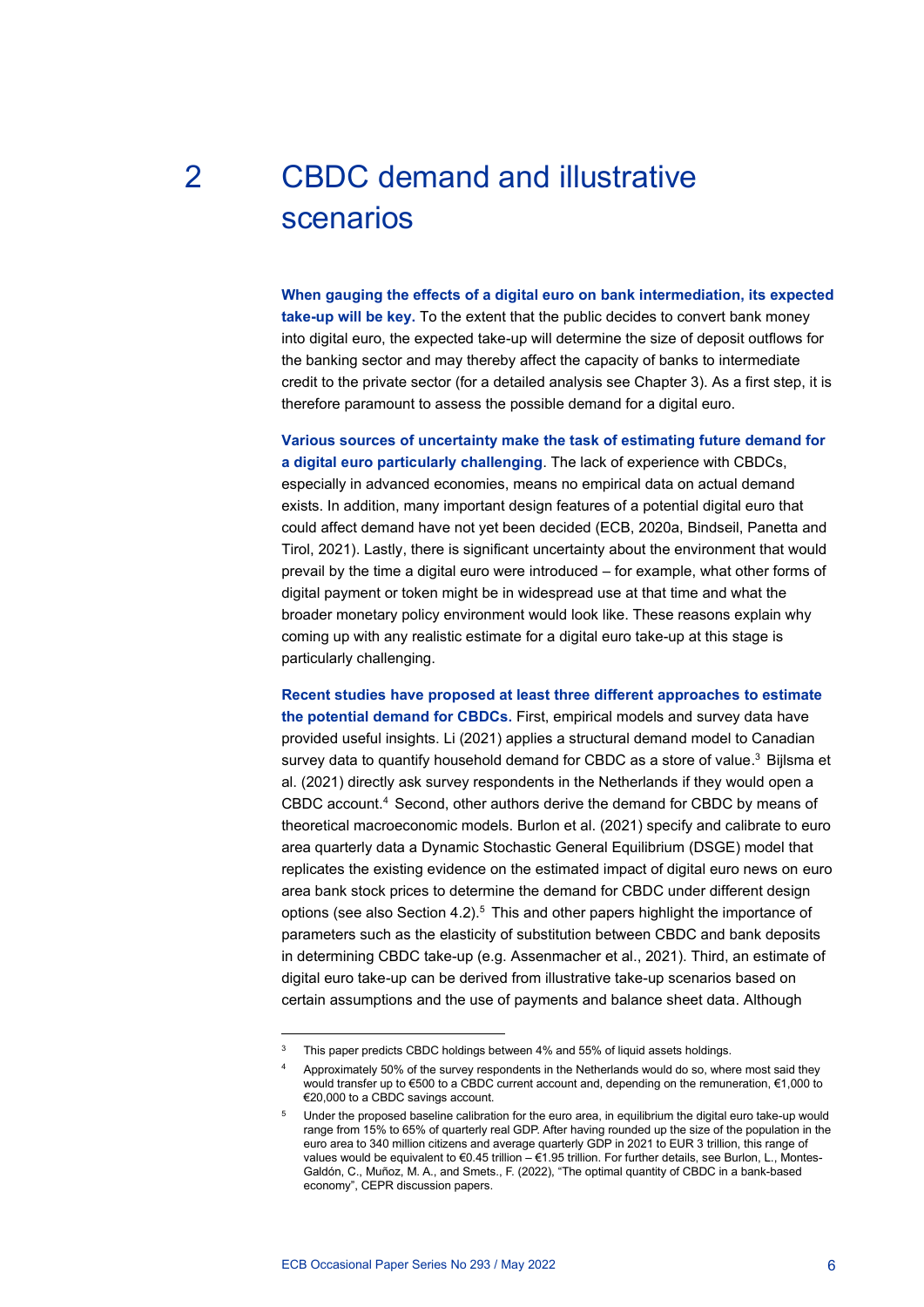uncertainty around the assumptions on which these scenarios are based is high, some of the scenarios that have been proposed consist of a bank deposit outflow of 5% to 10% of bank assets (García et al., 2020) and 20% of household and nonfinancial deposits (Bank of England, 2021).

### **This section presents some illustrative take-up scenarios for the euro area to study the potential impact of a digital euro on bank intermediation capacity.**

These scenarios are based on aggregate balance sheet data and make assumptions regarding different demand intensities and the degree of substitutability between different forms of money (bank deposits, cash and digital euro). In addition, take-up for a scenario in which the demand for digital euro is limited by a cap that is imposed by the authorities is also calculated**.** While relying to a large extent on ad-hoc assumptions, this methodology has a number of benefits as the resulting take-up estimates (i) are based on a comprehensive set of data that comprises interest rates, funding costs, and aggregate balance sheet information from all key institutional sectors; (ii) their construction and application are easy to follow and interpret; and (iii) they can inform mechanical counterfactual analysis to identify how take-up changes in response to modifications in the calibration and/or combination of CBDC usage limits and remuneration.

# 2.1 **Illustrative digital euro demand scenarios**

**Demand for a digital euro will very much depend on its design features and the environment prevailing at the time of its introduction, including interest rates and the existence of alternative forms of money.** Certain digital euro design features such as remuneration could largely incentivise or deter take-up: clearly, a non-remunerated CBDC would be less attractive in a positive interest rate environment than in a situation in which (at least some) money holders face negative remuneration for their cash holdings. Similarly, it is conceivable that more availability of alternative forms of digital money could weigh on the demand for a digital euro. The interaction of these and other dimensions, such as convenience of use and the ongoing trend towards a more digital economy, would result in a multitude of possible demand scenarios, requiring the use of elasticities that are difficult to estimate or calibrate. Final take-up would also depend on the interaction between all the other actors in the system, notably banks and the central bank. Striving for simplicity, while at the same time maintaining the illustrative purpose of the exercise, two well differentiated scenarios are developed.

**Two differentiated hypothetical digital euro demand scenarios in non-stressed times and a showcase of restricted supply are considered.** The choice of these scenarios is not based on their likelihood and, thus, should not be seen as an attempt to forecast future demand for a digital euro. They merely aim to numerically illustrate two markedly different levels of demand for a digital euro: (A) a "moderate demand for retail payments only"; and (B) a "large demand", resulting from digital euro being intensively used as means of payment and store of value. A third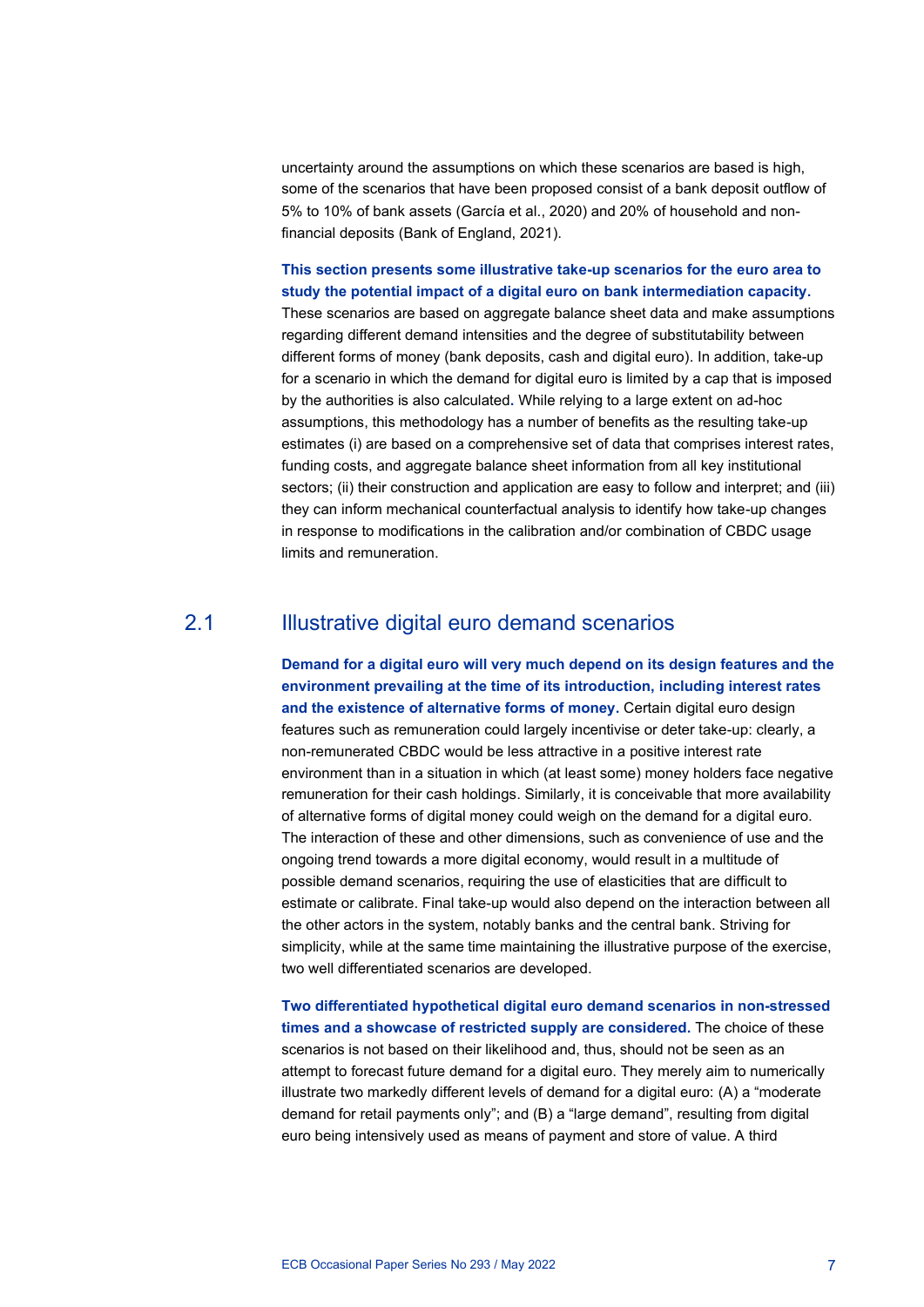scenario (C) is considered in order to illustrate the size of a "capped take-up". $6,7$ Scenarios A and B aim to illustrate two distinct demand levels in a situation of elastic supply of digital euro (akin to banknotes), whereas in scenario C supply would be limited. These scenarios illustrate demand for a digital euro in a non-stressed situation under no remuneration.<sup>8</sup> In a negative interest rate environment, an unrestricted supply (i.e. with no take-up limits) of a non-remunerated digital euro would likely entail (almost) unlimited demand by those agents facing negative remuneration in their bank deposits (currently these include non-bank financial institutions (NBFIs) and large corporations). This is because such a CBDC would offer a higher degree of safety and a more attractive yield than other assets. Scenarios A and B should therefore be considered as illustrating the potential demand for a non-remunerated digital euro in an interest rate environment similar to that observed in 2021 (Table 1).<sup>9</sup> Although the scenarios presented in this section rely on particular assumptions, the methodology easily allows for updating the underlying balance sheet data or changing the assumed elasticities to whatever monetary policy configuration may be in place.

#### **Table 1**

Interest rate environment in Q3 2021

| $-0.50$ |
|---------|
| $-0.57$ |
| $-0.37$ |
| 0.14    |
| 0.01    |
| $-0.03$ |
| 0.12    |
|         |

Sources: ECB and IHS Markit.

Notes: The table shows interest rates relevant for the paper calculated as average across Q3 2021.

The Markit iBoxx MFI bonds yields is calculated as an average of the monthly average annual yield to maturity weighted by nominal amount of EA mfi bonds which have maturity higher than 2 years of iBoxx bonds.

### **Under the "moderate demand" scenario A, the digital euro is assumed to only partially replace other retail means of payment even if supply is**

**unconstrained.** In our calculation, we focus on the substitution of banknotes and overnight euro-denominated deposits by each sector (**Table 2**). For households the following substitution shares for retail payments are assumed: (i) 50% of the value of banknotes used for retail payments, (ii) 25% of the transaction value paid with cards and (iii) 75% of the transaction value settled with other means of payment, such as

Section 4 discusses different options to design such limits and their potential implications for the scale and speed of simulated economy-wide bank runs.

In the event a digital euro was issued, the Eurosystem would have the ability to control the amount of digital euro in circulation (see Requirement 8 in ECB, 2020a). No decision has yet been made on the safeguards that should be adopted in order to meet this requirement.

The potential implications of digital euro demand in stressed times for an economy-wide bank run are considered in Section 4.1.

The scenarios are calculated on current balance sheet data, which are influenced by current interest rate levels. They may be interpreted as reflecting a situation in which rates on alternative non-monetary assets have returned to zero whereas deposit rates remain close to current levels, so that a digital euro would substitute only for money-like assets but not for bonds and other stores of value.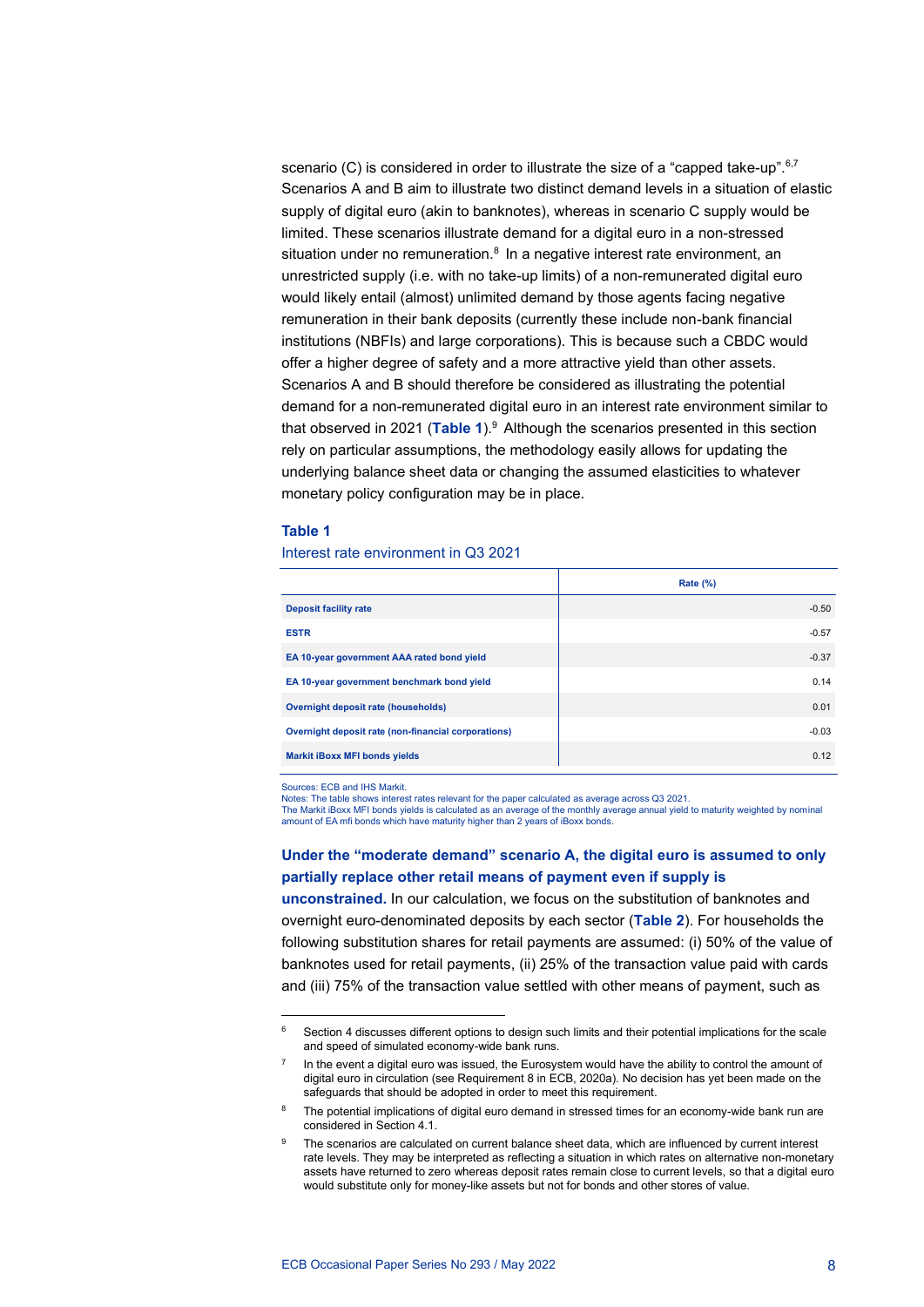electronic money.<sup>10, 11</sup> To obtain the total take-up of digital euro, a transaction velocity of digital euro of 7 is assumed, equal to that of cash when used for retail payments, reflecting that the amount of digital euro necessary to carry out retail payments is likely to be smaller than the transaction value itself. <sup>12</sup> To remain parsimonious, the share of substituted deposits and banknotes of non-financial corporations (NFC) is assumed to be equal to that of households. Furthermore, NBFIs do not demand digital euro for retail payments. Non-residents' demand for digital euro for retail payments is assumed to replace only banknotes, linked to their visits to the euro area.<sup>13</sup>

<sup>&</sup>lt;sup>10</sup> The category "Cards" includes credit and debit cards. The category "Others" refers to payments with mobile phones, bank cheques, credit transfers, direct debits and other (unidentified) payment instruments, and includes the answer "Don't know". Due to their low frequency of use, these instruments have been grouped into a single category.

<sup>11</sup> Data on these retail transactions are obtained from the "Study on the payment attitudes of consumers in the euro area" (ECB, 2020b).

 $12$  The transaction-velocity of cash has been computed as the share of the transaction value of retail payments in cash (ECB, 2020b) over banknotes used for transactions (Zamora-Pérez, A., 2021).

<sup>&</sup>lt;sup>13</sup> Banknotes in circulation in non-euro area microstates using euro (e.g. San Marino, Andorra, Monaco and Vatican City) are estimated to be below €1 billion. Including their banknote substitution for digital euro has a negligible impact on our calculations.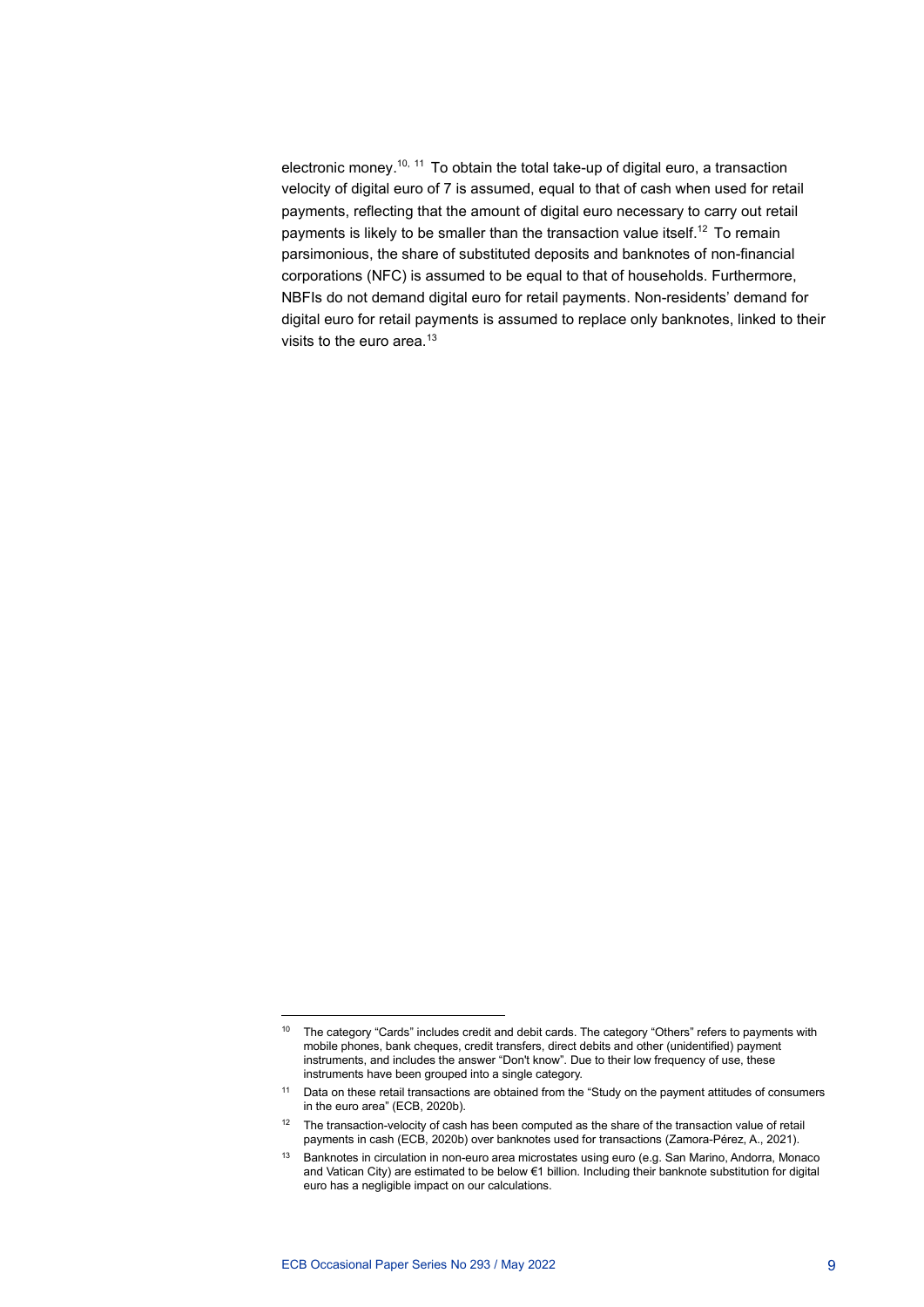### **Table 2**

Hypothetical scenarios of digital euro take-up

| (EUR billions)                                                                                                    |                            |                                                                                                                                                          |                                                                                              |                                                         |                                                                                                                        |              |
|-------------------------------------------------------------------------------------------------------------------|----------------------------|----------------------------------------------------------------------------------------------------------------------------------------------------------|----------------------------------------------------------------------------------------------|---------------------------------------------------------|------------------------------------------------------------------------------------------------------------------------|--------------|
|                                                                                                                   |                            | <b>Households</b>                                                                                                                                        | <b>NFCs</b>                                                                                  | <b>Nonbanks</b>                                         | <b>Foreign</b>                                                                                                         | <b>Total</b> |
| Moderate take-up for<br>retail payments only<br>(no holding<br>restrictions and no<br>remuneration)               | Assumptions                | 50%<br>substitution of<br>banknotes<br>used for retail<br>payments<br>25%<br>substitution of<br>cards<br>75%<br>substitution of<br>other (paypal<br>etc) | Same<br>proportion of<br>banknotes<br>and deposit<br>substitution<br>applied to<br>household | No demand<br>for retail<br>payments                     | Demand only<br>by non-<br>residents<br>visiting the<br>euro area                                                       |              |
|                                                                                                                   | <b>Overall demand</b>      | 278                                                                                                                                                      | 89                                                                                           | 0                                                       | 120                                                                                                                    | 488          |
|                                                                                                                   | From overnight<br>deposits | 120                                                                                                                                                      | 60                                                                                           | $\mathbf 0$                                             | 0                                                                                                                      | 180          |
|                                                                                                                   | From banknotes             | 158                                                                                                                                                      | 30                                                                                           | 0                                                       | 120                                                                                                                    | 308          |
| Large take-up for<br>retail payments &<br>storage of value<br>(no holding<br>restrictions and no<br>remuneration) | Assumptions                | 70% of<br>banknotes<br>and 50% of<br>overnight<br>deposits                                                                                               | 70% of<br>banknotes +<br>50% overnight<br>deposits                                           | 90% of<br>overnight<br>deposits                         | Banknotes:<br>120 retail<br>banknotes +<br>80%<br>remaining<br>banknotes<br>held by non-<br>residents<br>Deposits: 90% |              |
|                                                                                                                   | <b>Overall demand</b>      | 3127                                                                                                                                                     | 1383                                                                                         | 776                                                     | 2204                                                                                                                   | 7490         |
|                                                                                                                   | From overnight<br>deposits | 2594                                                                                                                                                     | 1283                                                                                         | 776                                                     | 1699                                                                                                                   | 6352         |
|                                                                                                                   | From banknotes             | 533                                                                                                                                                      | 100                                                                                          | $\mathbf 0$                                             | 505                                                                                                                    | 1138         |
| <b>Capped take-up</b>                                                                                             | Assumptions                | 3000 per euro<br>area individual<br>(incl. 50%<br>substitution of<br>banknotes)                                                                          | Envisaged<br>design for no<br>significant use<br>of D€ by<br><b>NFCs</b>                     | Envisaged<br>design for no<br>use of D€ by<br>non-banks | Demand only<br>by non-<br>residents<br>visiting the<br>euro area                                                       |              |
|                                                                                                                   | <b>Overall demand</b>      | 1028                                                                                                                                                     | 0                                                                                            | $\mathbf{0}$                                            | 120                                                                                                                    | 1148         |
|                                                                                                                   | From overnight<br>deposits | 647                                                                                                                                                      | 0                                                                                            | $\mathbf 0$                                             | 0                                                                                                                      | 647          |
|                                                                                                                   | From banknotes             | 380                                                                                                                                                      | $\mathbf 0$                                                                                  | $\mathbf 0$                                             | 120                                                                                                                    | 500          |

Sources: ECB (SPACE 2019 survey, BSI and QSA) and ECB calculations. Latest observation: Q3 2021.

**Under the assumptions for the "moderate demand for retail payments only" scenario (A), the take-up of digital euro would be around €490 billion, with domestic demand amounting to just about €370 billion.** Foreign demand would result in a substitution of banknotes of around €120 billion (**Chart 1, panel a)** and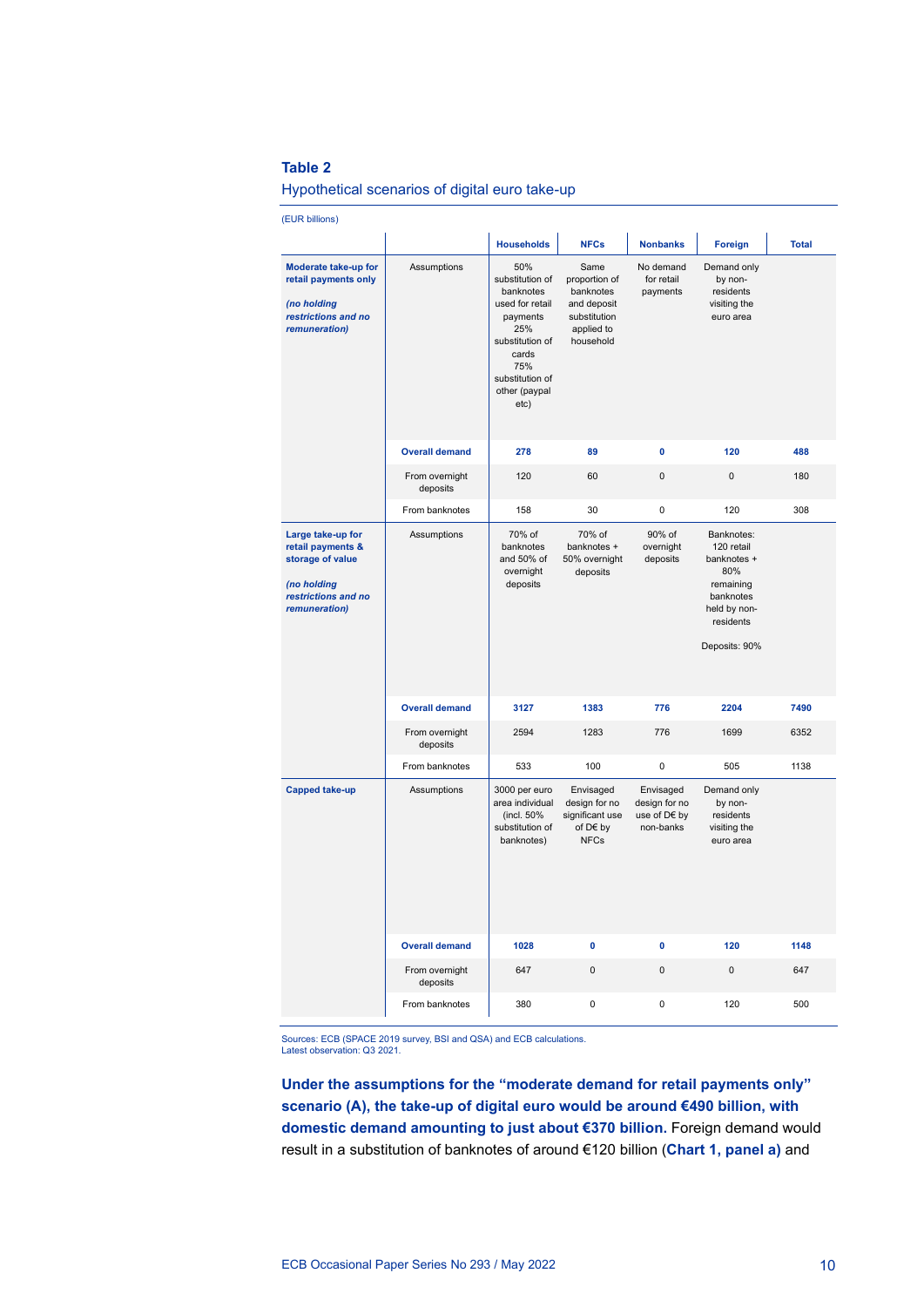**Table 2**). Overall, digital euro would replace banknotes and deposits in approximately equal shares (**Chart 1, panel b**).

#### **Chart 1**

#### Hypothetical digital euro demand scenarios

**a) Digital euro take-ups by sector b) Digital euro substitution by instrument per hypothetical take-up**



Source: ECB calculations.

Note: The chart on the right shows what proportion of the total take-up in the chart on the left substitutes banknotes or overnight deposits

**The "large demand" scenario (B) illustrates an intense use of digital euro as a store of value coupled with an increased use for retail payments and assumes unlimited supply.** Under this scenario, the bulk of the demand for digital euro is driven by an assumed preference for having access to the safety of central bank money. First, both households and NFCs are assumed to replace 70% of their banknote holdings. Full substitution is not expected, as a residual preference for holding banknotes is considered, especially by some demographic groups.<sup>14</sup> In addition, estimates show that banknotes may also be used in the shadow/illicit economy. <sup>15</sup> Secondly, it is assumed that households and NFCs would replace 50% of their deposits with digital euro. In contrast with Scenario A, which only considers demand for retail payments purposes, deposit substitution by NBFIs and nonresidents is assumed to be proportionally larger (90%), resulting from a large demand for digital euro as a store of value by these sectors. This follows from the assumption that these sectors would always have a higher preference for holding digital euro, which would allow them access – like banks – to the safety of central bank money to store their liquidity.

**The assumptions for scenario B ("large demand") generate an overall demand of €7.5 trillion, of which €5.3 trillion stems from domestic demand (Chart 1A and Table 2).** Households would account for the largest share of the domestic take-

<sup>14</sup> We assume that a 70% substitution for banknotes by NFCs and households (HH) is large enough to already take into account that the coronavirus pandemic has accelerated technological adoption by larger groups of people, decreasing the demand for banknotes.

<sup>&</sup>lt;sup>15</sup> See Reimers et al (2020) and Rogoff (1998).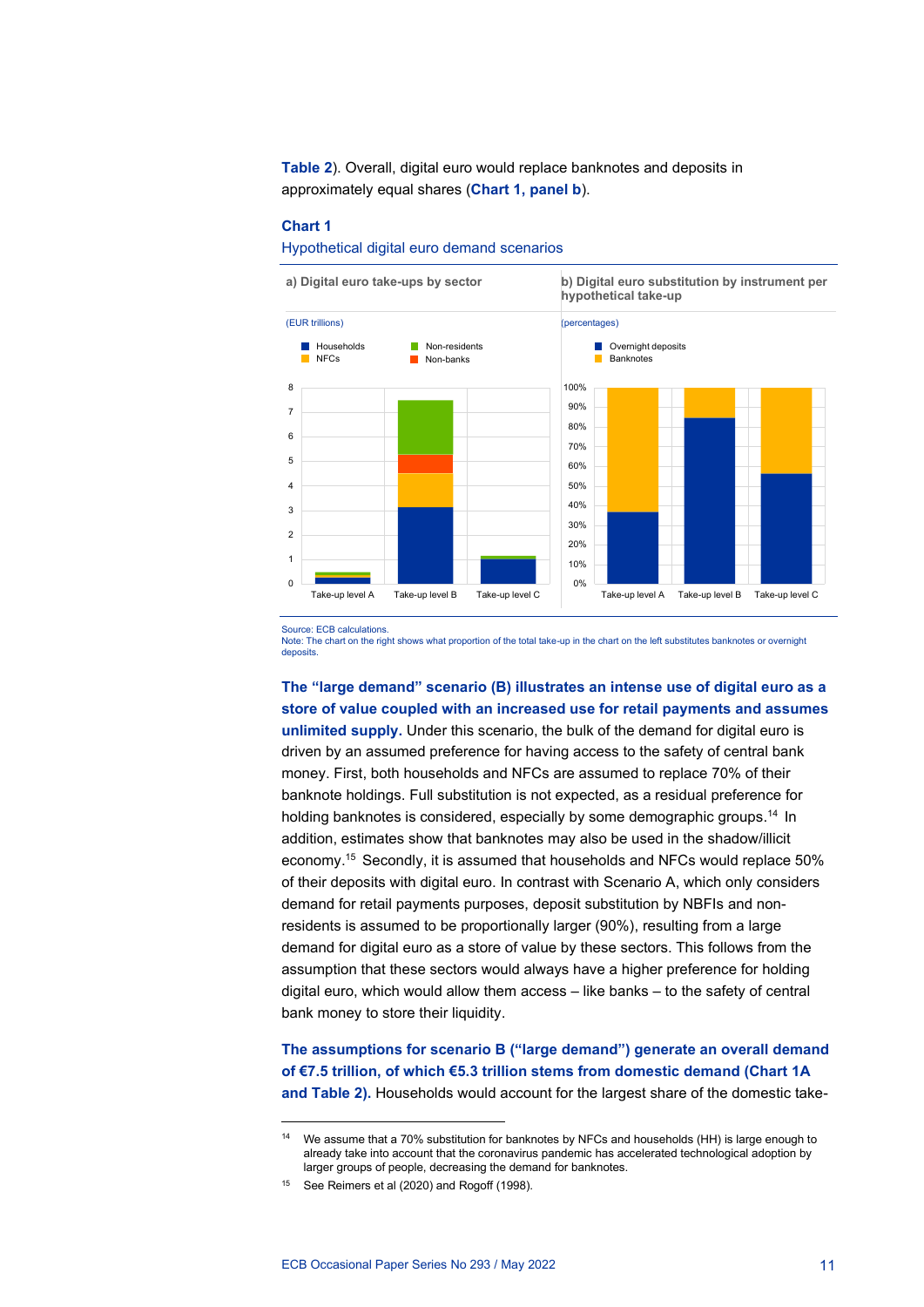up, with €3.1 trillion. In terms of instrument substitution, the bulk of the overall demand for digital euro would stem from overnight euro-denominated deposits.

**Under the "capped" scenario (C), it is assumed that all residents exhaust a €3,000 limit on their individual holdings whereas visiting non-residents can hold digital euro exclusively for retail payment purposes.** 16, 17 Visiting nonresidents' demand is constrained to retail payments only as no store of value motive for this group is assumed. In this scenario neither NBFIs nor NFCs would be allowed to accumulate digital euro balances. Nevertheless, merchants could receive payments in digital euro thanks to a functionality that would transform those payments into bank deposits immediately.

**Assuming a full exhaustion of the limit on individual holdings, a digital euro uptake of €3,000 by each of the approximately 340 million inhabitants of the euro area amounts to a total demand of €1.03 trillion.** Demand by visiting nonresidents (i.e. for retail payments only) is calibrated to be around €120 billion like in scenario A. Thus, the overall digital euro demand would result in approximately €1.15 trillion (**Chart 1, panel a**). Assuming that – like in scenario A – 50% of banknotes held by euro area households would be substituted by digital euro (around €380 billion), the remaining amount would imply a substitution of 12.5% for households' euro-denominated overnight deposits. The figures should, however, be understood as an upper bound of demand for digital euro under this scenario, as in practice there is a relevant proportion of citizens that do not hold €3,000 in bank deposits or cash (**Chart 2**). Hence, these citizens would not be able to exhaust the €3,000 limit per person.

<sup>16</sup> As argued by Bindseil and Panetta (2020), a per capita amount of €3,000 could be interpreted as covering the average monthly net income of euro area households, such that the normal payment function of money would be covered. In Chart 2, we investigate the sensitivity of deposit substitution to alternative values of the per-capita limit amount.

Panetta (2018) suggests to "set a ceiling on the amount of CBDC that each individual investor can hold". In normal times, this limit on individual digital euro holdings could be interpreted as a hard limit (i.e. a limit beyond which no additional individual digital euro holdings are allowed) or as a soft limit associated with a tiered remuneration scheme (i.e. a limit beyond which additional holdings are allowed but only at a dissuasive interest rate). See Bindseil (2020) and Bindseil and Panetta (2020) for a proposal on how a two-tiered remuneration scheme with a dissuasive rate on tier 2 CBDC holdings could be designed. Calibration alternatives to the €3,000 limit on individual holdings are considered in Sections 3 and 4. Section 4 discusses the different implications of hard and soft limits on individual CBDC holdings for the case of simulated system-wide bank runs.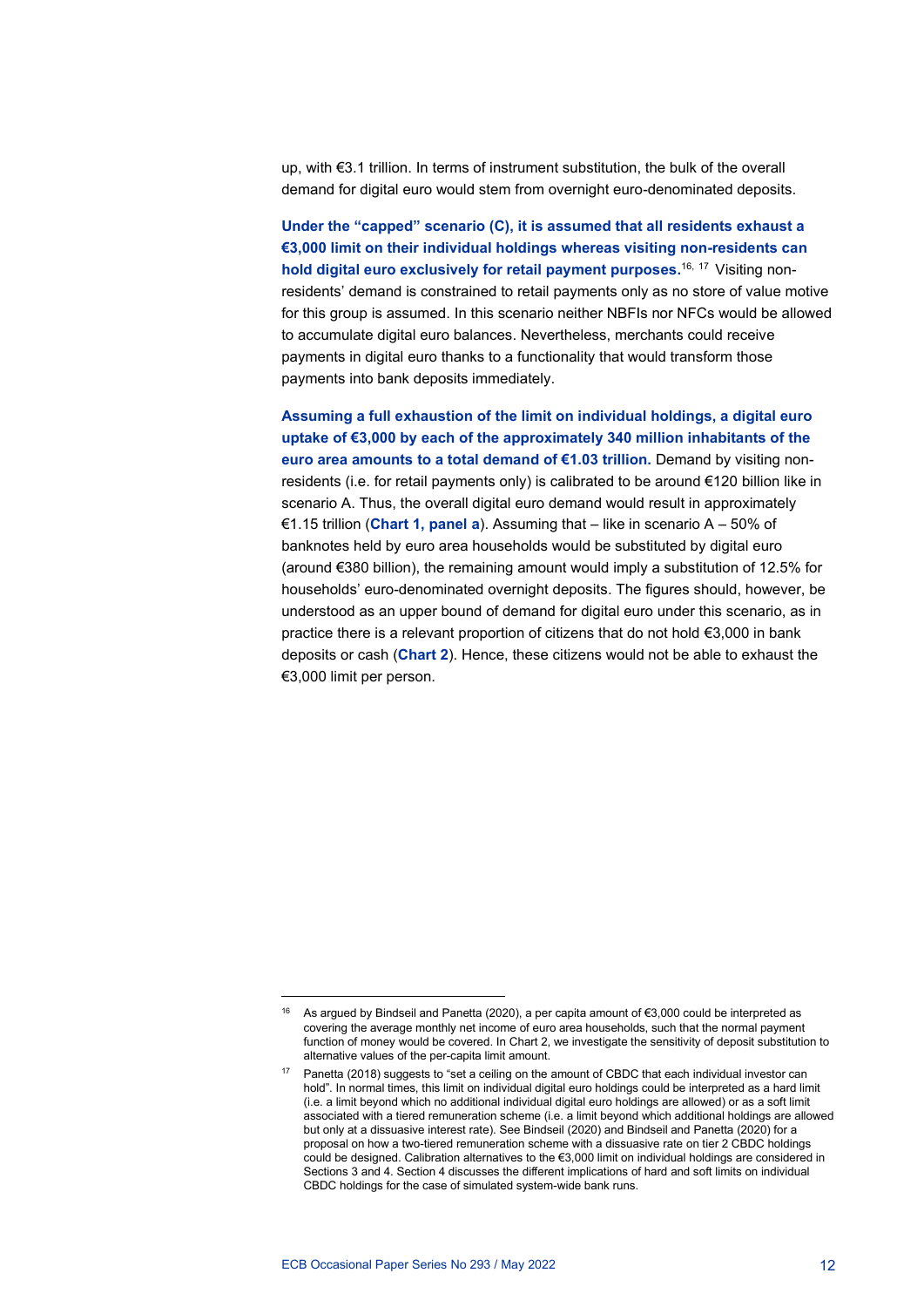#### **Chart 2**

#### Households' deposits across wealth quantiles

(average deposit holdings across quantiles, EUR thousands)

 $\Omega$ 10 20 30 40 50 60 70 1st quintile 2nd quintile 3rd quintile 4th quintile 5th quintile **Average HH deposit holdings** Average for the first 80% of the wealth distribution Average for the full wealth distribution

Source: ECB.

Notes: The chart shows average household (HH) deposits across wealth quintiles in the euro area. The red horizontal line shows the<br>average household deposits across all quintiles, whereas the yellow horizontal line shows t first four wealth quintiles.

## **Increasing or decreasing the limit on individual holdings by €1,000 changes the deposit substitution by about 2% of total customer deposits (almost 1% of total bank liabilities).** As we work from a fixed share of banknotes substitution, any change to the limit on individual holdings will, by assumption, only be reflected in a substitution of digital euro for deposits. For every €1,000 increase in the holding limit, the substitution away from households' euro-denominated overnight deposits is about €340 billion (**Chart 3, panel a**) and around 7% in terms of the stock of households' euro-denominated overnight deposits.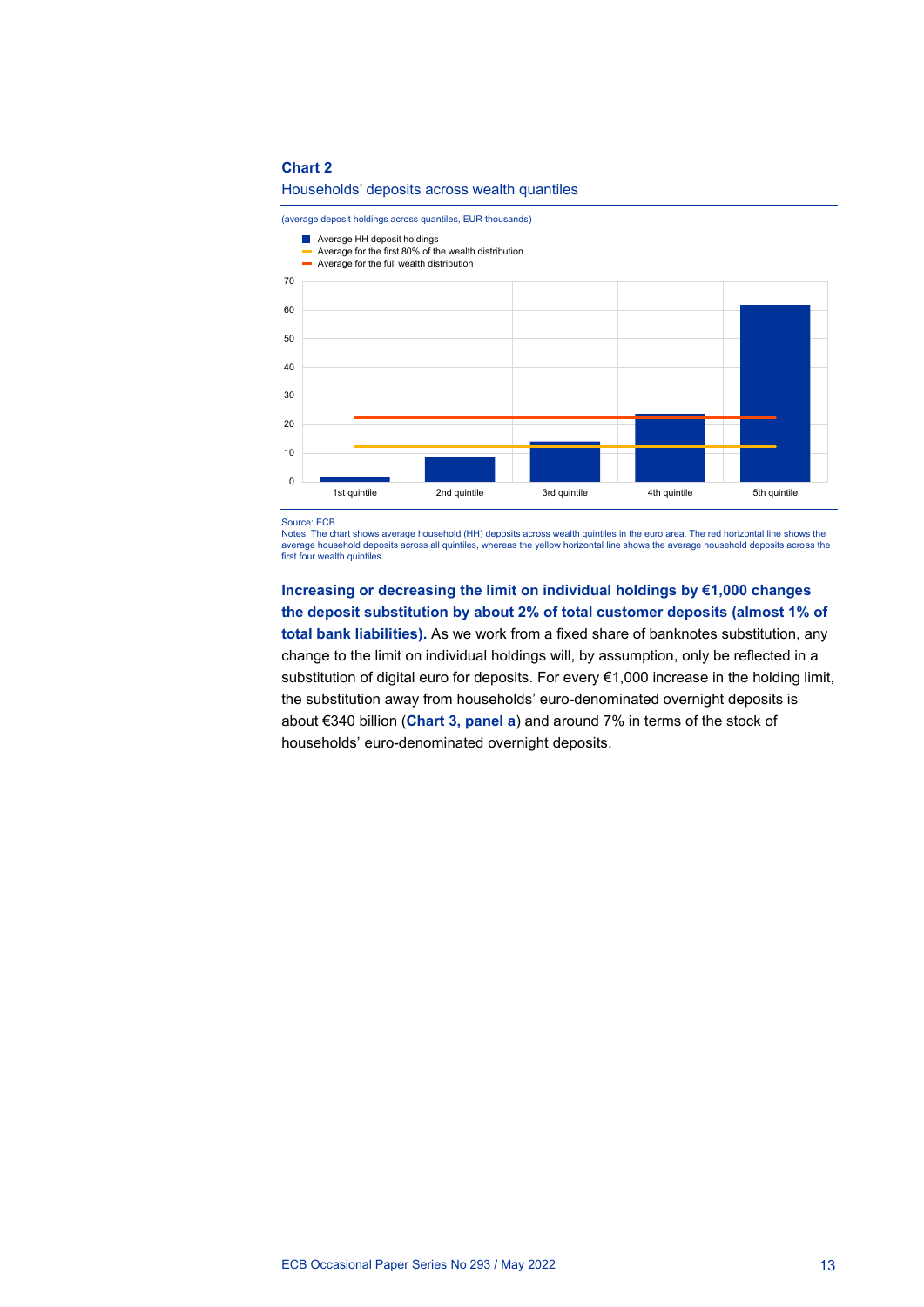#### **Chart 3**





Note: Total customer deposits includes all deposit liabilities except those between euro area banks.

### **Based on the above illustrative take-up scenarios, deposit substitution would range between 0.5% to 18% of aggregate euro area bank liabilities, measured**

**at end of September 2021.** These figures are subject to a number of caveats. First, the data on which this exercise is based will not match balance sheets at the point in time when a digital euro may actually be introduced. Second, substitution shares are based on plausibility considerations and cannot be checked against any data at the moment. Third, these figures are obtained by considering only a static substitution away from deposits at the euro area aggregate level (**Chart 3, panel b**). They do not include general equilibrium effects such as reactions on the side of banks, which could change conditions and functionality of the services they offer, nor any adjustment in interest rates that could result from a decrease in deposits as a funding source for banks. Moreover, they do not reflect any potential reaction of the central bank that may aim to offset unwanted effects resulting from the introduction of a CBDC on the monetary policy stance, which could result in a creation of new bank deposits. Therefore, these figures do not measure the overall impact on banks' intermediation capacity, but only a mechanical first-round impact.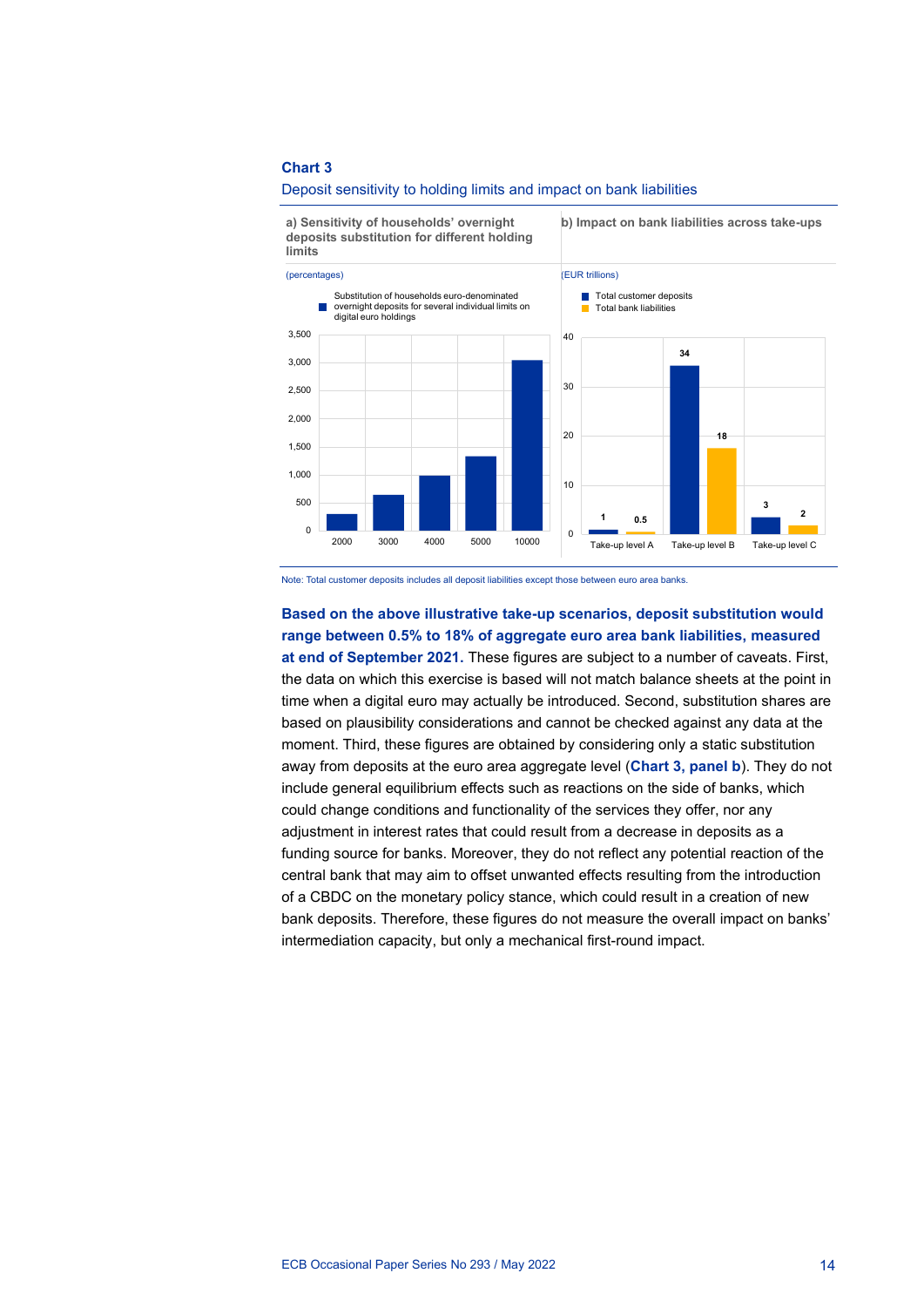# 3 Considerations on changes to structural bank intermediation

**This section investigates the implications of a digital euro on bank balance sheets, providing some preliminary insights into the possible impact of rolling out a CBDC on bank intermediation.** As a digital euro can potentially substitute for a portion of bank deposits, the framework distinguishes between four different adjustment channels. The balance sheet mechanics show that – except when the introduction of a digital euro is matched by a reduction in excess reserves or banknotes – the central bank would need to inject liquidity to accommodate the demand for the CBDC.

**The analysis in Section 3.1 assumes that liquidity regulation and collateral constraints, among other frictions, are not binding, allowing the central bank to fully offset the effects of CBDC demand on the banking sector.** This conclusion corresponds to the equivalence results that have been offered in the academic literature.<sup>18</sup> While the existence of frictions, such as collateral and liquidity constraints, modifies these conclusions, available data and estimates of the impact of digital euro news on banks' stock prices suggest that the effects of a digital euro on the intermediation capacity of the euro area banking sector would likely be manageable.<sup>19</sup> Importantly, heterogeneities within the banking system imply that the impact of a digital euro can vary significantly across credit institutions (Section 3.2).<sup>20</sup>

# 3.1 A stylised balance sheet approach

**Balance sheet relations provide a consistent framework to analyse how the introduction of a digital euro would alter banks' balance sheet positions and affect banks' intermediation capacity.** The mechanisms through which a digital euro is put into circulation, with banks' reserves at the central bank as the immediate counter-position, provide an intuitive starting point for this analysis.<sup>21</sup> In resemblance to banknotes, it is assumed that banks intermediate the distribution of digital euro. This implies that banks must first obtain the digital euro from the Eurosystem and then "resell" it to the final holder. In doing so, banks pay the Eurosystem with reserves and debit the bank account of the final holder (**Figure 1**). While both final

<sup>18</sup> See, for example, Brunnermeier and Niepelt (2019) and Fernández-Villaverde et al. (2020).

<sup>&</sup>lt;sup>19</sup> Some of the imperfections that are implicitly or explicitly incorporated in this part of the analysis include imperfect competition in the euro area banking sector, liquidity regulation and Eurosystem collateral requirements, among others.

<sup>&</sup>lt;sup>20</sup> Some of the bank-level factors that, according to the analysis presented in Section 3.2, would affect the impact that introducing a digital euro has on an individual credit institution include the business model and the deposit ratio, among others.

<sup>&</sup>lt;sup>21</sup> In this section, the word "reserves" refers to banks' deposits with the Eurosystem, and in particular to those in excess of reserve requirements. The volume of required reserves is currently negligible, representing just above 3% of total banks' reserves with the Eurosystem.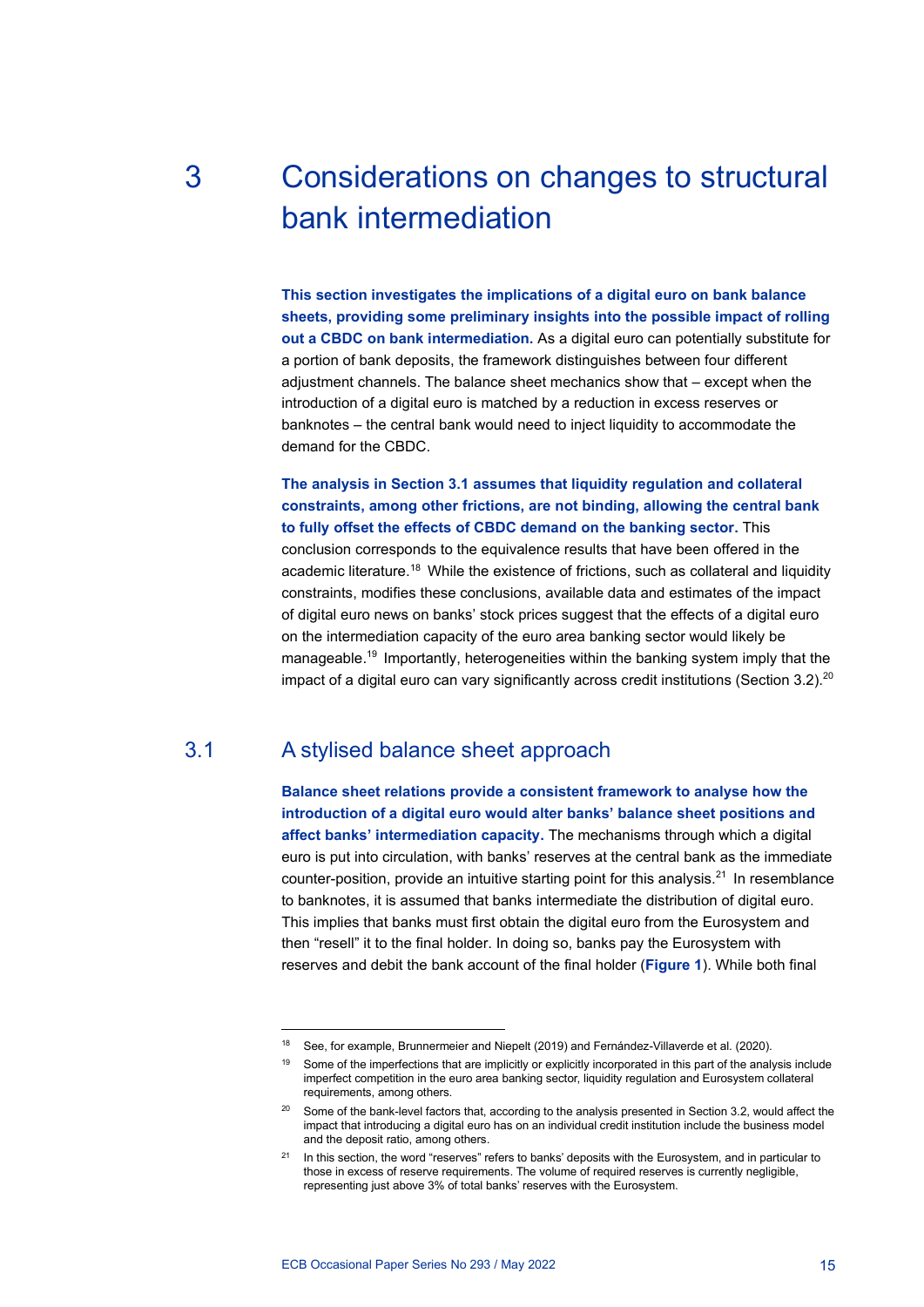holders and banks could obtain digital euro in exchange for banknotes, beyond this channel, banks need to hold reserves to put digital euro in circulation.<sup>22</sup>

#### **Figure 1**

The mechanics of putting digital euro into circulation



**There are four channels through which banks' balance sheets would adjust to the introduction of a digital euro.** Specifically, in order to put digital euro in circulation, banks can: *(I)* return (or intermediate the return of) banknotes to the Eurosystem. Alternatively, they can *(II)* reduce their stock of excess reserves with the Eurosystem. Banks can also obtain additional reserves via *(III)* increasing their borrowing from the Eurosystem, or *(IV)* seling assets to the Eurosystem. From the Eurosystem's viewpoint, options *I* and *II* represent a swap from existing Eurosystem liabilities (bank reserves or banknotes) to digital euro, while Options *III* and *IV*  represent an asset expansion in a situation in which the issuance of digital euro is larger than the reduction in reserves or banknotes. All adjustment options strictly linked to the introduction of a digital euro require the involvement of the Eurosystem balance sheet.

**Which of these adjustment strategies banks will actually use depends on the preferences of customers, the choices of banks and the policies of the** 

**Eurosystem.** Depending on the size of the deposit substitution (for different scenarios see Section 2), banks, owing to profitability and regulatory considerations, may have a preference for a specific adjustment course and may also engage in additional re-optimisations of their balance sheets. Finally, the Eurosystem plays a key role: first, it influences the size of its balance sheet by steering the quantity of digital euro in circulation through the attractiveness of holding digital euro, or by imposing hard limits; second, the Eurosystem decides on the composition of its assets and its collateral policy.

### 3.1.1 Adjustment channels

This subsection considers the adjustment mechanisms linked to the introduction of CBDC. These channels are not exclusive and can operate in parallel to each other. However, to facilitate the exposition, each channel is investigated separately, under

Theoretically, the digital euro could be put in circulation also via intermediaries other than banks with an account at the central bank. To the extent that the intermediaries would need to acquire the digital euro with reserves (or banknotes) and the final holder would need to pay with bank deposits (or banknotes), the assumption of banks as the only distributing agents can be maintained without loss of generality.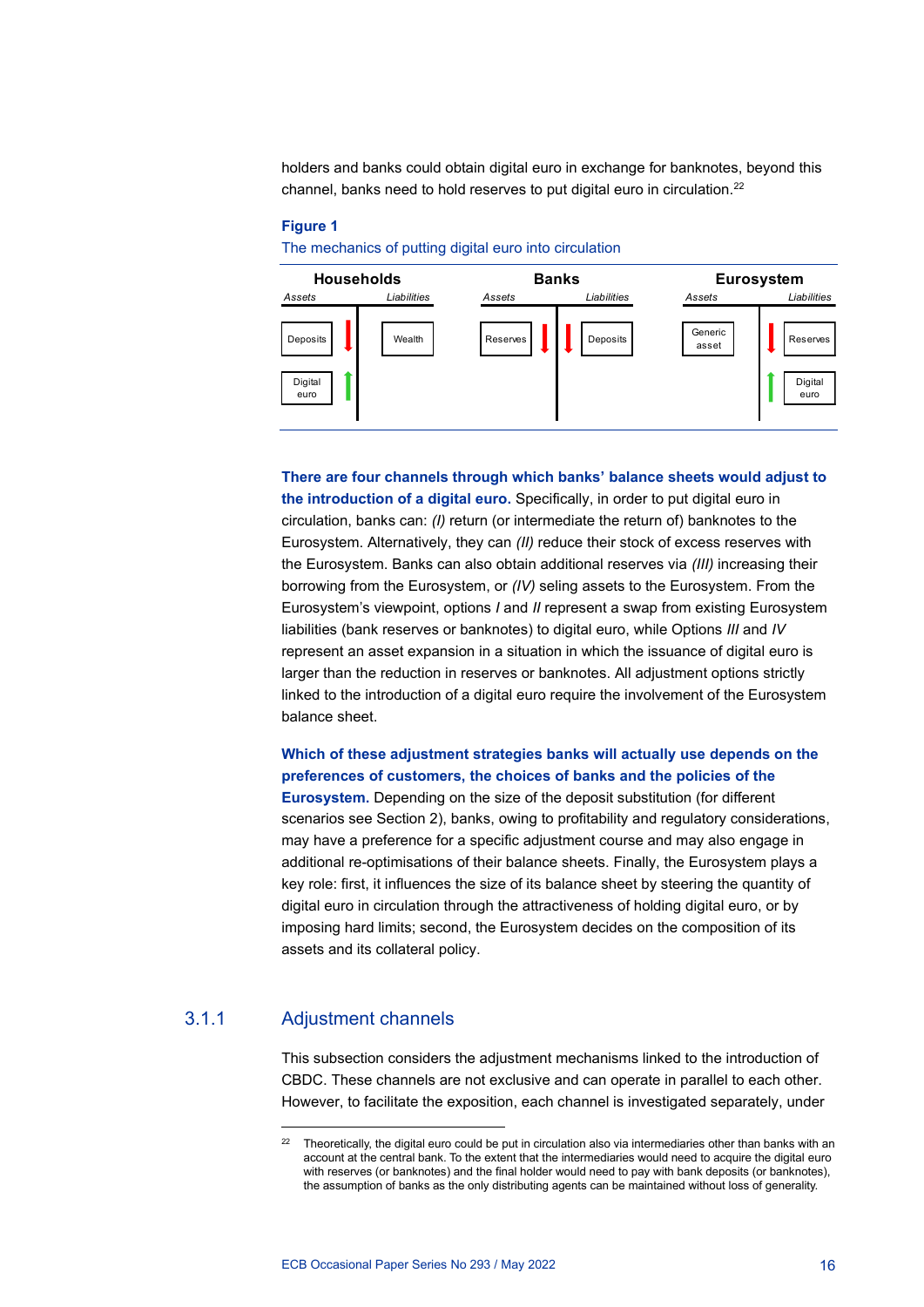the assumption that there are no market frictions and that regulatory constraints are not binding. The role of constraints and frictions in the adjustment process is discussed in Section 3.1.3 and throughout the rest of Section 3.

## Channel I: Banknotes for digital euro

**Replacing banknotes with digital euro amounts to a swap between two types of Eurosystem liabilities, with no implications for banks' balance sheets.** Banks would act merely as distributing agents: money holders would return banknotes to the Eurosystem and exchange them for digital euro, leaving other Eurosystem assets and liabilities untouched.

## Channel II: Existing bank reserves for digital euro

**Banks reduce their holdings of reserves with the Eurosystem in an amount equal to the deposit loss, without further impacting other items on the asset side of their balance sheets.** Reserves decline as banks use them to acquire digital euro from the Eurosystem in order to pass it on to their customers in exchange for deposits. Other bank assets remain unchanged. For the Eurosystem, this option represents a swap in its liabilities, with digital euro covering the reduction in bank reserves (**Figure 1**).

**On the individual level, banks would likely need to engage in interbank borrowing given that customers' demand for digital euro may differ across banks and reserves are distributed unequally in the market.** In the third quarter of 2021, 4% of euro area banks, representing 60% of the main assets of the banking sector, accumulated more than 74% of excess reserves in the euro area (**Chart 4**).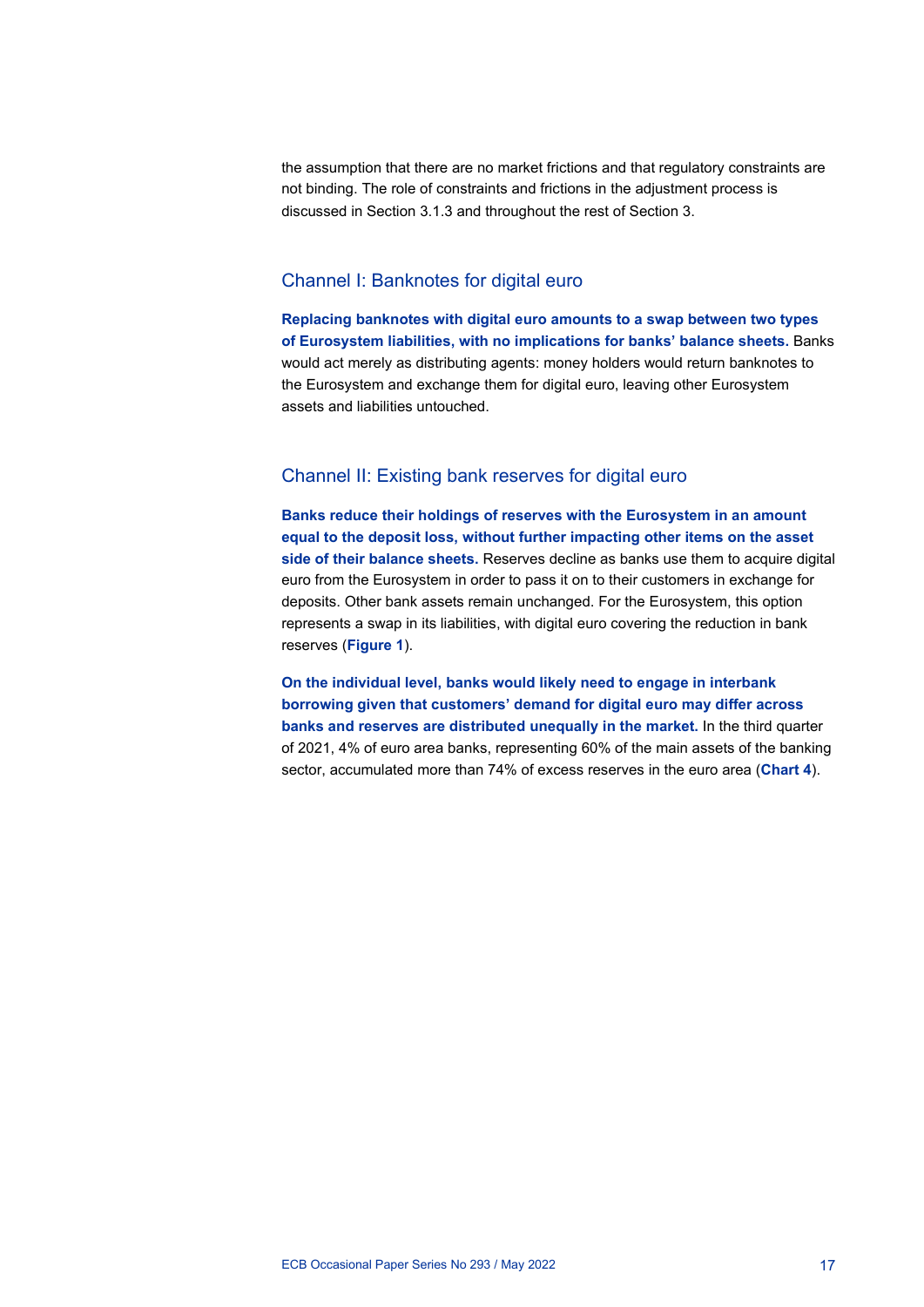#### **Chart 4**



Distribution of excess reserves across euro area banks

Source: ECB and iBSI.

Notes: Excess reserves at an individual bank level calculated as an average across maintenance period 5 in 2021. Main assets include loans, securities held, claims on other banks and the Eurosystem

### Chanel III: Central bank borrowing for digital euro

### **Banks replace the deposits transformed into digital euro with increased Eurosystem borrowing, with no further changes in other balance sheet items.**

Either because they lack the necessary amount of reserves or because they prefer to keep a certain amount of them, banks may be willing to borrow additional reserves from the Eurosystem to meet their customers' demand for digital euro. In such a case, the Eurosystem would instantaneously recycle back to banks the funding lost because of the transformation of deposits into digital euro. This results in a lengthening of the Eurosystem's balance sheet equal in size to the deposit substitution, which avoids a contraction in bank credit to the economy (**Figure 2**).23

<sup>&</sup>lt;sup>23</sup> The standard Eurosystem operational framework offers regular open market operations consisting of one-week liquidity-providing operations in euro (main refinancing operations, or MROs) as well as three-month liquidity-providing operations in euro (longer-term refinancing operations, or LTROs). The Eurosystem may also conduct non-regular longer-term operations with longer maturities.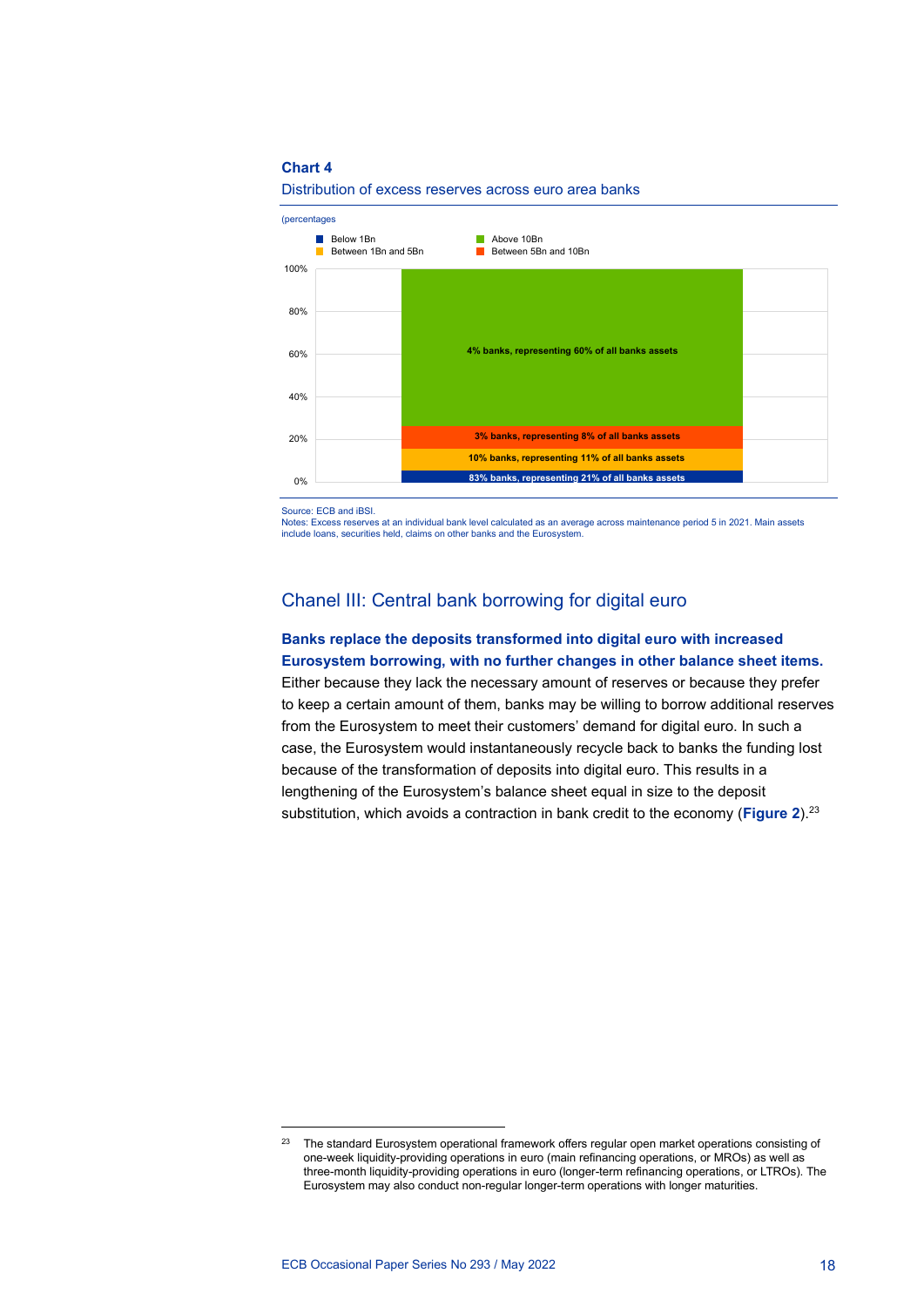#### **Figure 2**

Banks increase their borrowing from the Eurosystem



### Channel IV: Assets for digital euro

**As an alternative to borrowing, banks can also obtain reserves by selling assets to the Eurosystem, either from their own portfolios or on behalf of their customers.** When acquiring assets, the Eurosystem pays the seller with reserves. Banks can then use the newly created reserves to acquire from the Eurosystem the digital euro demanded by their customers. When selling assets to the Eurosystem, banks can do so: *(IV.a)* from their own portfolio, or *(IV.b)* on behalf of their customers, the latter resulting in the creation of new customer deposits. Option *IV.a* leaves the amount of money in the hands of the public unchanged (as, from the money holders' perspective, the decrease in deposits is offset by the increase in CBDC), while Option *IV.b* results in an increase in the volume of money in the hands of the public, as it entails the creation of new customer deposits, which adds to the issuance of CBDC.

**Option IV.a: Banks sell part of their own assets to the Eurosystem**

**Banks' deposit loss is matched by a reduction in banks' assets.** Banks sell assets to the Eurosystem to obtain reserves to acquire the digital euro demanded by their customers; customers receive the digital euro in exchange for deposits. Therefore, putting digital euro in circulation via this channel results in a simultaneous contraction of bank deposits and assets. The contraction in banks' balance sheet is commensurate to the expansion of the Eurosystem's balance sheet, leaving the balance sheet size of the MFI sector unchanged (**Figure 3**), as well as the amount of money in the hands of the public.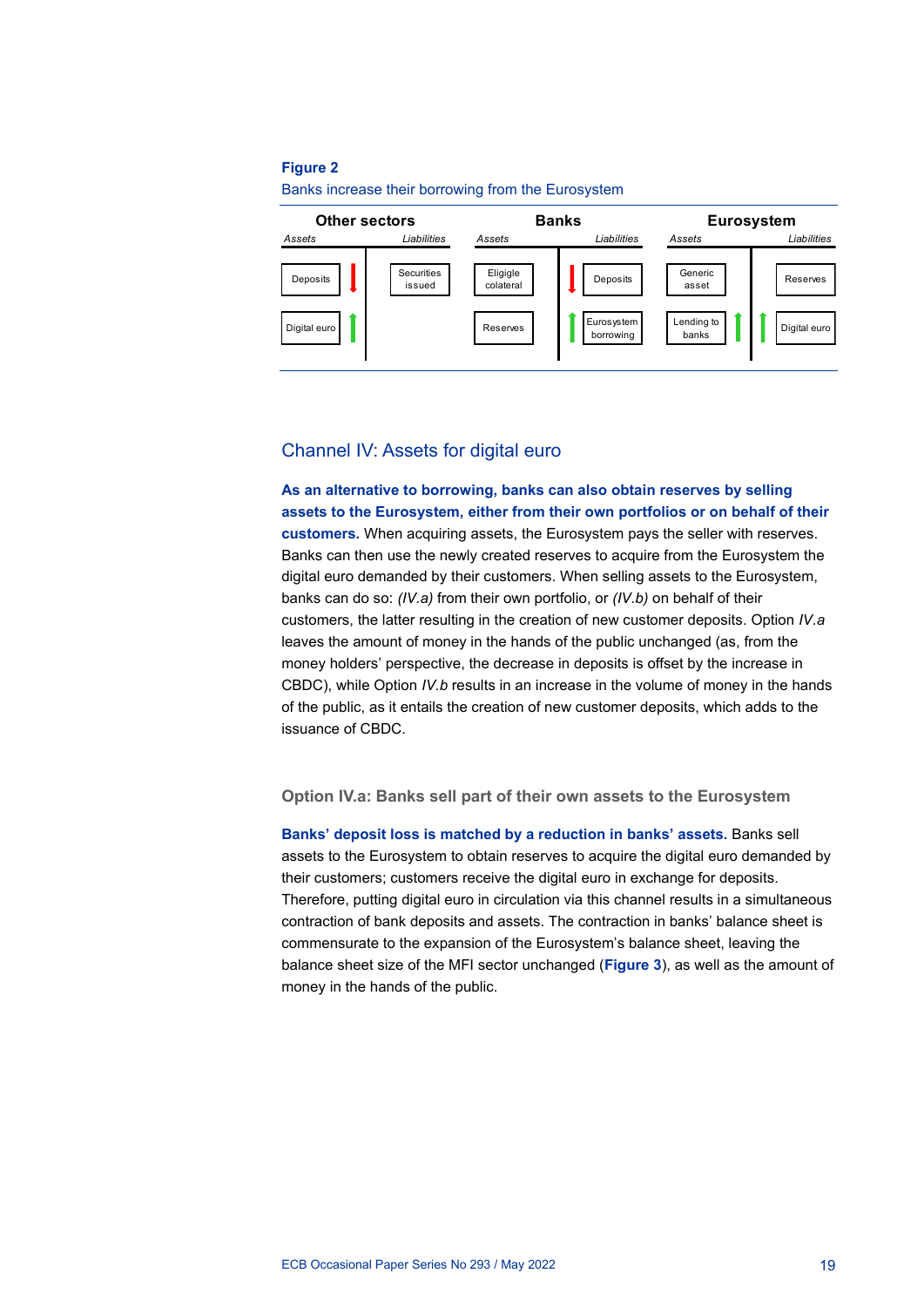#### **Figure 3**

Banks sell part of their own assets to the Eurosystem



**Option IV.b: Banks sell assets to the Eurosystem on behalf of other sectors**

**While the volume of bank deposits in this option is not affected by the issuance of digital euro, the overall amount of money in the hands of the public increases**. As the first step of this option, a bank acquires an asset from another sector. In doing so, it typically pays for it by crediting a deposit account held by the seller, hence creating deposits. Subsequently, the bank sells the asset to the Eurosystem, thereby obtaining the reserves needed to acquire the digital euro demanded by its customers. If this is the only channel to put digital euro in circulation, the aggregate volume of bank deposits is not affected: the loss of deposits caused by those customers transforming their deposits into digital euro is fully offset by the increase in deposit balances of those investors selling assets to the banks (Figure 4).<sup>24</sup>

<sup>&</sup>lt;sup>24</sup> This option could eventually result in an increase in market-based funding if a part of the newly created deposits is transformed, for instance, into bank bonds.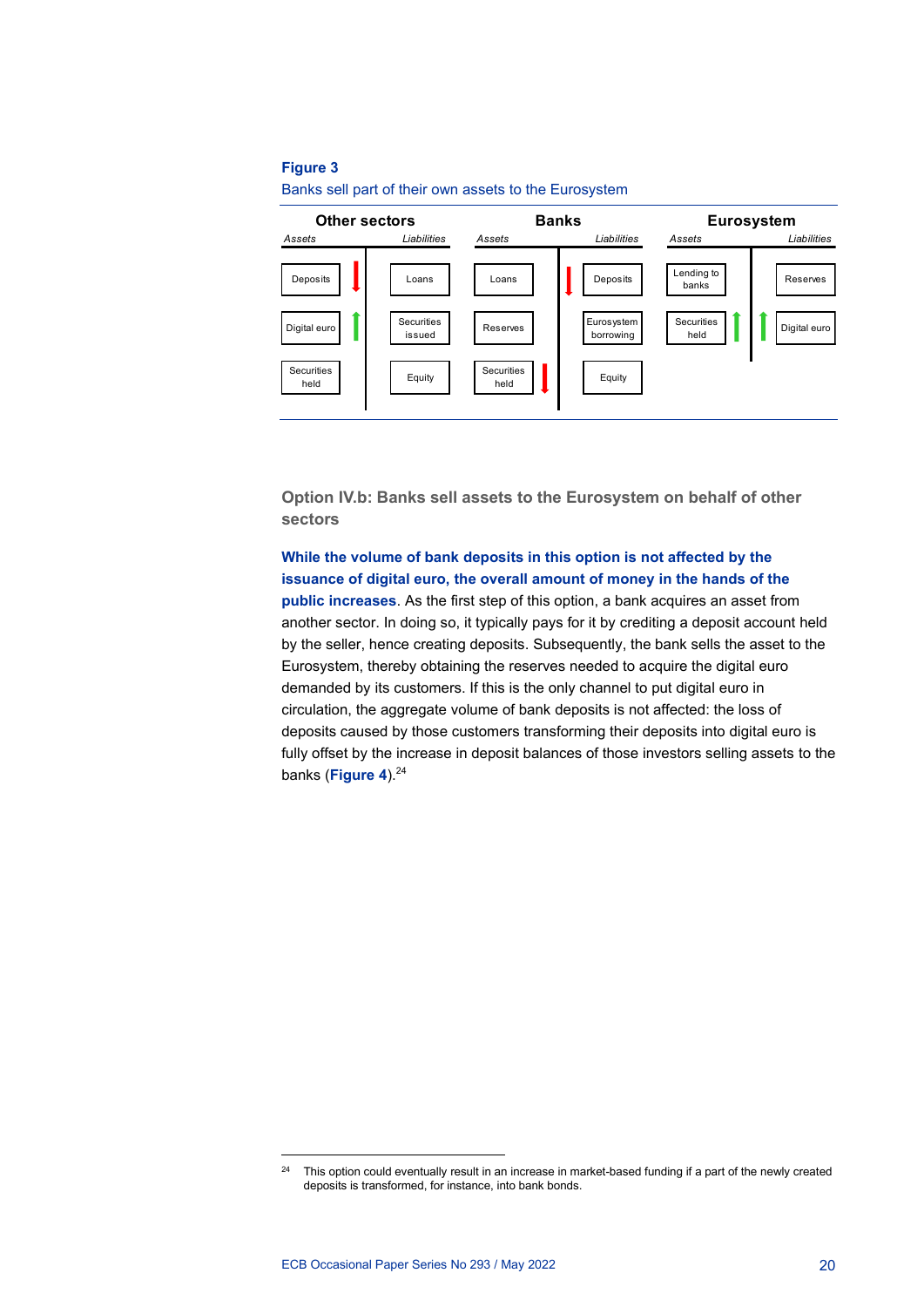#### **Figure 4**



The Eurosystem purchases assets from other sectors via banks

# 3.1.2 Combining the adjustment channels with the illustrative demand scenarios

**The adjustment channels that have been just exposed can be combined with the illustrative demand scenarios discussed in Section 2 to unveil potential limits.** This exercise builds on data as of September 2021 and depends on the current monetary policy setting, which is likely to change by the time a potential digital euro may be introduced. Therefore, the analysis in this section merely illustrates how such a cross-check can be conducted and does not offer definitive conclusions. Moreover, the exercise focuses on the immediate impact and neglects general equilibrium considerations and price adjustments.

**A rough quantification of the respective limits can be derived for each adjustment channel, on the basis of current conditions.** For instance, the aggregate level of excess reserves in the system (about €4.3 trillion in September 2021) is the natural limit for Channel *II* (See **Annex B** for an overview of the aggregate positions of the main euro area institutional sectors). Adjusting balance sheet through central bank liquidity operations (as described in Channel *III*) would reach its exhaustion once banks run out of collateral, while the space for Channels *IV.a* and *IV.b* would depend on the availability of assets eligible for Eurosystem purchases.25

**The simple quantification of the limits of the above stylised adjustment channels suggests that the banking sector could easily accommodate a moderate demand for CBDC for retail payments only.** The illustrative level of

<sup>25</sup> The figures presented in Chart 5 represent rough maximum limits based on current balance sheet data and do not account for planned or future changes in the monetary environment. For instance, everything else equal, the level of excess reserves would be considerably reduced upon repayment of banks' borrowings via Targeted Long-Term Refinancing Operations (TLTRO) in the coming years. A termination of the current reinvestment policy for APP/PEPP purchases could further reduce the availability of excess reserves in the system. The figures also assume a full mobilisation of potentially eligible collateral and purchasable securities beyond the restrictions resulting from current rules. For instance, the calculated limits for both modalities of Option IV do not consider issuer limits currently in place for APP purchases. Finally, cross-bank heterogeneity is not taken into account.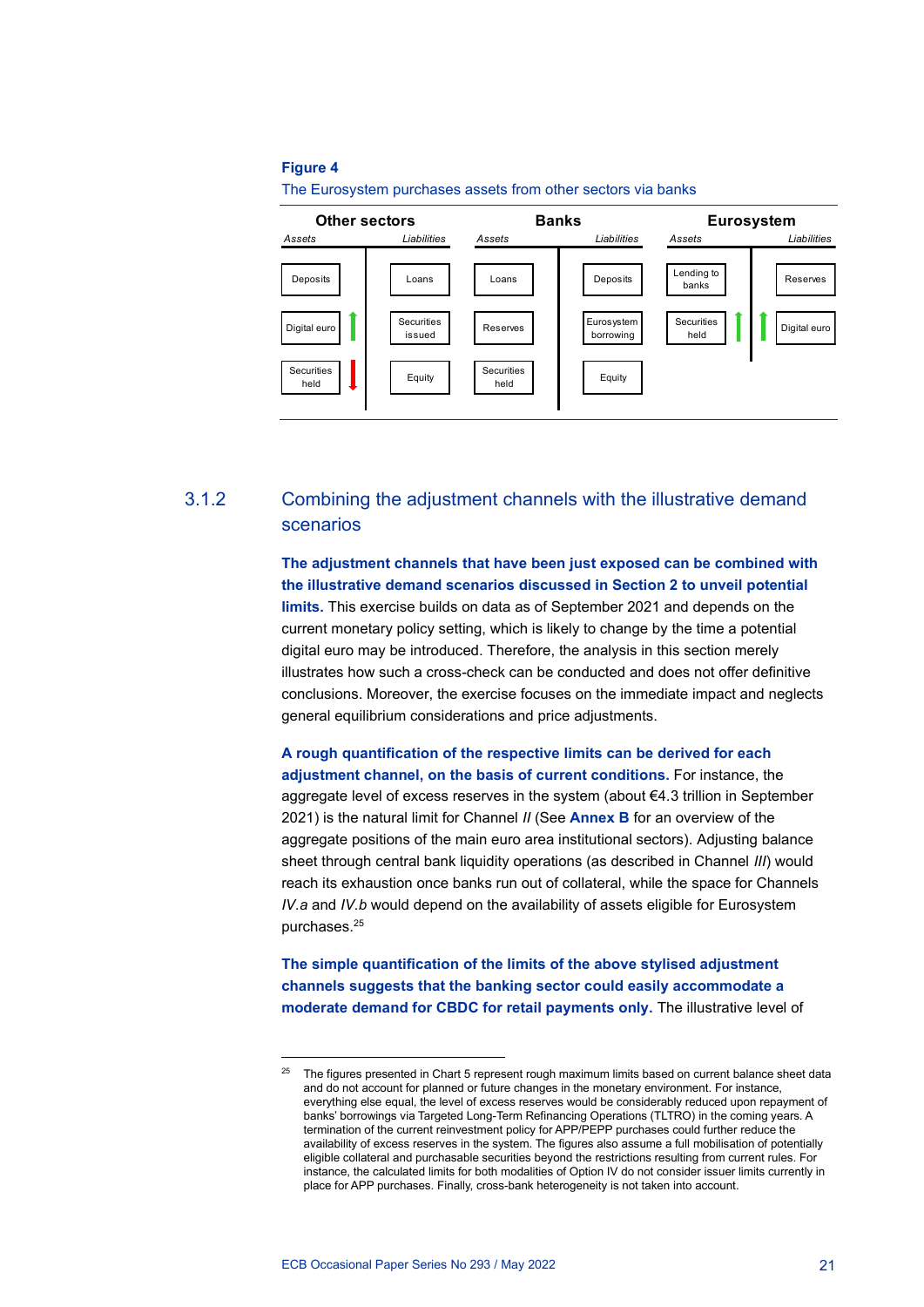deposit substitution resulting from Scenario A (below €200 billion, Chart 5.A) would lie far below the absorption limit of all adjustment options.

**A large unconstrained demand (as illustrated by Scenario B) would, however, require a significant expansion of the Eurosystem's balance sheet.** A take-up of digital euro of the magnitude illustrated by Scenario B (causing a more than  $\epsilon$ 6 trillion deposit substitution) would go well beyond the absorption capacity of Channel II (adjustment via existing reserves), even under the assumption of a fully efficient interbank market. Therefore, other channels (III and/or IV), entailing the expansion of the Eurosystem balance sheet, would be needed.

**The rough estimations linked to Scenario B suggest that an optimal combination of all four adjustment channels could still be compatible with an orderly adjustment process (Chart 5).** Nonetheless, the distance to the overall feasible adjustment limit would be reduced, especially taking into account that the adjustment channels are not mutually independent from each other, e.g. a large use of collateral for Eurosystem borrowing (Option III) would reduce the effective limit of the purchases options (Options IV.a and IV.b). Extending the analysis in order to account for frictions that are present in reality becomes particularly relevant (see Sections 3.1.3 and 3.2).

**When considering scenarios where demand is capped, all adjustment channels would, on aggregate, offer the possibility to accommodate take-ups of up to €3,000 or even €5,000 per resident.** A demand of €3,000 per resident would result in an aggregate amount of deposit substitution (about €650 billion, as per illustrative take-up C) well below the exhaustion limit of all the adjustment options (**Chart 5, panel a**). The large absorption leeway across adjustment options would also be consistent with the expectation that such a take-up should not result in aggregate balance sheet dynamics that would curtail banks' profitability and their capacity to provide credit to the economy (see also **Section 3.3.3**). Likewise, a potentially large substitution of banknotes compatible with a €3,000 digital euro takeup per person (take-up Scenario C) would still leave a large amount of banknotes in circulation (**Chart 5, panel b**). Relaxing the safeguard on individual holdings somewhat, e.g. from €3,000 to €5,000, would still be compatible with all adjustment options being individually able to cope with the adjustment. However, the distance to the individual option limit would be reduced. Furthermore, as take-up amounts increase, the absorption limits of some of the adjustment options may get particularly reduced or become binding for some individual banks or jurisdictions.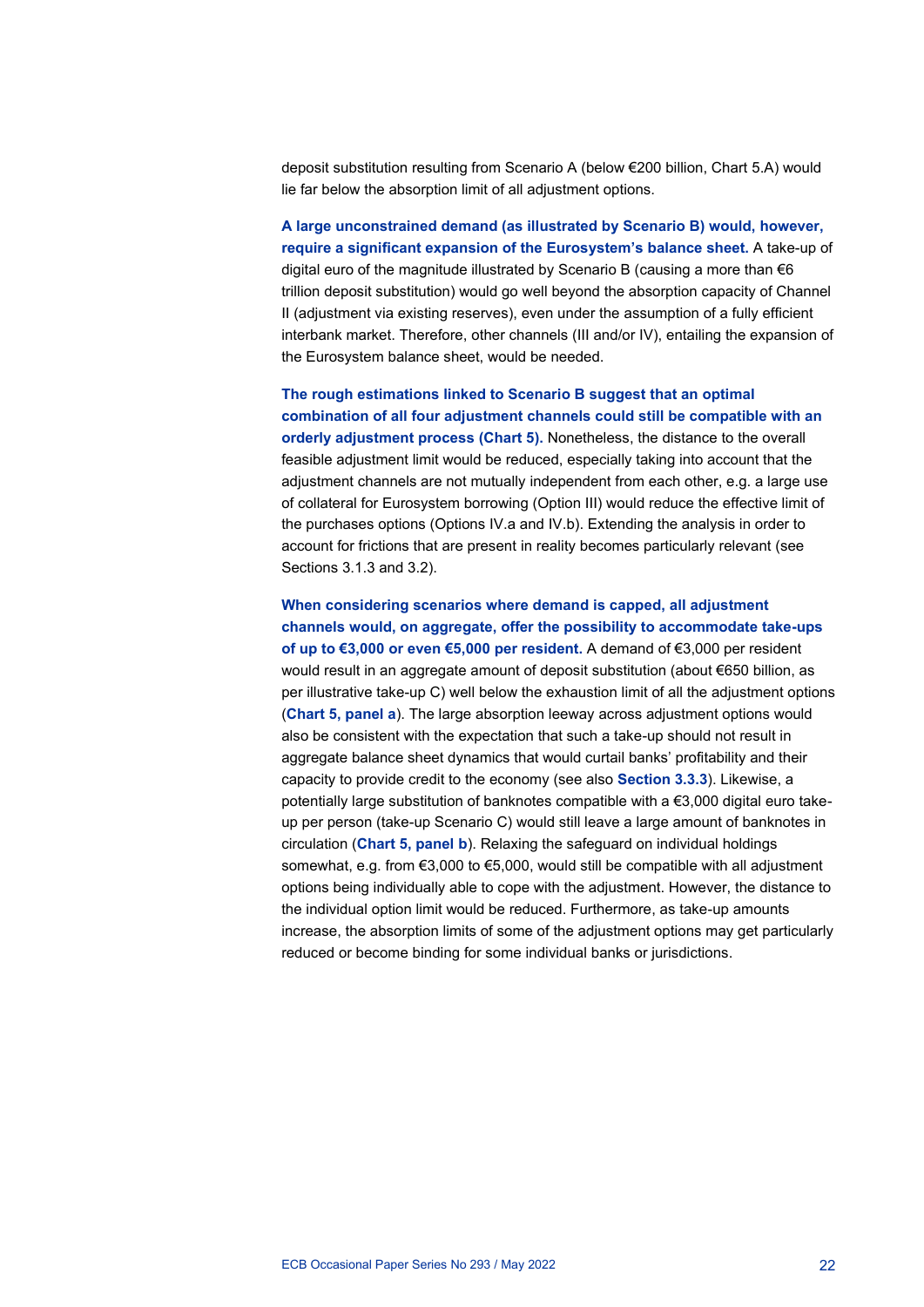#### **Chart 5**

#### **a) Digital euro substituting deposits b) Digital euro substituting banknotes** (EUR trillions) (EUR trillions) 0 2 4 6 8 10 Option b Option c Option d.1 Option d.2 **Reserves** Unencumbered collateral Non-MFI debt securities held by banks Non-MFI debt securities held by sectors other than banks  $=$  Take-up A Take-up B Take-up C - €3,000 per resident person Take-up C - €5,000 per resident person Take-up C - €10,000 per resident person 0.0 0.3 0.5 0.8 1.0 Residents Non-residents **Banknotes in circulation**  $=$  Take-up A Take-up B Take-up C - €3,000 per resident person

#### Digital euro and possible adjustment channels

Source: ECB and ECB calculations.

Notes: Panel a): *Option II*: outstanding amount of bank reserves (see Annex B). *Option III*: A larger generic haircut (40%) is applied to the value of bank holdings of potentially eligible unencumbered securities and loans in order to account for the assumed uneven quality of those assets. The value of potentially eligible unencumbered assets is estimated to amount to €14 trillion (subtracting the<br>ratio of encumbered assets for significant institutions, as reported in the Supervisor unencumbered securities and loans, excluding those vis-à-vis other banks, see Annex B). The selection of potential illustrative assets is illustrative and does not necessarily coincide with the eligibility criteria currently in place. *Option IV.a*: Bank holdings of securities issued by euro area governments and non-financial corporations (NFCs). *Option IV.b*: Holdings of euro area government and NFC securities by sectors other than euro area MFIs, including non-residents. Options IV.a and IV.b do not consider issuer limits currently applied to APP purchases.

## 3.1.3 The role of frictions and constraints in the adjustment process

**The stylised balance sheet analysis corroborates results in the literature that in a completely frictionless economy, the introduction of a digital euro would be neutral for banks' intermediation capacity.**<sup>26</sup> From an accounting point of view, this is predicated on the fact that to put digital euro into circulation, the Eurosystem's balance sheet will also adjust, preventing the emergence of a funding gap. With perfect interbank markets, this result extends from the aggregate to the individual bank level, as banks that find themselves in the need to borrow excess reserves to meet their customers' demand for digital euro would not face any restrictions to obtain liquidity from other banks.

**However, the presence of constraints and frictions, such as collateral requirements or liquidity regulation, modifies this outcome.** For instance, based on the regularities observed over the past decade, a reduction in excess liquidity coupled with an increase in interbank borrowing (Option *II*) is likely to lead to higher interest rates in the money market because banks that are short in reserves are typically also facing higher risk premia. A lack of perfect substitutability between

<sup>&</sup>lt;sup>26</sup> See Brunnermeier and Niepelt (2019); Kumhof and Noone (2021).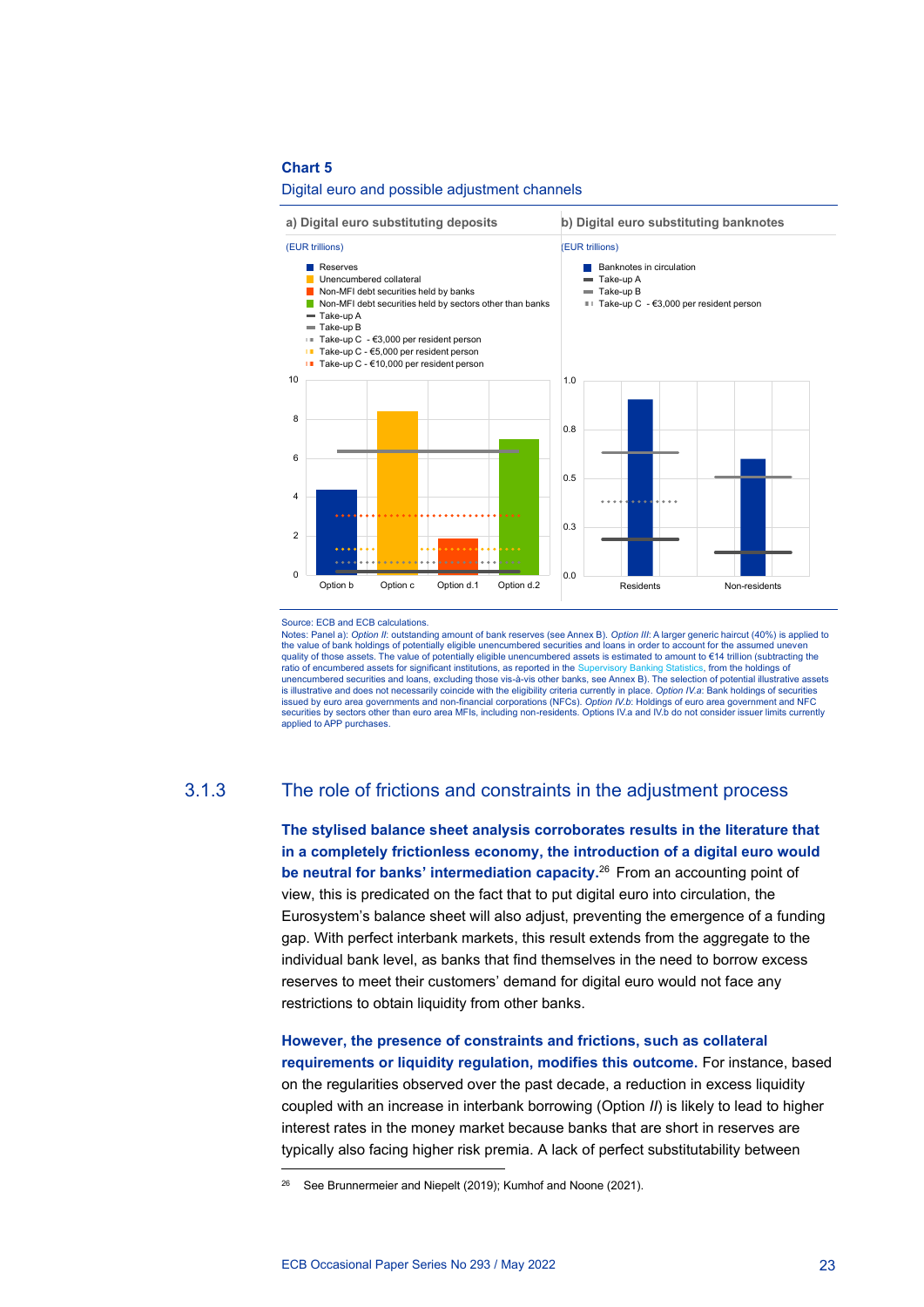banks' funding sources, e.g. if the conditions of Eurosystem borrowing (Option *III*) do not fully replicate those of bank deposits, may also affect bank funding costs. Frictions and constraints linked to an increased level of Eurosystem borrowing (e.g. stigma<sup>27</sup>, collateral scarcity<sup>28</sup> or binding liquidity regulation) may affect banks' willingness to supply credit. General equilibrium effects should also be considered.<sup>29</sup>

**At the same time, not all departures from the frictionless economy may cause a negative impact on banks' intermediation capacity; some may contain it.** For instance, depositors' responses to the risk-return trade-off of deposits would decrease the substitutability between retail deposits and the digital euro (**Chart 6**). A digital euro offers to some extent similar services to retail deposits but with a lower risk. Yet, for the same reason insured deposits, especially if backed by strong sovereigns, may be less sensitive to substitution into digital euro in normal times.<sup>30</sup> As for uninsured deposits, interest rates earned by depositors generally already reflect inherent bank-specific risks. Therefore, a positive remuneration of deposits, capturing the relevant risk-return trade-off, can be expected to make those deposits less prone to substitution than what might be suggested by aggregate figures.<sup>31</sup> Additional stickiness in deposits may derive from relationship lending, whereby depositors would be more hesitant to terminate a deposit account with a bank with which they may also maintain a credit relation.<sup>32</sup>

<sup>&</sup>lt;sup>27</sup> Unless central bank funding is priced competitively, markets could perceive participation at central bank liquidity-providing operations as signalling liquidity constraints, thus leading to stigma. Stigma could thus hamper the replacement of lost deposits with central bank borrowing, especially for those banks most in need of this adjustment option.

<sup>&</sup>lt;sup>28</sup> By construction, the recourse to central bank funding is conditional on the availability of assets eligible as collateral. Constrained banks could then favour the acquisition of eligible assets at the expense of granting loans.

For instance, any of the outlined adjustment channels would likely have an impact on yields, which – in turn – would depend on the remuneration of the digital euro itself and the general interest rate environment. Channel IV.b provides a clear illustration of this aspect: it implies a reallocation of the private sector's portfolio, which would change demand and supply in the securities market and likely alter yields.

<sup>&</sup>lt;sup>30</sup> The sovereign-bank nexus could become relevant in the context of the introduction of a potential digital euro and could lead to a higher take-up in countries facing higher risk premia.

<sup>&</sup>lt;sup>31</sup> Assuming that the remuneration of the digital euro would not significantly exceed the nil one of physical cash.

Concerns about substitutability between retail deposits and the digital euro should be extended to the overall funding of banks, including bank bonds. In principle, the same risk of substitution by retail investors away from deposits may apply to bank bonds, again considering the latter's trade-off between remuneration and riskiness.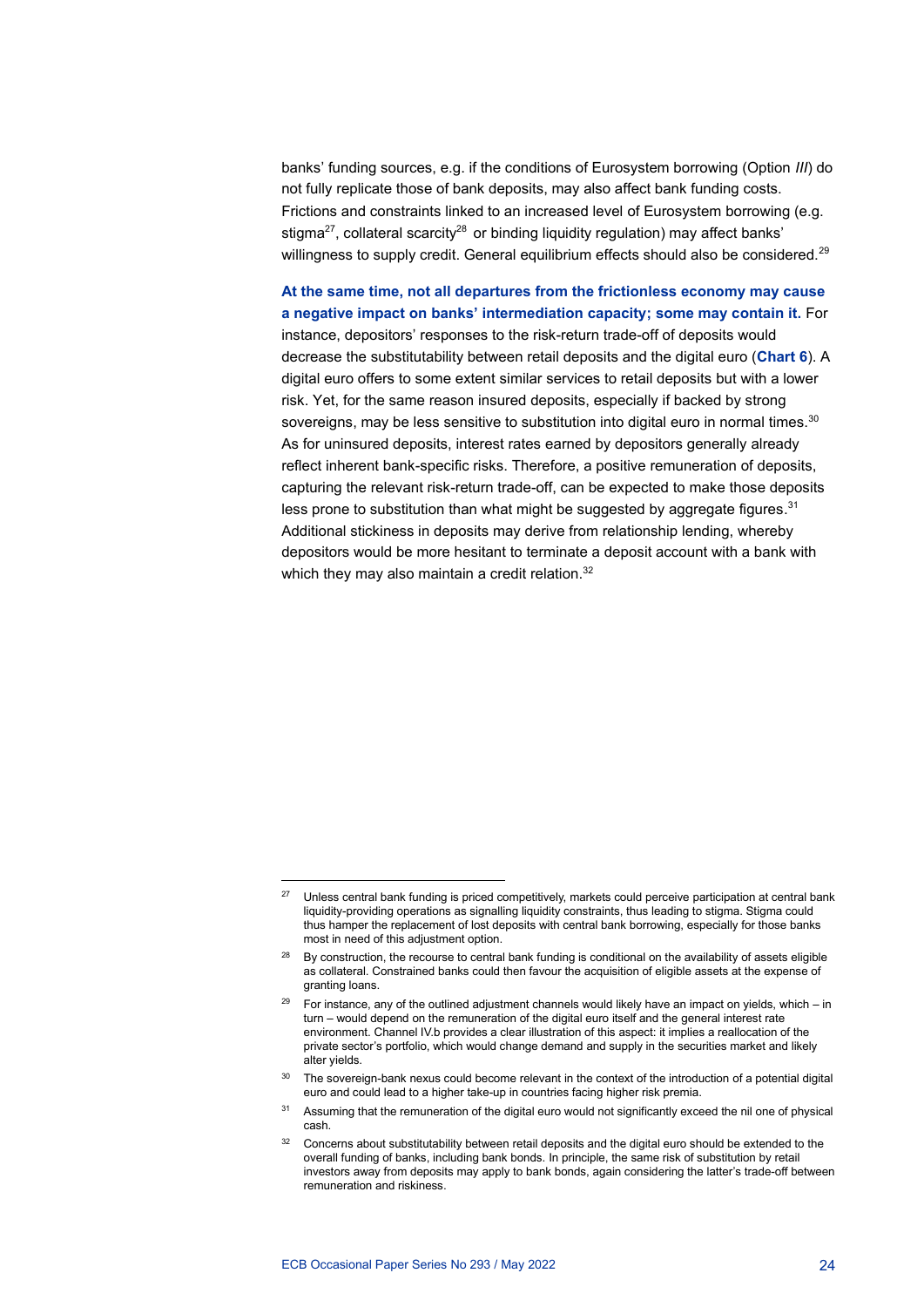#### **Chart 6**



Elasticity of deposits to deposit rates and banks' default probability

Sources: ECB (individual balance sheet items (iBSI) data) and ECB calculations. Notes: Diamonds report the coefficient estimated from a IV regression with the (log) share of a given bank in the domestic deposit market as a dependent variable and the deposit rate and the probability of default (computed with a risk neutral model with a constant hazard rate, see Hull (2012)) as explanatory variables. The IV strategy follows Berry (1994) for identification of demand systems,<br>where deposit rate and default probability are instrumented by the bank-specific reactions measured by the interactions between bank dummies and the EONIA or the spread between the 10 year sovereign bonds and the EONIA, respectively. The specification includes country-month and bank fixed effects, and controls for bank profitability (ROE), excess liquidity holdings, holdings of securities, deposit ratio and NPL ratio. Shaded areas report 90% confidence intervals with errors clustered at the bank level. Latest observation: May 2021.

**Nevertheless, frictions and regulatory constraints are pervasive in the current financial system and need to be accounted for.** Consequently, when evaluating the conditions under which a potential introduction of a digital euro could take place, a careful assessment of such frictions and the implications that they would have on banks' funding options is required.

# 3.2 Simulated bank responses to CBDC demand under liquidity risk preferences and regulation

**To meet customer demand for CBDC, individual banks face a trade-off between balancing their profitability and liquidity risks.** To exchange retail deposits with CBDC, a bank can either use its own reserves or acquire new reserves via central bank funding, or market funding,<sup>33</sup> in particular repo instruments with a short- (ST), medium- (MT), or long-term (LT) maturity.<sup>34</sup> When choosing between these options, a bank faces a trade-off: secured funding is generally cheaper than unsecured funding<sup>35</sup> and short-term funding is cheaper than long-term funding.

<sup>&</sup>lt;sup>33</sup> Banks can either receive reserves directly from other banks via interbank lending or by issuing bonds held by other banks. Another possibility for banks to accumulate reserves is to sell assets. Selling an asset has almost the same impact on liquidity risk as using the asset as collateral in secured borrowing with more than one year of maturity. The only difference between the two options is the haircut which is applied to the asset if it is not sold but encumbered. Selling assets is not considered in this exercise for simplicity, which does not alter our conclusions.

A short-term maturity is less than one month, medium-term between one and 12 months, and a longterm maturity exceeds 12 months.

<sup>&</sup>lt;sup>35</sup> Collateralised funding is cheaper because the lender will receive the collateral in the event of the borrower's default rather than hoping to receive (partial) payment from the insolvency estate.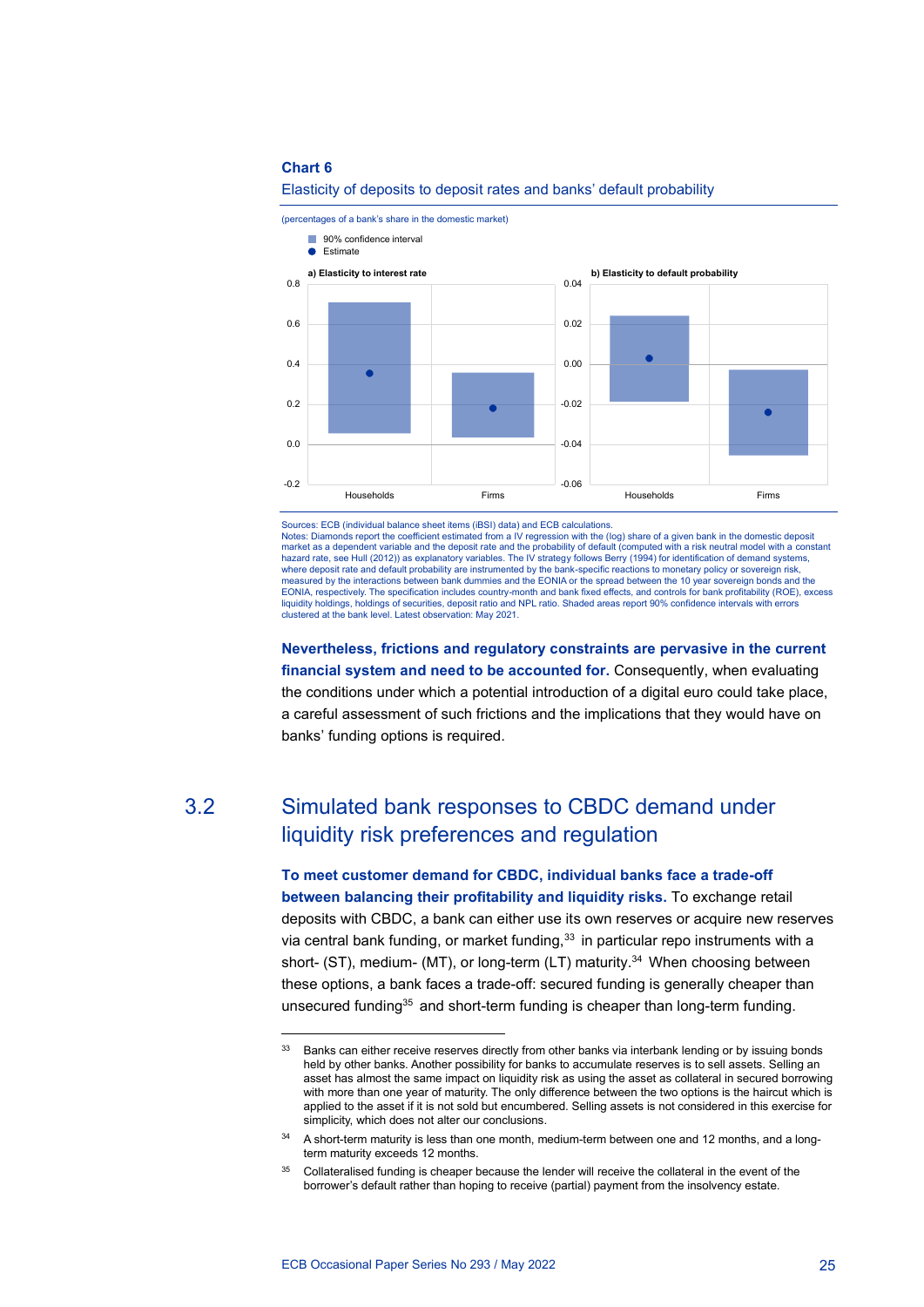However, using its own reserves or obtaining funding secured by high quality liquid assets (HQLA) negatively impacts banks' liquidity positions. Drawing down or encumbering its stock of HQLA depletes the pool of assets that can be liquidated in times of need.<sup>36</sup> Furthermore, using short- rather than long-term funding increases roll-over risk in times of stress.

**The monetary policy stance prevailing at the time the digital euro is introduced further influences these trade-offs.** While acknowledging the uncertainty regarding the future macroeconomic environment and central bank response, the analysis presented here focuses on bank balance sheets and their potential adjustment. The analysis uses bank-specific data regarding the stock of deposits, available collateral, reserves, and liquidity buffers as of Q3 2021 for the euro area's significant institutions and those less significant institutions that report excess reserves, collateral, and liquidity ratios. Abstracting from the current extraordinary central bank response to the pandemic crisis, we assume that the prices of short- and mediumterm market funding are above the deposit facility rate and below the main refinancing operations (MRO) rate.<sup>37</sup> The monetary policy stance at the time of CBDC introduction will determine the DFR and MRO rates and conditionalities and influence market prices.

**A bank's reaction to CBDC demand is simulated using a constrained optimisation model in which a bank is expected to minimise its funding costs, subject to a number of constraints.** First, a liquidity constraint: it is assumed that a bank wants to hold a voluntary buffer above its regulatory requirement which is at least as high as half of its current liquidity buffer.<sup>38</sup> To note, unsecured long-term funding and long-term central bank funding collateralised with non-HQLA, such as additional credit claims (ACCs), do not have a negative impact on liquidity ratios. Second, a collateral constraint: secured funding from the repo market must be secured by HQLA. The collateral constraint does not apply to central bank funding as it can also be secured by non-HQLA collateral such as ACCs. Third, banks face two types of reserve constraints: each bank faces individual reserve constraints and the banking sector as a whole is constrained by the amount of reserves in the system. If a bank uses the reserves borrowed from another bank to meet CBDC demand, the amount of available reserves in the system falls.<sup>39</sup> In the simulation, banks will resort to the cheapest funding option unless they are faced with a constraint. Therefore, banks that are either liquidity or collateral constrained must resort to unsecured or non-HQLA secured funding. In case the current stock of reserves available in the system is insufficient to meet CBDC demand, or in other words when banks cannot obtain sufficient reserves in the interbank market, banks can obtain additional

<sup>&</sup>lt;sup>36</sup> Naturally, reserves are considered a HQLA. The impact of secured borrowing on liquidity ratios is larger compared to using own reserves as more HQLA is encumbered due to applicable haircuts.

<sup>&</sup>lt;sup>37</sup> It is acknowledged that, depending on market conditions and bank-specific considerations, mediumterm funding may be more costly than MROs. This alternative scenario does not affect the main conclusions from this analysis.

<sup>38</sup> The liquidity requirements are the Liquidity Coverage Ratio (LCR) and the Net Stable Funding Ratio (NSFR).

<sup>&</sup>lt;sup>39</sup> Reserves are available as long as there are some banks that are willing to lend part of their excess reserves, i.e. that are above their preferred liquidity ratio and still hold excess reserves.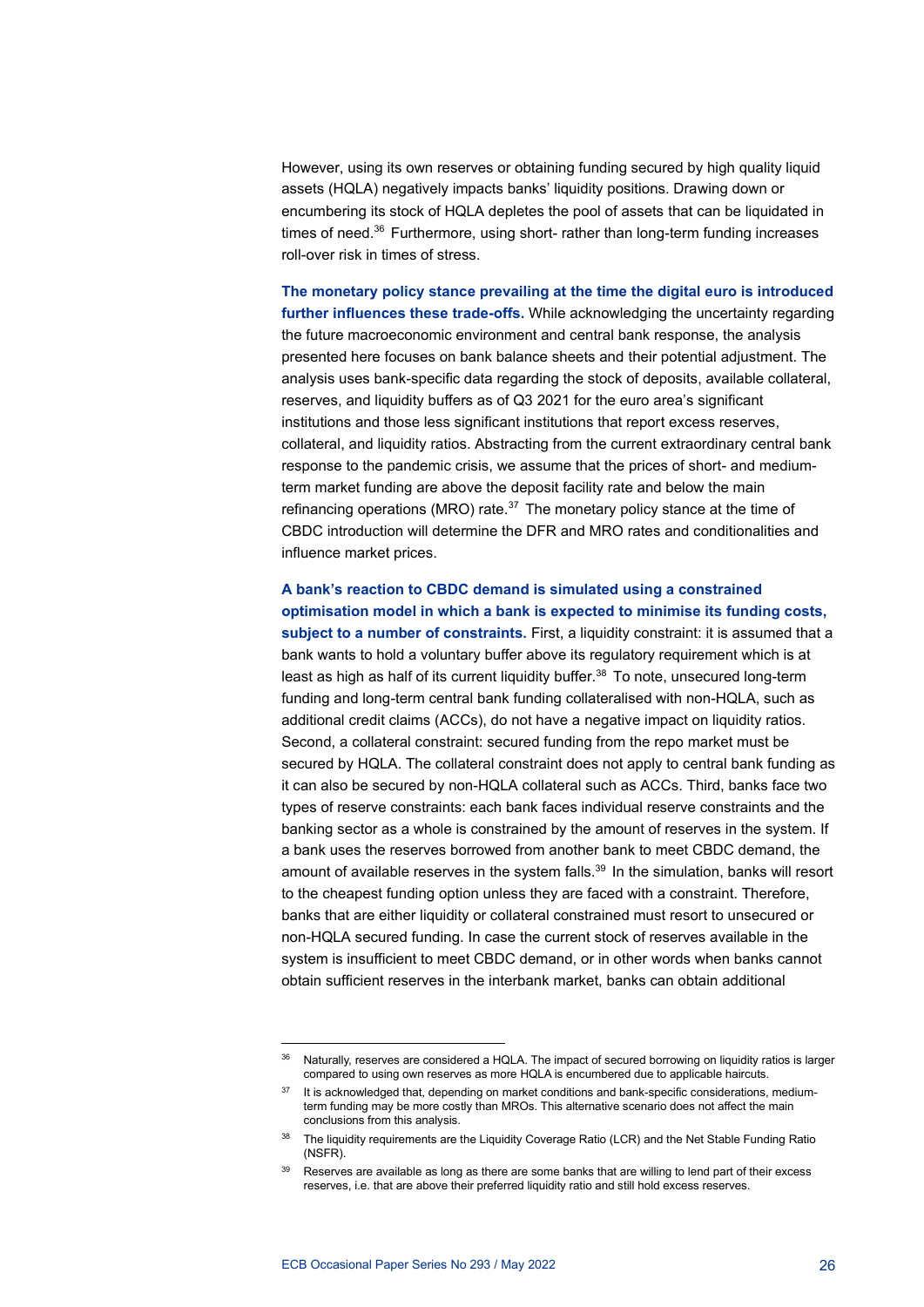reserves from the central bank: via MROs if they are not NSFR constrained and via special long-term central bank funding if they are.

**The simulation suggests that for low levels of CBDC demand, most banks will be able to meet customers' demand for CBDC by using their own reserves without excessively dipping into their voluntary unencumbered HQLA buffer.** Chart 17 shows how the circa 2,000 banks considered in our simulation would accommodate the outflow of different fractions of their overnight deposits from households (HH) and non-financial corporations (NFC). To note, in scenarios A and C introduced in Section 2.1, €180 billion and €647 billion in overnight deposits are expected to be substituted respectively. These scenarios can be roughly compared to a 4% or 8% outflow of individual banks' HH and NFC deposits in our simulation, which sum respectively to about €415 billion and €830 billion. In this case, Chart 17 shows that almost all banks could rely on their own reserves to meet CBDC demand. Still, 2% to 6% of CBDC demand is met using secured short-term funding or unsecured medium-term funding due to individual banks' reserve constraints or liquidity preferences.

**To meet high levels of CBDC demand, banks have to rely on central bank funding provided against non-HQLA collateral.** The high-demand scenario B introduced in Section 2.1 with an estimated substitution of €6.4 trillion of overnight deposits can be compared to a 60% deposit outflow for individual banks in Chart 7. In this case, only 37% of CBDC demand could be met by using own reserves and 6% by using market funding. As the excess liquidity available in the system is exhausted, banks would need to rely on central bank funding to accommodate the remaining 57% of the high CBDC demand.<sup>40</sup> In particular, 45% of CBDC demand needs to be met using long-term central bank funding secured by non-HQLA so as to allow banks to preserve 50% of their current liquidity buffers. A sensitivity analysis shows that if banks were willing to draw down their reserves to the regulatory requirement (100% LCR and NSFR), still 37% of CBDC demand would need to be met using central bank funding secured by non-HQLA, of which 19% would be longterm central bank funding.

**If a digital euro was introduced now in the presence of such high reserves, most banks could accommodate CBDC demand as anticipated in scenarios A and C using their own reserves, under assumed liquidity preferences.** A bank balance sheet simulation model suggests that most banks could accommodate CBDC demand using their own reserves with low CBDC demand. However, it suggests that bank-level heterogeneity with respect to liquidity preferences and reserve and collateral availability could result in diverging bank responses to CBDC. Furthermore, liquidity regulation or voluntary liquidity buffers reduce the total amount of reserves that banks are willing to use or sell to facilitate CBDC conversion. Thus, the central bank should be prepared to provide non-HQLA long-term lending (>1

<sup>40</sup> For CBDC demand corresponding to 18% of deposit outflows, the excess liquidity distributed through the interbank market is exhausted. At this point, central bank funding would be needed to meet CBDC demand under the assumption that banks would be willing to use half of their current liquidity buffers. If banks were unwilling to dip into their buffers at all, they would only use long-term central bank funding against non-HQLA collateral to meet any CBDC demand, if available. In contrast, if banks were willing to use their entire liquidity buffer, central bank funding would only be needed if CBDC demands exceeded 30% of relevant deposits.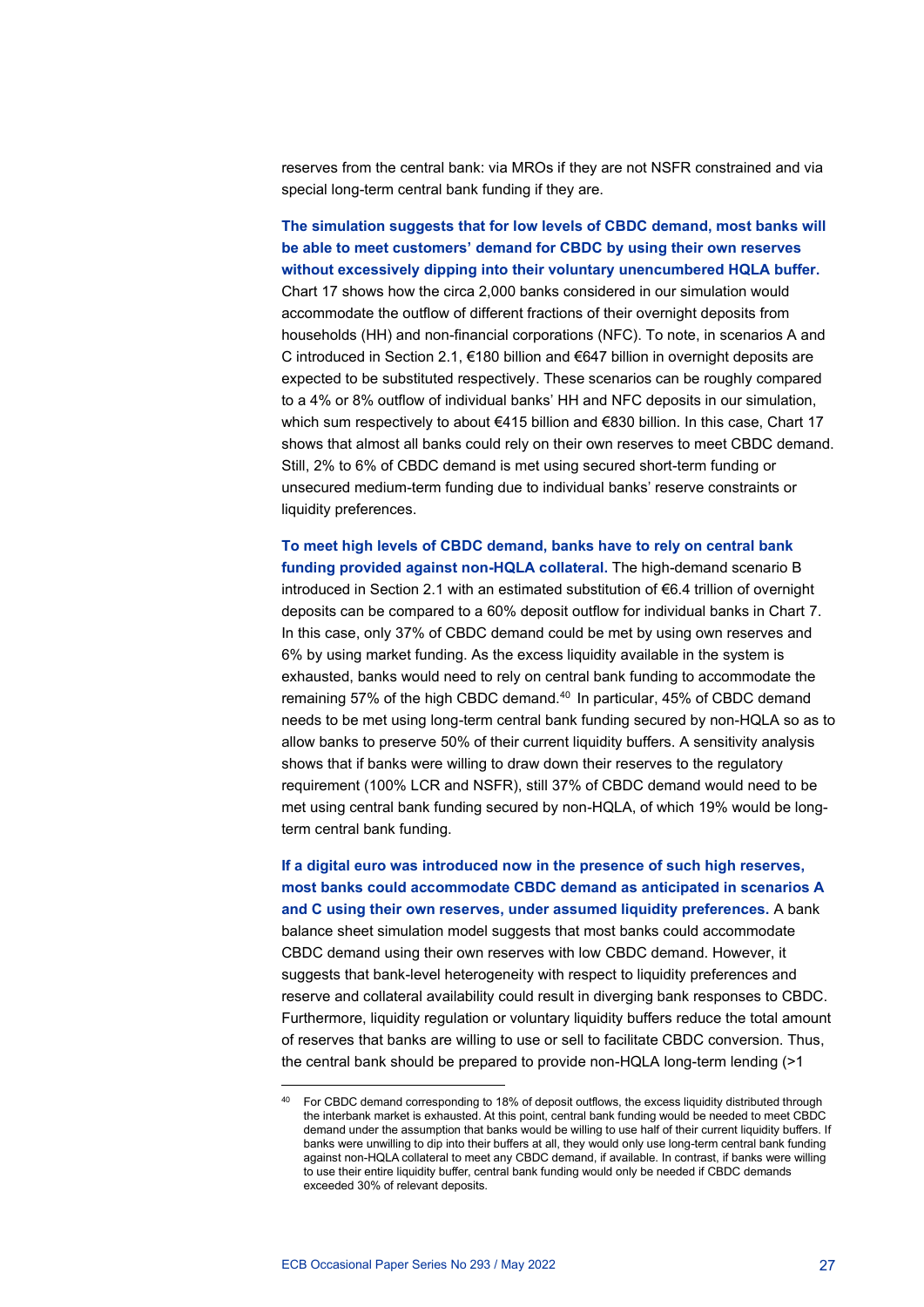year) or non-HQLA purchases to ensure that banks do not have to go below their preferred liquidity ratios to meet CBDC demand.

#### **Chart 7**

Bank balance sheet re-optimisation



Source: Own calculations from simulation using regulatory data. Notes: The simulation uses data from Q3 2021 for a selection of SIs and LSIs.

# 3.3 Potential impact of a digital euro on bank intermediation capacity and lending conditions: insights from bank valuations

**The impact of a digital euro on banks' intermediation capacity, and implicitly their lending conditions, depends on the adjustment in banks' funding and profitability.** Effects are likely to be heterogeneous across banks, mirroring, among other things, banks' reliance on deposit funding.<sup>41</sup> If, for example, the potential for deposit disintermediation has a bearing on banks' profitability, this might also have implications for banks' intermediation capacity and, ultimately, lending conditions. At the same time, the introduction of a digital euro – if intermediated through the banking system – could allow banks to develop an additional business area by offering access to and services building on the digital euro, as well as incentives for efficiency gains.<sup>42</sup> This section explores the potential implications for bank

<sup>41</sup> On aggregate, euro area retail deposits account for 26% of banks' main liabilities, hovering around historical highs, in part owing to monetary policy measures. A large portion of euro area banks, for which retail deposits account for more than 50% of liabilities, may be more exposed to deposit substitution pressures. Yet, more than 35% of banks in the euro area may benefit from the introduction of a digital euro, through efficiency gains and additional revenue streams, without being seen as exposed to the risks of disintermediation, given the lower share of retail deposits (less than 10%).

The impact on profitability is highly dependent on the prevailing rate constellation – as higher deposit rates make the threat of deposit disintermediation less pressing – and on the amount of excess liquidity in the system at the time of introduction – as in a regime of abundant excess liquidity remunerated below deposits a deposit outflow matched by excess liquidity may generate an outright mechanical increase in net interest margins.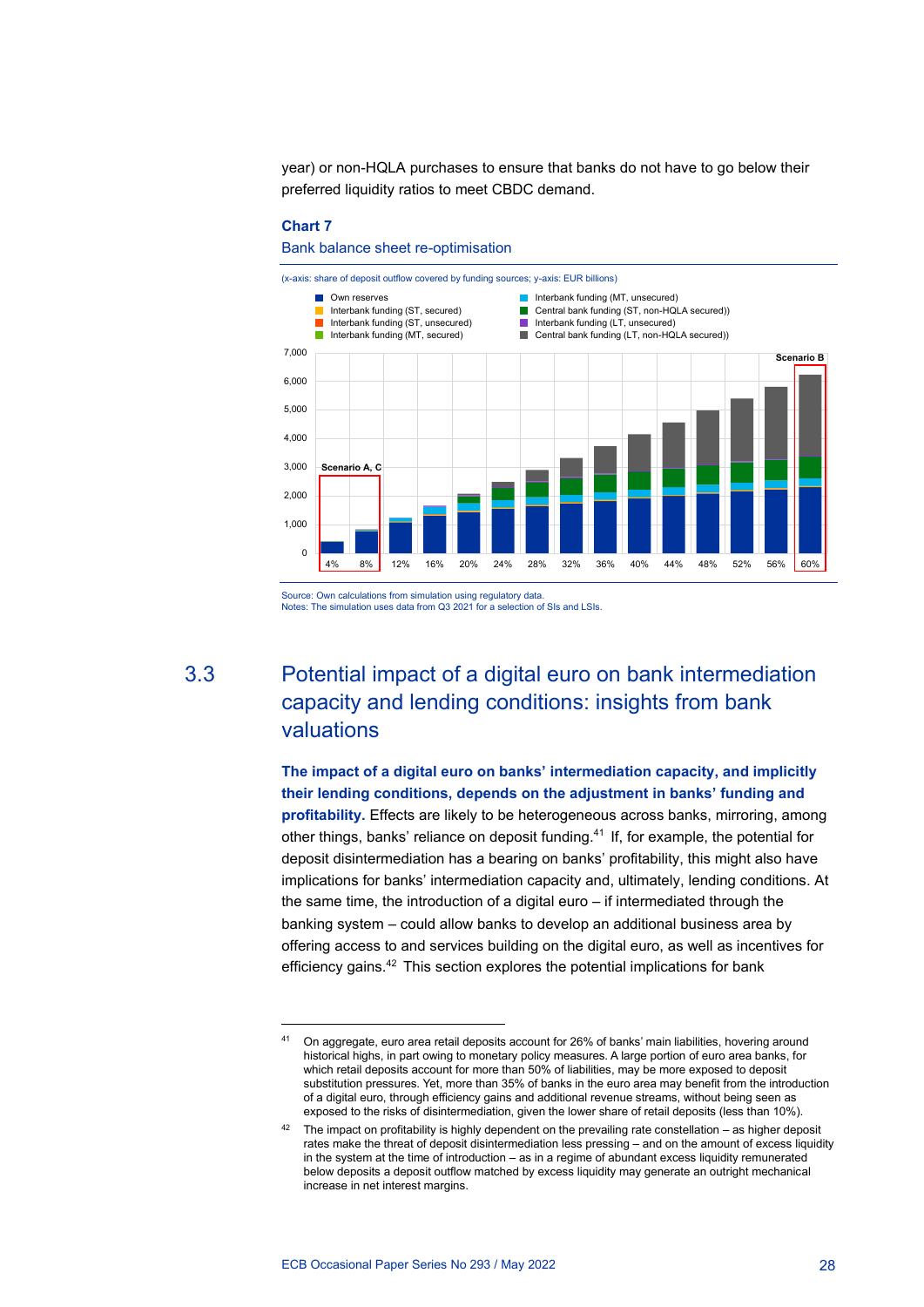intermediation capacity making use of market reactions to digital euro announcements.

**Market participants are likely to have been paying attention to the perceived impact that a digital euro might have on financial markets, and on the profitability of the euro area banking industry.** A change in the pace was visible after the publication of the Eurosystem report on the digital euro (ECB, 2020a), and again more recently with the decision to launch the digital euro project on 14 July 2021 (**Chart 8**).

#### **Chart 8**





Sources: Google trends and ECB calculations.

Notes: Numbers represent cumulations over time of search interest relative to the highest point of interest between 2016 and the latest observation, and constitute worldwide indices. A search interest of 100 is the peak popularity for the term in a given week. A search interest of 50 means that the term is half as popular than at the peak. A score of 0 means there was not enough data for this term. Latest observation: 23 July 2021.

**Bank valuations provide some insight as to what investors currently think a digital euro might entail for banks' business models.** To the extent that banks' stock prices reflect also the present discounted value of the future stream of profitability, their changes around events that define agents' expectations about the digital euro, net of a potential change in discount factors, can be a measure of the impact of the digital euro on bank profitability. Since the digital euro project is still under development, stock market developments might be one of the few, however partial, sources of evidence one can look at to gain insights over expectations over the digital euro and its consequences for the euro area banking system.

# **In order to analyse banks' stock price reactions to news related to the digital euro, the change in overall and bank-specific stock prices is accounted for.** In

a first step, the reaction of bank stock prices is gauged through the lens of a standard factor model of stock market returns fitted to euro area banks' stock market returns at a daily frequency.<sup>43</sup> A 3-factor Fama-French model is fitted to euro area banks' stock market returns at a daily frequency to identify potentially abnormal

<sup>43</sup> See, as an example of a similar methodology, Borisov, Goldman and Gupta (2016). For the exposition of the 3-factor Fama-French model see Fama and French (1993).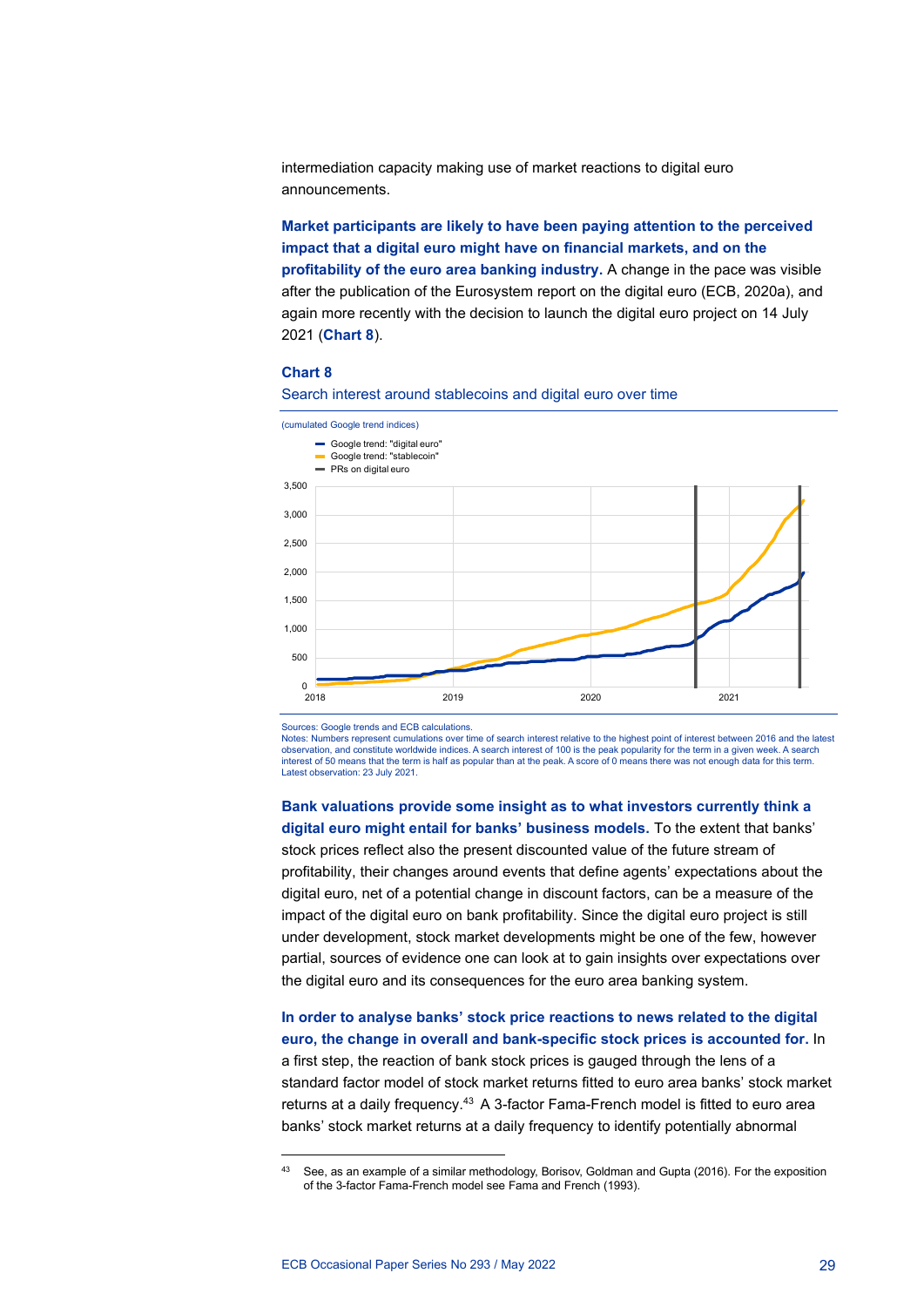returns around events related to the digital euro, or digital currencies more in general. Returns are classified as abnormal to the extent that they deviate from the returns explained by the regularities captured by Fama-French factors.<sup>44</sup> The sample is based on close to 140 banks from 1 January 2007 to 30 April 2021, and a (continually expanding) series of daily events related to digital euro or stablecoins distributed over the last three years is explored. 45

**Bank characteristics like the reliance on deposit funding can help explain bank-specific stock price reactions around digital euro events.** The first step of the analysis allows to characterise potentially abnormal returns of banks around events related to the digital euro or digital currencies. In the second step, the evolution of abnormal returns estimated in the first step is assessed against the type of information that each event carries and the bank characteristics of the crosssection of banks associated with a positive or a negative reaction to CBDC news. Abnormal returns are regressed on bank specific characteristics such as the reliance on deposits, the non-performing loan (NPL) ratio, the RoA, the cost-to-income ratio, the holdings of securities, the excess liquidity holdings, the amount of unused TLTRO borrowing allowance or the relevance of TLTROs in the overall balance sheet, the price-to-book ratio, the market capitalisation or the CDS spread.<sup>46</sup>

**Bank stock market valuations for banks relying on deposit funding reacted more strongly to news about the digital euro, with an initial drop followed by a reversal (Chart 9)**. Following the publication of the ECB report in early October 2020, stock prices more reliant on deposit funding declined but recovered fully as more details about actual design and timing of the project were made public.<sup>47</sup> Stocks reflected the cleavage between banks perceived to be more exposed to the new technological threat, like those relying on deposit funding, and other banks. This reaction is consistent with market participants either discounting a potentially large disintermediation effect or needing several months to absorb the information flow on this subject. The connection between deposit funding and banks' reactions has become particularly intense since then (**Chart 11**, LHS panel). In line with the considerations on the potential positive impact on profitability, related to the potential new business opportunities created by the digital euro, stock prices of banks with low

<sup>&</sup>lt;sup>44</sup> The model for the first step is as follows:  $R_{b,t} = \beta_{m,b} R_{m,t} + \beta_{HML,b} R_{HML,t} + \beta_{SMB,b} R_{SMB,t} + \alpha_b + \gamma_b^{\varepsilon_1} \delta_t^{\varepsilon_1} +$  $\cdots + \gamma_b^{e_N} \delta_t^{e_N} + \varepsilon_{b,t}$ , where  $R_{b,t}$  is the return on the stock of bank b between the day before and the day after t,  $R_{m,t}$ ,  $R_{HML,t}$  and  $R_{SMB,t}$  are the (excess) market return, the small-minus-big and the high-minuslow factors of the standard Fama-French set-up and  $\,\delta_t^{e_j}$ are dummies that take value 1 if the event  $\,e_j$ takes place in day t. We include a constant  $\alpha_b$ . We estimate the model for each bank, which means that all coefficients  $\beta_{m,b},\ \beta_{HML,b},\ \beta_{SMB,b},\ \gamma_b^{e_j}$  and  $\alpha_b$  are estimated for each bank b.

<sup>45</sup> See, for example, https://www.ecb.europa.eu/home/search/html/digital\_euro.en.html for a comprehensive list of communications on the digital euro provided by ECB board members, which we complement with news related to the Libra project, among others. As many of these events do not have a precise timing beyond the date in which they took place, the highest frequency at which the exercise can be conducted is daily.

<sup>&</sup>lt;sup>46</sup> The model for the second step is as follows:  $\hat{\gamma}_b^{e_j} = \zeta_j + \zeta_b + \xi X_{b,j} + \varepsilon_{b,j}$ , where the observation is a given bank b in an event j,  $\hat{p}^{e_j}_b$  are the abnormal returns estimated in the first step for each bank b and each event j,  $X_{b,i}$  is a set of (pre-existing) bank characteristics.  $\zeta_i$  and  $\zeta_b$  capture event- and bankspecific unobserved heterogeneity specific to digital euro or stablecoin events, when warranted. See Burlon, Montes-Galdón, Muñoz and Smets (2022) for details.

<sup>47</sup> See, for example, "Evolution or revolution? The impact of a digital euro on the financial system", Speech by Fabio Panetta, Member of the Executive Board of the ECB, at a Bruegel online seminar Frankfurt am Main, 10 February 2021.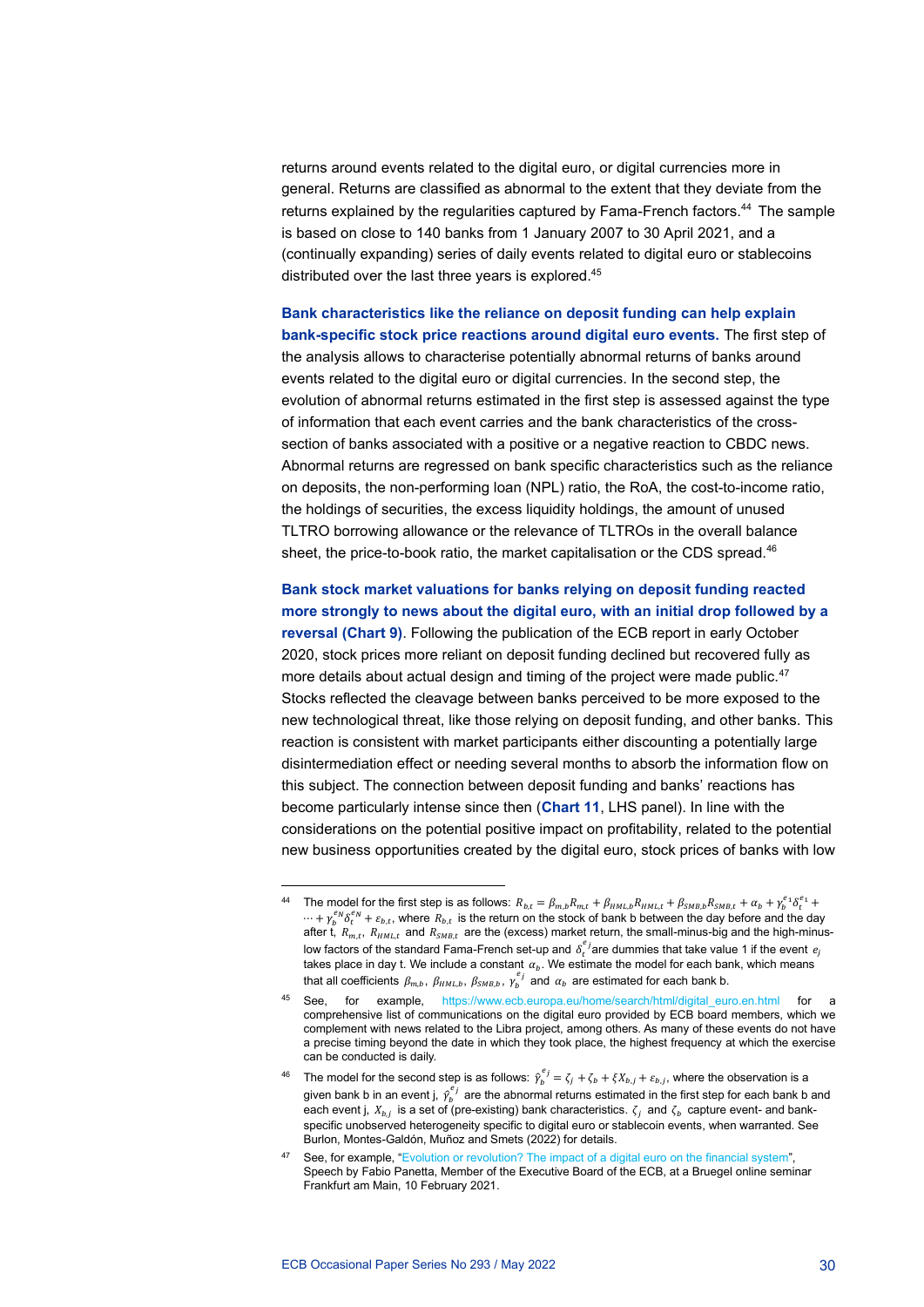reliance on deposits increased in response to digital euro events ever since the publication of the ECB report in October 2020. Interestingly, valuations for smaller banks recorded an upward trajectory since October 2020, consistent with the idea that, ultimately, the digital euro could also be a considerable support towards the digitalisation of the euro area banking sector, levelling the playing field for smaller banks. 48

#### **Chart 9**

#### Stock market reactions to CBDC news by euro area banks



Source: Burlon, Montes-Galdón, Muñoz and Smets (2022).

Notes: A 3-factor Fama-French model is fitted to daily two-day stock market returns of 134 euro area banks, isolating the abnormal<br>returns occurred at key events for each bank. Each horizontal segment reports the cumulated The solid dark yellow line focuses on the IBSI sample, with dashed dark yellow and solid light yellow lines reporting the detail by level of deposit ratio, above and below median respectively. The three vertical lines indicate three key noteworthy events: the publication of the ECB report on the digital euro on 2 October 2020, the speech by Mr Panetta on 10 February 2021 (Panetta, 2021b) and the launch of the digital euro project on 14 July 2021. Latest observation: 10 September 2021.

# **The evolution of valuations seems to point to investors anticipating diverging, but temporary, implications for lending conditions across bank business**

**models (Chart 10).** These seem to be perceived by markets as being differentially affected by the introduction of a digital euro, with some poised to benefit, and others to lose. The reallocation in market shares that this differentiated impact might entail can be quantified by studying the reaction of banks themselves in the months spanning the events outlined above (and as measured by the difference between the dotted and dashed yellow lines). Looking at the developments in loan markets using transaction level data and controlling for potentially confounding factors such as loan demand, the cross-sectional difference in the reaction of stock prices to digital euro news (amounting to roughly 4 percentage points) has been associated with a reallocation of market shares of around 1.5% of ex ante volumes at the peak. This reallocation was, in fact, temporary and limited to the period leading up to the communication of further details about the project.

<sup>48</sup> See, for example, "Stay safe at the intersection: the confluence of big techs and global stablecoins", speech by Fabio Panetta, Member of the Executive Board of the ECB, at the panel on "Cross-border dimensions of non-bank financial intermediation: what are the priorities for building resilience globally?", as part of the UK G7 Presidency Conference on "Safe Openness in Global Trade and Finance" hosted by the Bank of England, 8 October 2021.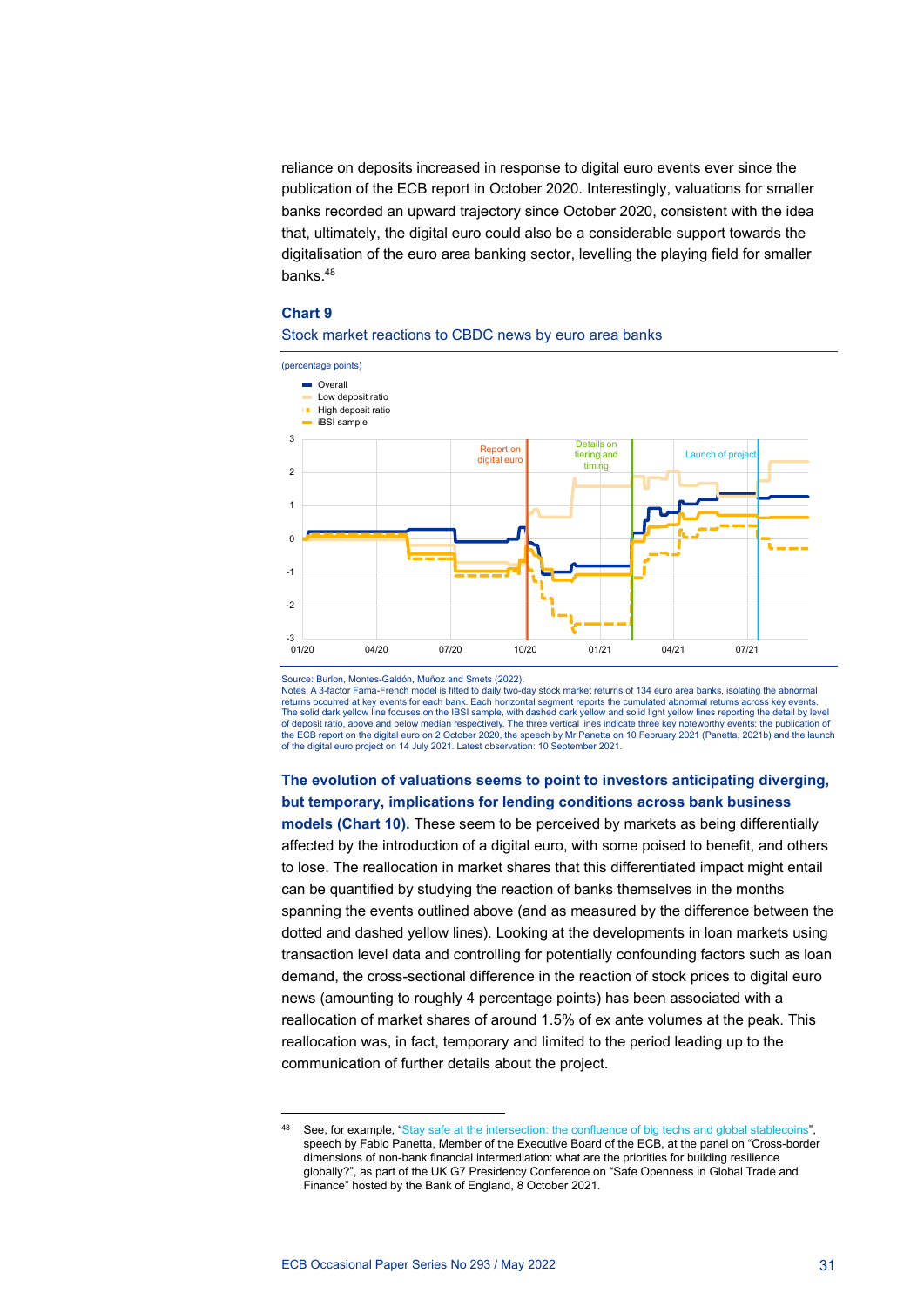#### **Chart 10**



Change in loan volumes to firms associated with a 4% cumulated gap in bank stock prices

Source: Burlon, Montes-Galdón, Muñoz and Smets (2022).

Notes: Diamonds report coefficients of a diff-in-diff set-up where the growth rate of loan volume from October 2020 to each horizon indicated on the horizontal axis is regressed on the stock price reactions to digital euro events as of October 2020. The specification includes firm fixed effects à la Degryse et al. (2019) and (lagged) bank-level controls. The blue area reports the 95% confidence<br>interval based on standard errors clustered at the bank level. Coefficients rescaled by valu End-of-month data.

**Reactions to news are not confined to digital euro-related events but mirror also developments in the broader ecosystem of stablecoins, suggesting that markets may be discounting a counterfactual scenario for the absence of a digital euro where the void is filled by alternative digital currencies.** The counterfactual for the impact of the digital euro on banks' valuations might not be a world without any CBDCs or stablecoins, but rather one where banks' business models are threatened by the availability of these assets and the rise of new actors, like Big Tech companies, with ex-ante competitive advantages in responding to new forms of demand for digital currencies and cryptoassets. Accordingly, valuations of banks relying heavily on deposit funding also respond to news about stablecoins more broadly. For example, the abnormal (positive) returns observed on 11 October 2019 and 10 February 2021 depended similarly on the reliance on deposit funding (**Chart 11**, right panel). While the second event squarely referred to the digital euro, when potential details about the project in terms of the threshold of the tiering system (€3,000 per user) and the timing of the project (four to five years) were communicated to the public, the first event was connected to stablecoins more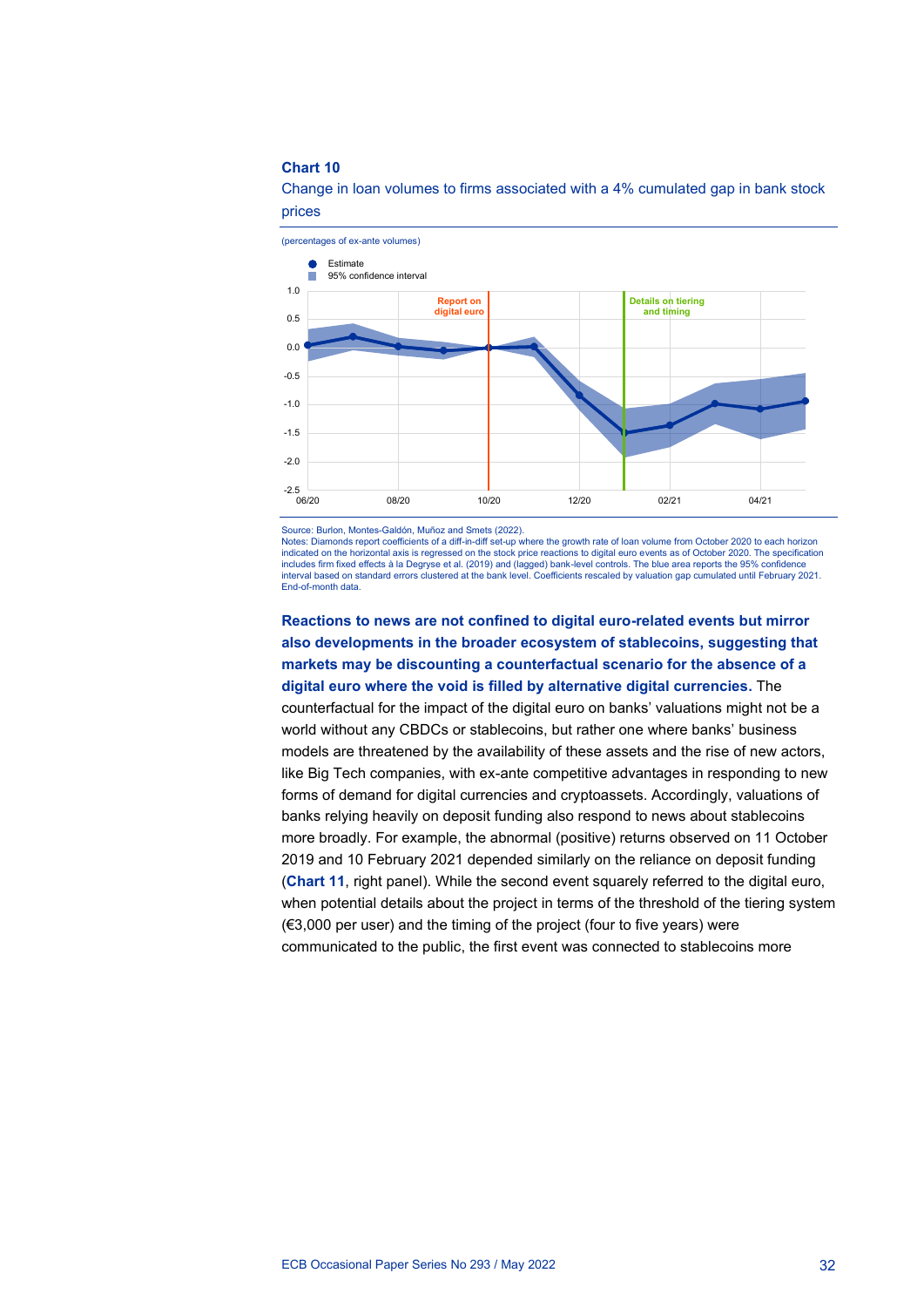broadly, when eBay, Mastercard, Stripe, Visa and Mercado Pago all left the Libra project, following PayPal's departure one week earlier.<sup>49</sup>

#### **Chart 11**

Impact of deposit funding on market reactions to Libra- and digital euro-related news



Sources: ECB website, Dealogic and ECB calculations.

Notes: Diamonds report the results of regressions where the abnormal returns on euro area banks' stocks around digital events is<br>regressed on the deposit ratio of each bank. Shaded areas report the 90% confidence intervals fixed effects, and controls for NPL ratios, ROA, cost-to-Income ratios, shares of securities and excess liquidity holdings over assets, reliance on and availability of TLTROs, price to book ratios, market capitalisation, and CDS spreads. The RHS panel regresses the<br>abnormal returns in two key events on a dummy that takes value 1 if a bank has a ratio of de median value. The two events mentioned on the RHS panel happened on 11 October 2019 and 10 February 2021. Latest observation: 30 April 2021.

**The estimated stock market reactions are suggestive of perceived implications for bank funding and profitability, although the role of central bank balance sheet is unlikely to be factored in yet.** The actual impact of the introduction of the digital euro on banks' balance sheets will depend on the evolution of the balance sheet of the central bank as well. This is because the central bank can react to the potential increase in liabilities induced by the increased demand for digital currency by either accepting to compress its other liabilities or by expanding its assets. On the one hand, the difference in reactions between banks that rely on deposit funding and other banks does suggest a link with the perceived value of the deposit franchise. On the other hand, the reaction of bank market valuations to digital news might not fully discount these mechanics, as they are arguably a form of externality via the central bank reaction function or the wider customer base of banks' depositors that agents

<sup>&</sup>lt;sup>49</sup> These early considerations on the perceived impact of the digital euro on banks' future profitability are subject to some uncertainty. First, it might still be difficult for market participants to gauge the potential relevance that a digital euro might have on banks' business models. Second, the model used to isolate abnormal returns from otherwise normal fluctuations of banks' stock prices, however standard, may be misspecified. Third, the period under consideration for quantifying the abnormal returns might also be special, in light of the chronically low price-to-book ratios over the past 5–10 years and the extraordinary environment to have emerged from the pandemic. Fourth, there may be concomitant events that increase the measurement error of single events. The current approach partially addresses these concerns with a long time period running from 2007 and robustness checks in the most recent part of the sample, considering a wide set of events (34 in total) referring to digital euro but also to other stablecoins that should average out the potential misrepresentation of single events, with both positive and negative news in terms of their likely impact on stock market valuations. Further robustness is offered by additional analysis of simple bank stocks' betas, whereby high-deposit banks show higher volatility than low-deposit banks in the period between October 2020 and February 2021. Nonetheless, given that evidence on the implications of a digital euro is still scant, a residual degree of caution is warranted at this stage.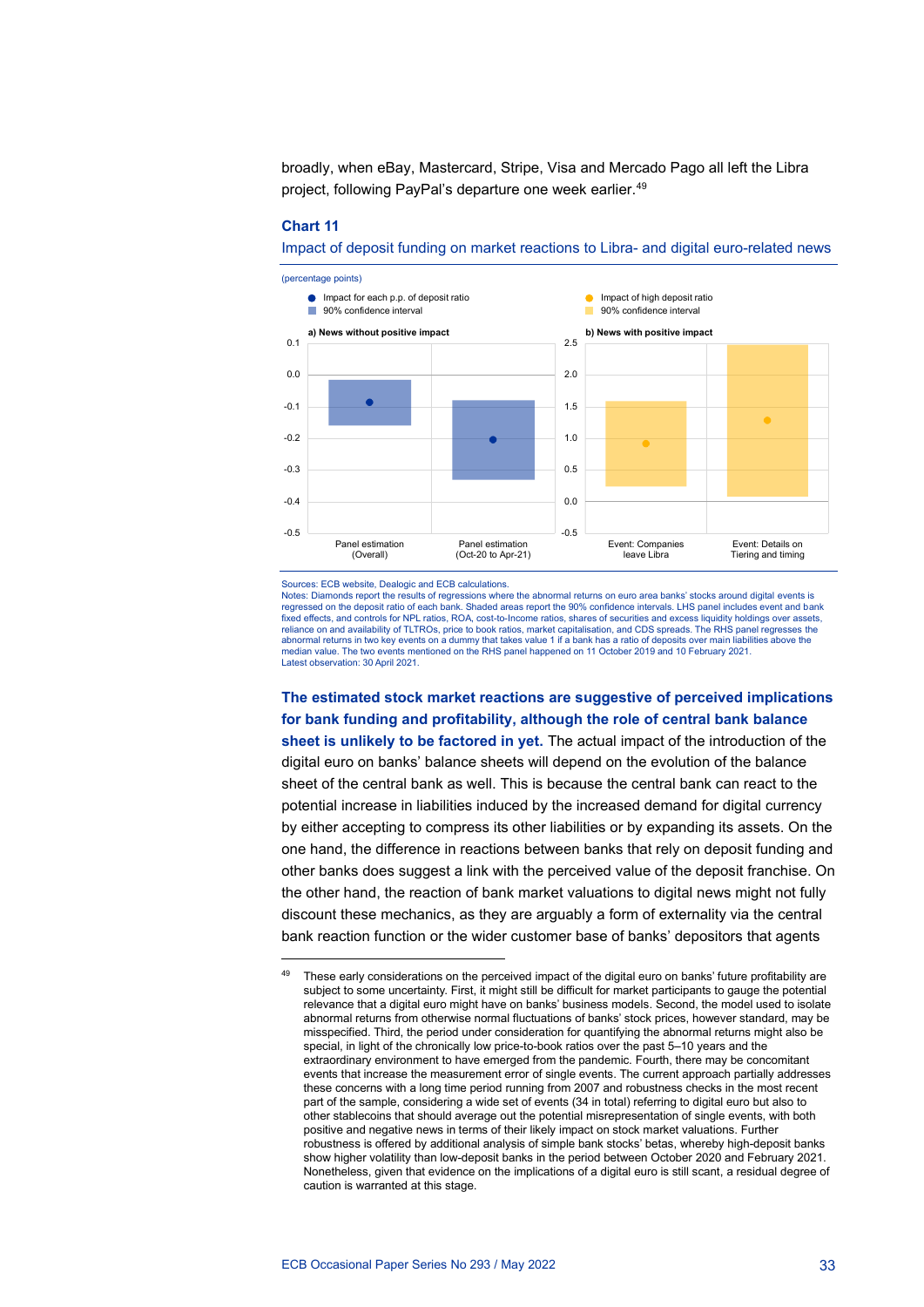are unlikely to factor in, akin to banks' stock price reactions to NIRP cuts or increases in asset purchases.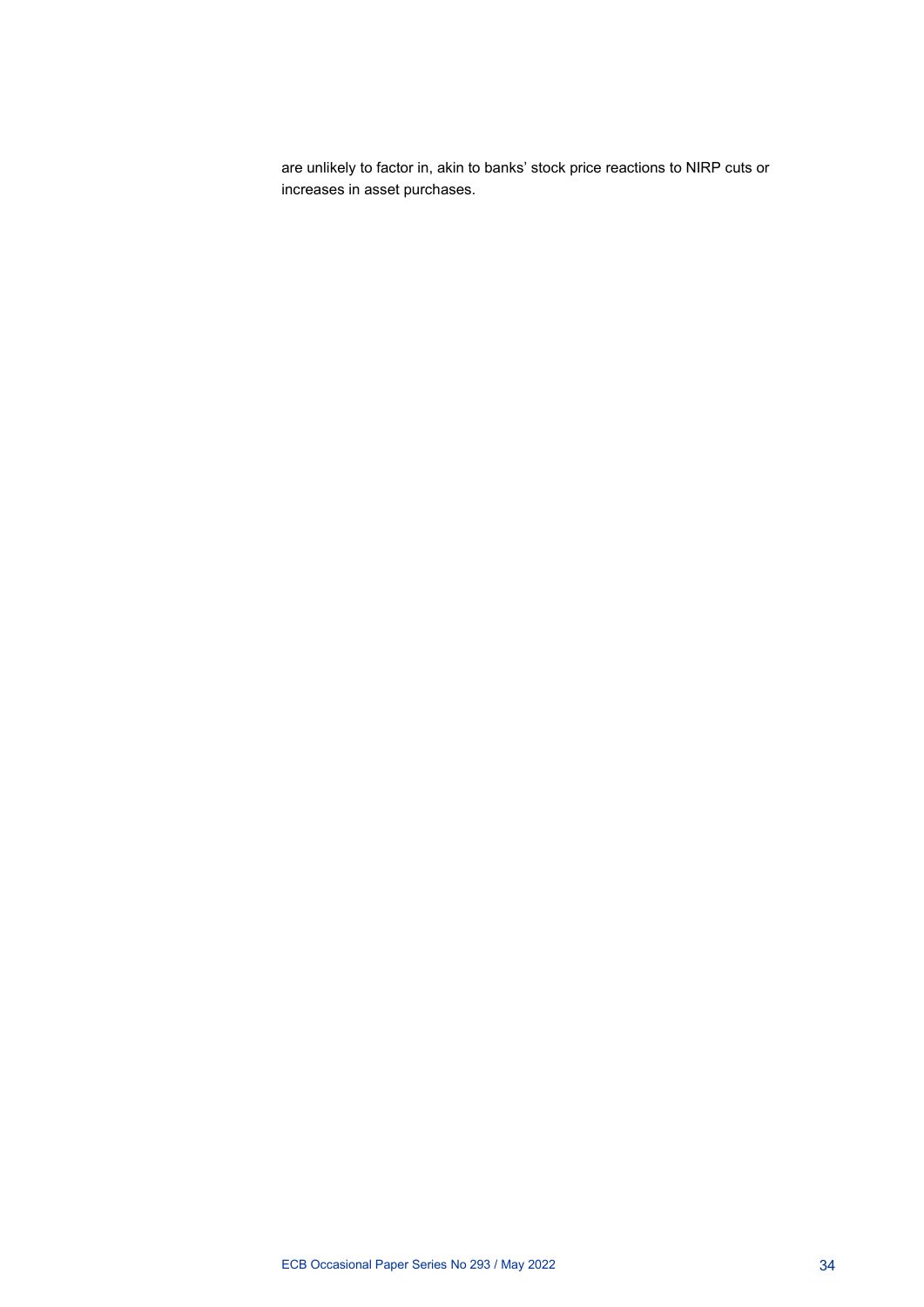# 4 Considerations on the severity of potential economy-wide bank runs

**Besides any implications for bank intermediation in normal times, a digital euro could affect the severity of bank runs as it would provide citizens with a super-safe asset at comparatively low storage costs.** Large scale withdrawals of insured bank deposits have recurrently occurred in the past (Iyer and Puri, 2012; Brown et al., 2020). During times of stress and depending on its design, the role a digital euro could potentially play as a store of value could become particularly relevant as it is a more easily accessible super-safe asset with lower storage costs, when compared to cash (Panetta, 2021c). Thus, some authors have suggested that CBDC may "open a highway to bank runs" (Callesen, 2017) and that "deposits would more readily migrate to the CBDC during times of stress" (Broadbent, 2016).

**Two models are used to discuss the possible consequences a digital euro could have for the severity of system-wide bank runs.** First, a model for simulated bank runs is applied to past economy-wide bank run episodes to assess what would have happened had a digital euro coexisted with cash. Simulations under different limits on CBDC usage or remuneration are performed.<sup>50</sup> Second, based on an extension of the Diamond and Dybvig (1983) model that incorporates cash and CBDC, the paper explores additional possible implications such as the impact CBDC could have on welfare in the event of a system-wide bank run.

**The proposed set-ups share characteristics that make them appropriate to consider the severity of system-wide bank runs.** First, both set-ups consider that individuals can convert their bank money either into cash or into CBDC.<sup>51</sup> Second, central bank liabilities are only used as a store of value and CBDC is generally preferred due to a technological superiority. Third, both models allow us to assess the impact a digital euro may theoretically have on the severity of bank runs along at least one of the two dimensions: (i) the scale of a bank run, understood as the share of total bank deposits that is withdrawn during a bank run; and (ii) the speed at which a bank run occurs, defined as the time it takes for a certain share of bank deposits to be withdrawn.52 Fourth, the study focuses on the potential consequences for

<sup>50</sup> See Panetta (2021a) for proposed measures to prevent an excessive flow of funds into CBDC.

<sup>&</sup>lt;sup>51</sup> In the case of a bank run, the uncertainty about the right counterfactual is notably more limited (when compared to the analysis of the impact in normal times) as other forms of digital money (i.e. stablecoins) are unlikely to compete with a digital central bank liability as a store of value.

<sup>&</sup>lt;sup>52</sup> Although it goes beyond the scope of this paper, there is a third important dimension along which a CBDC could affect the severity of a system-wide bank run, namely its likelihood. One of the possible options for extending this analysis in order to address this issue would be to extend the model proposed in Muñoz and Soons (2022) to endogenise the probability of system-wide bank runs following the approach by Goldstein and Pauzner (2005).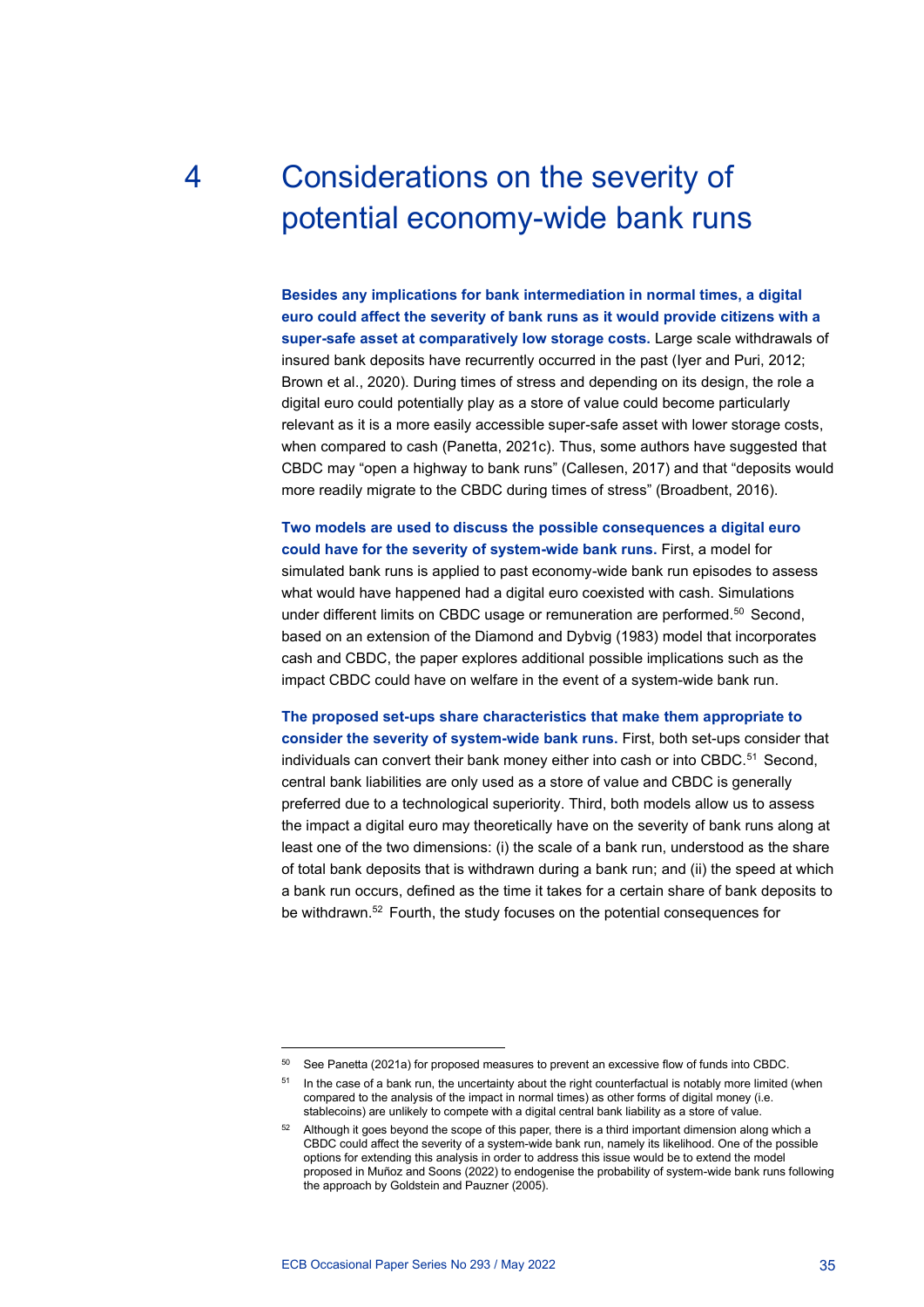economy-wide bank runs, disregarding the effects a CBDC may have on individual bank run dynamics.<sup>53</sup>

# 4.1 Insights gained from a model for simulated bank runs

**Models can be used to simulate bank runs that approximate the speed and scale of past economy-wide bank runs.** Individuals are assumed to withdraw their deposits when their expected return from holding cash and/or CBDC exceeds that of deposits.54 The dynamics of monthly deposit withdrawals are simulated, and the parameters of the model are calibrated such that the simulated withdrawals match the deposit outflows registered during the recent economy-wide bank runs in Greece (2015) and Cyprus (2013). **Chart 12** shows that the simulated bank runs approximately match the speed and scale of both nationwide bank runs.<sup>55</sup>

#### **Chart 12**

#### Deposit withdrawals in Greece and Cyprus

**a) Cumulative actual and simulated deposit withdrawals in Greece b) Cumulative actual and simulated deposit withdrawals in Cyprus** (Aug 2014 – Dec 2015, percentages of deposits in Aug 2014) (Aug 2012 – Dec 2013,percentages of deposits in Aug 2012)  $\Omega$ 5 10 15 20 25 30 08/14 10/14 12/14 02/15 04/15 06/15 08/15 10/15 12/15 **Actual withdrawals** Simulated withdrawals Intervention 0 5 10 15 20 25 30 08/14 10/14 12/14 02/15 04/15 06/15 08/15 10/15 12/15 **Actual withdrawals** Simulated withdrawals Intervention

Source: Own calculations from simulation using BSI data

Notes: The dotted grey line refers to the actual date at which the corresponding national public authorities adopted bank holiday measures.

**Counterfactual simulations that vary the limits on CBDC usage and remuneration are used to describe the potential impact of a digital euro on the speed and scale of bank runs**. The introduction of a digital euro affects the expected return maximisation of depositors in two ways. First, depending on the selection and calibration of usage limits and remuneration, a digital euro may allow for a lower-cost alternative to cash holdings, and it may also allow for "unlimited"

<sup>53</sup> Some authors have suggested that the introduction of CBDC will mostly affect system-wide bank runs as opposed to single-bank bank runs since it is already possible to digitally and instantly transfer money between banks (Kumhof and Noone, 2021). This view is supported by the evidence on bank deposit flows reported in Rainone (2021).

<sup>54</sup> See Box 4 for further details on the assumptions and specification of the model.

<sup>&</sup>lt;sup>55</sup> The remainder of the illustrative exercise is based on the Greek case.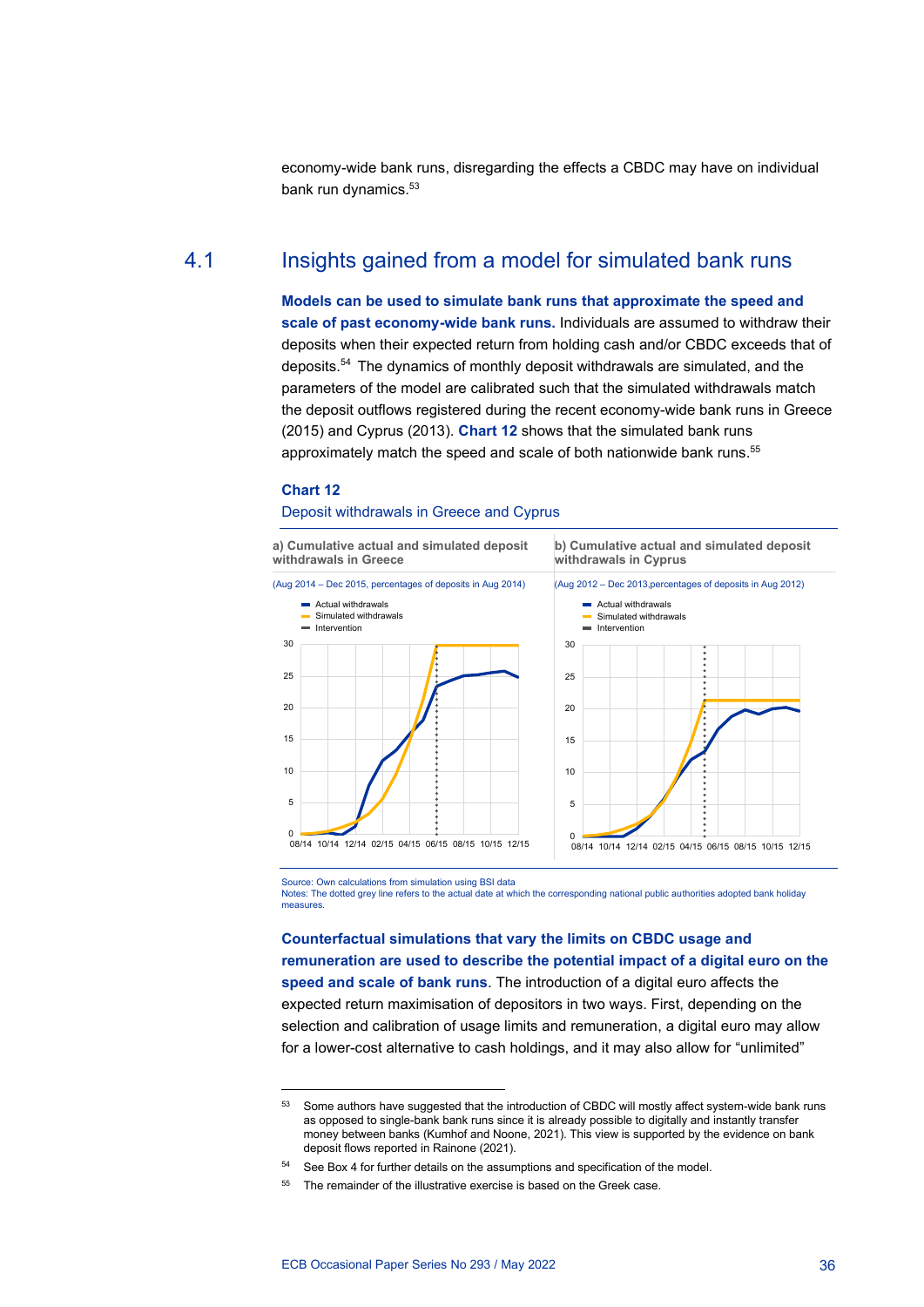withdrawals.56 Second, and based on the illustrative digital euro take-ups considered in Section 2.2., it is assumed that each citizen substitutes some of her overnight deposits for digital euro holdings before the bank run starts (i.e. substitution in normal times). That is, once the bank run has been triggered, the larger the conversion of deposits into digital euro prior to the run is, the lower the expected scale of the run will be.

**If demand is unconstrained, a digital euro would lead to an increase in the scale and speed of a (simulated) system-wide bank run.**<sup>57</sup> When compared to the no digital euro scenario, the increased scale of bank runs under illustrative takeup scenarios A and B is reflected by a larger share of deposit withdrawals at intervention, while the increased speed of bank runs is reflected by the shorter time it takes to reach a certain amount of deposit withdrawals (Chart 13). <sup>58</sup> The scale and speed of simulated bank runs is more pronounced under CBDC, since this central bank liability is assumed to be subject neither to storage costs nor to a convertibility limit.59 When compared to take-up scenario B, the scale and speed of simulated bank runs are larger under take-up scenario A, as it entails a smaller substitution from bank deposits into digital euro before the bank run occurs (€500 and €7,500 respectively).<sup>60</sup> This reveals a trade-off: the lower the demand for CBDC in normal times is (i.e. prior to the bank run), the larger the level of aggregate deposits that can potentially be withdrawn in times of crisis.

<sup>&</sup>lt;sup>56</sup> It is assumed that digital euro holdings are free of service charge, so digital euro holdings are costly only if the rate at which they are remunerated is negative. The paper refers to "unlimited" withdrawals in the sense that, in the absence of a convertibility limit on digital euro, individuals could potentially withdraw all their deposits thanks to the CBDC.

<sup>&</sup>lt;sup>57</sup> When the capped take-up as specified in Section 2.2 includes a soft limit, it is equivalent to the tiered remuneration scheme as proposed by Bindseil (2020) and Bindseil and Panetta (2020).

<sup>&</sup>lt;sup>58</sup> The potential costs to society of this increased scale and speed of simulated bank runs would need to be weighted with potential benefits that are not considered in the analysis, For instance, with a digital euro the potential a system-wide bank run would have for altering the well-functioning of the payments system and for being disruptive in this regard may significantly decrease. That is, with a digital euro economy-wide bank runs may actually be less costly to society.

<sup>59</sup> Note that the simulated bank run that is taken as the reference scenario (no digital euro case) should be interpreted as an adverse baseline scenario since, given the banking reforms that have been implemented over the last decade, the likelihood of having a system-wide bank run of this magnitude has decreased.

In the illustrative take-up scenario B discussed in Section 2.2., households demand €3.1 trillion digital euro of which €2.6 trillion is substituted from overnight deposit holdings. Dividing the total deposit substitution by 342 million citizens results in an approximate per person substitution of €7,500. A similar calculation is applied to the moderate digital euro take-up scenario A. Note that these demand scenarios are subject to high uncertainty (see Section 2).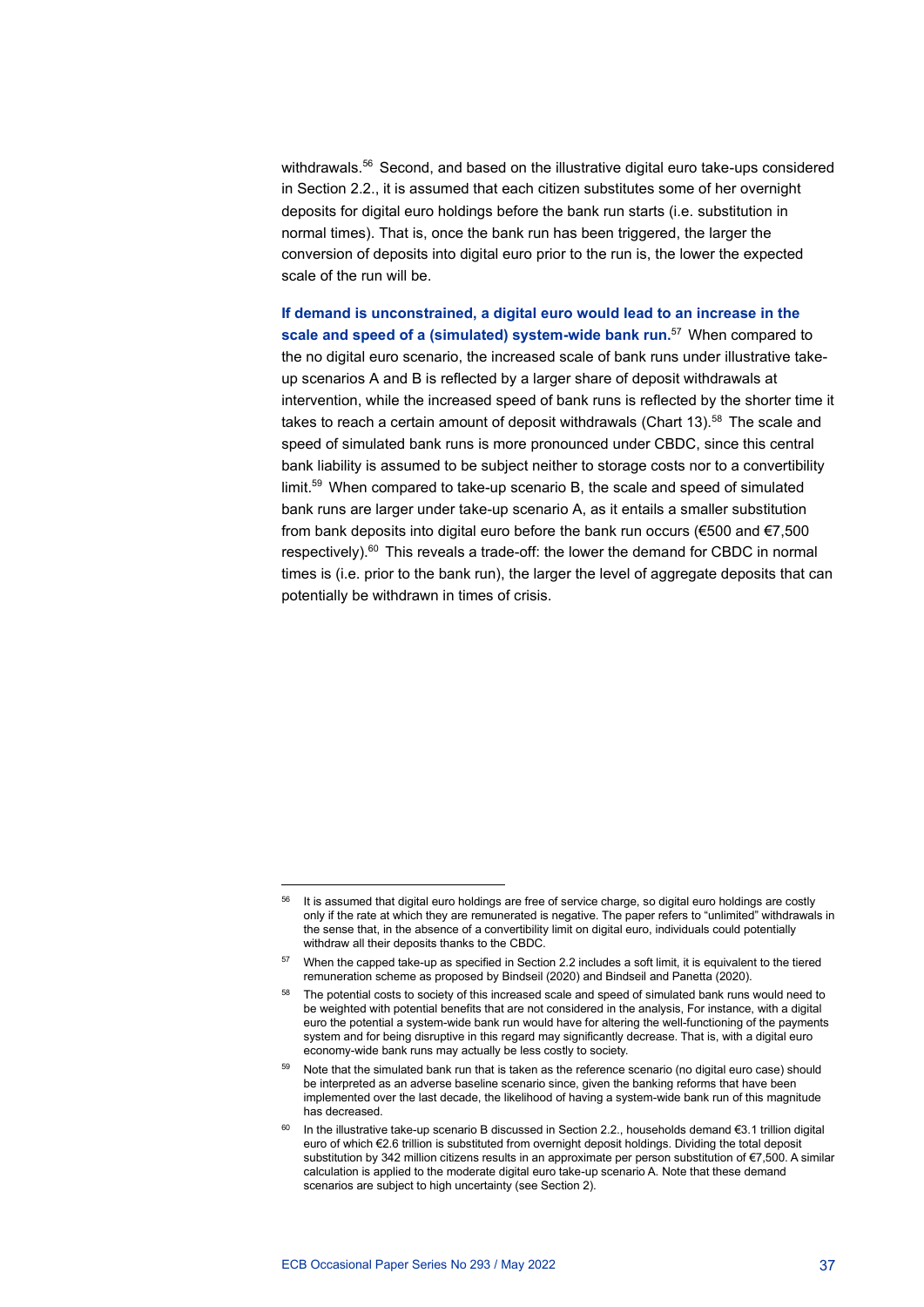#### **Chart 13**

Simulated cumulative deposit withdrawals in Greece under illustrative digital euro take-up scenarios A and B



Source: Own calculations from simulation using BSI data.

**Depending on its calibration, a hard limit on individual CBDC holdings would permit that a digital euro would not amplify the scale and speed of simulated economy-wide bank runs.**<sup>61</sup> As shown in panel a) of Chart 14, a €3,000 hard limit on individual digital euro holdings under scenario C would more than compensate any negative impact a digital euro could potentially have on the scale and speed of simulated economy-wide bank runs. This is so, because the demand for a digital euro in normal times (i.e. prior to the bank run) is such that the aggregate level of available deposits that can be withdrawn in the event of an economy-wide run is lower than under the no digital euro scenario. As indicated by the dashed lines, as the hard limit allows for larger holdings of digital euro, the scale and speed of the simulated bank run increases.<sup>62</sup>

**If the limit on individual holdings is soft, instead, its effectiveness will depend not only on the calibration of the limit but also on the interest rate at which tier 2 digital euro holdings are remunerated.** Panel b) shows that the lower the interest rate on tier 2 holdings is, the more effective the €3,000 soft limit is in neutralising the potential adverse impact of a digital euro on the severity of simulated system-wide bank runs.<sup>63</sup> Provided that the rate at which tier 2 CBDC holdings are remunerated is sufficiently low, changes in the level of the soft limit on individual

 $61$  Under a hard limit on digital euro individual holdings, holdings of CBDC are remunerated at a 0% annual interest rate and beyond that threshold no additional holdings are allowed. In contrast, under the soft version of this limit, holdings beyond that threshold are also allowed but at a dissuasive – possibly negative – interest rate (see Bindseil, 200; Bindseil and Panetta, 2020 for a discussion of the latter, also regarded as a two-tiered CBDC remuneration scheme).

<sup>62</sup> Note that, under scenario C, the digital euro take-up in normal times is  $\epsilon$ 3,000 by assumption, which means that even if the hard limit on individual holdings is above €3,000, the take-up will still be the same and, thus, the limit will not be binding in normal times.

As in Bindseil and Panetta (2020), the value that can be taken by the annual rate at which tier 2 CBDC holdings are assumed to be remunerated is assumed to depend on the level of the deposit facility rate. In this case, and for illustrative purposes, the exercise assumes that in the reference soft limit case, this rate is equal to -1.5%. That is, 1% lower than the level at which the deposit facility rate currently stands.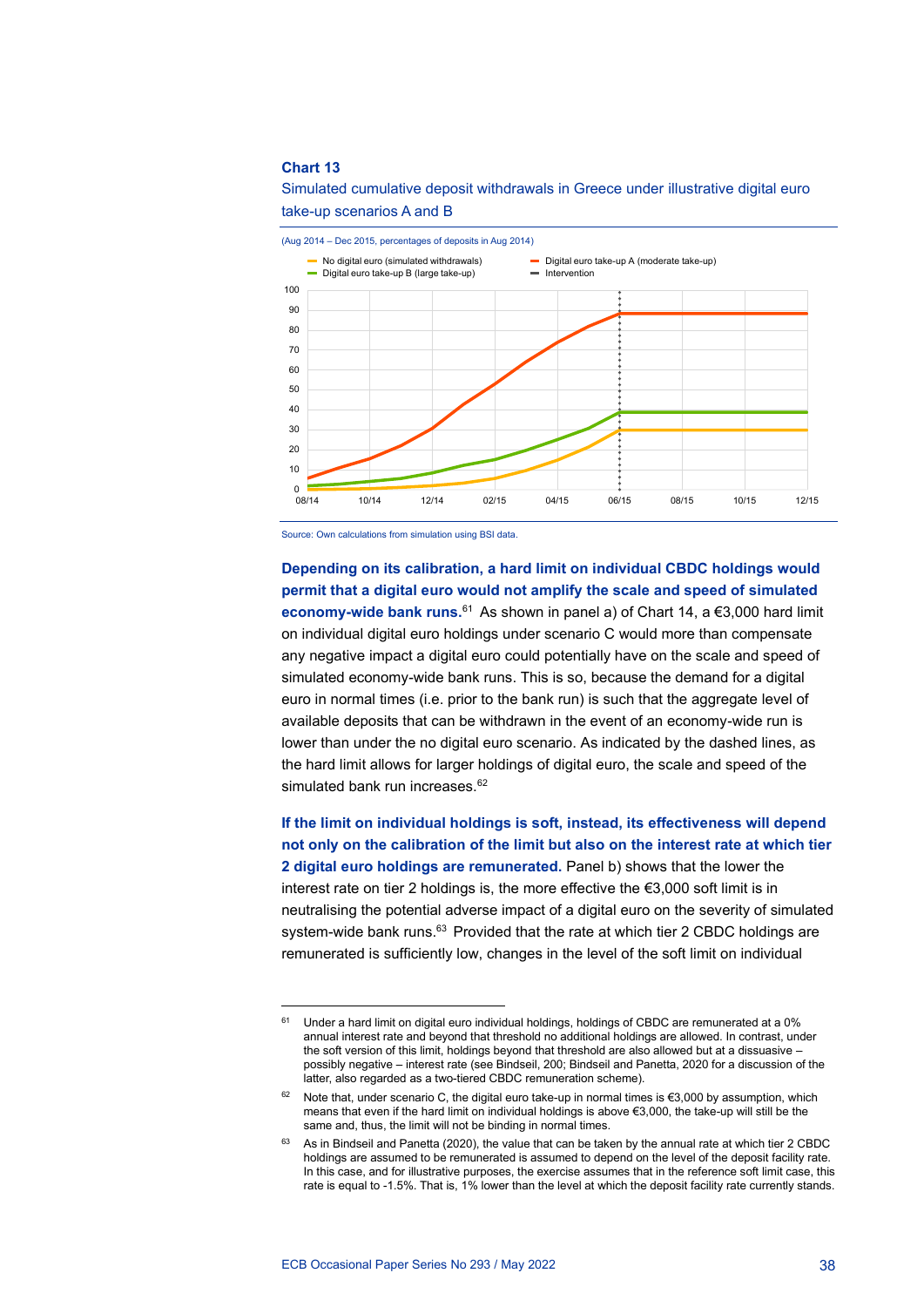holdings can also have a material impact on the scale and speed of economy-wide bank runs (panel c).

**A limit on CBDC convertibility can complement limits on individual holdings to prevent the introduction of a digital euro from having an adverse impact on the severity of bank runs.** Past economy-wide bank runs show that there is often a stage of the episode in which authorities decide to intervene in order to suspend the convertibility of bank deposits into cash or other liquid assets (i.e. bank holiday). In a similar way, a limit on individual holdings (affecting the stock of digital euro) could be complemented by a limit on convertibility of deposits into CBDC (which affects digital euro flows). Panel d) of Chart 14 plots, for the same €3,000 soft limit with a -1.5% annual interest rate on tier 2 holdings, a simulated economy-wide bank run under different CBDC convertibility limits.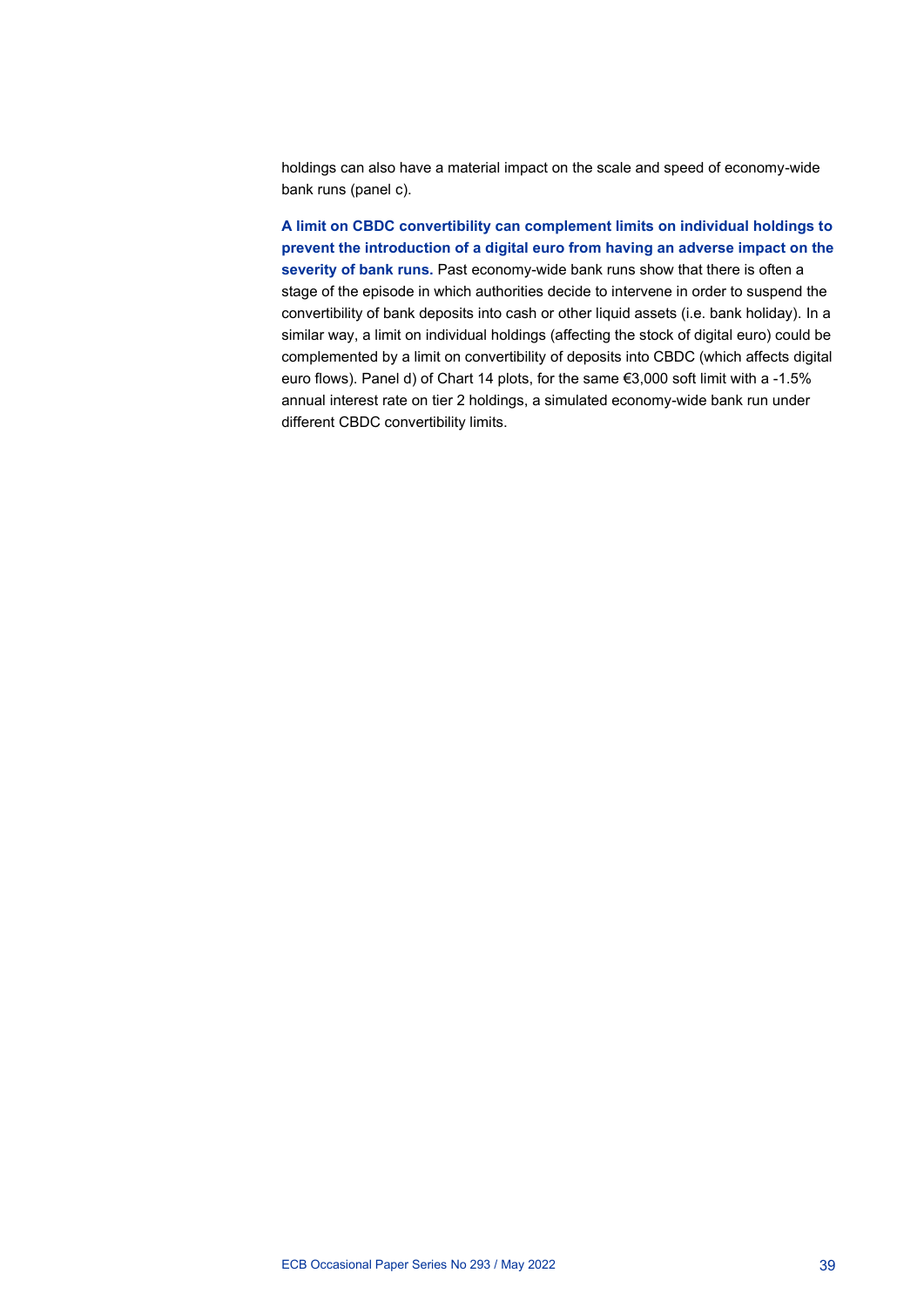#### **Chart 14**

Simulated cumulative deposit withdrawals in Greece under illustrative digital euro take-up scenario C: Hard vs soft limits on individual digital euro holdings



Source: Own calculations from simulation using BSI data

#### **Box 1**

Model for simulated bank runs: assumptions and estimation

The model considers the euro area population and assumes that each individual holds deposits equal to the average deposit holdings in the euro area in March 2020. In each period, an individual withdraws her deposits when her expected return from holding cash and/or digital euro exceeds her expected return on deposits.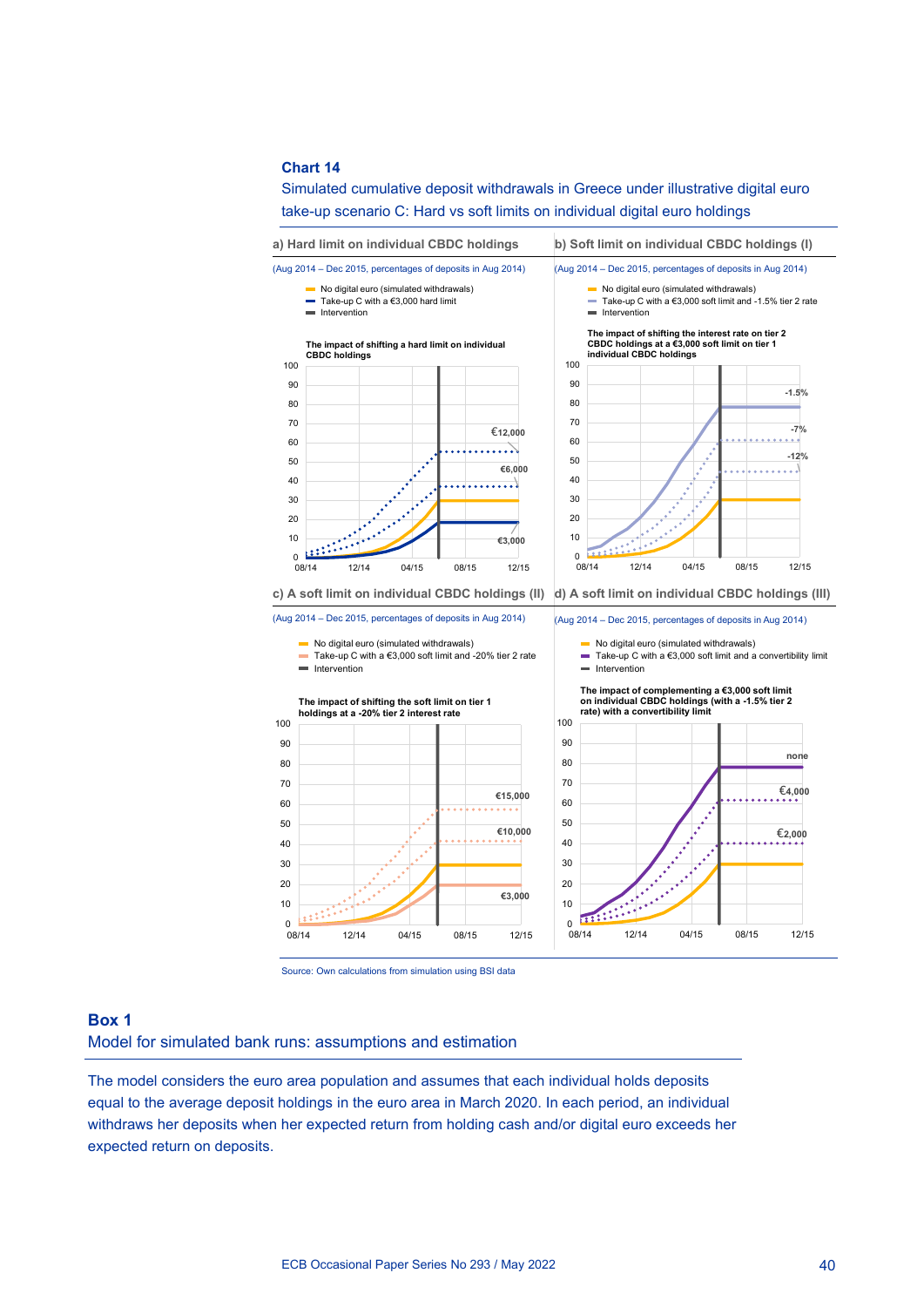Converting deposits into cash is subject to storage costs and opportunity costs. The opportunity cost of physically withdrawing bank deposits is approximated by the estimated time it takes to withdraw cash multiplied by the average after tax hourly earnings, as suggested by Deutsche Bundesbank (2014). The assumed ATM travel and queuing time during a system-wide bank run is based on the ATM queuing times reported in Greece in 2015. Additional ATM fees are assumed to be zero, and a €10,000 monthly cash withdrawal limit during a system-wide bank run is assumed, motivated by the daily withdrawal limits in Cyprus in 2013 and in Greece in 2015. Finally, the fixed storage cost, a proxy for the loss of banknotes, theft, and other storage costs, is assumed to be 1% of total deposit holdings, roughly based on various suggested magnitudes (Rogoff, 2017; Financial Times, 2015, 2016).

The model implicitly assumes that a system-wide bank run will inevitably happen as the perceived probability of bank default is equal across individuals and linearly increases over time. The benefits of withdrawing bank deposits at any time comprise a common component and an individual component. The common component equals the avoided expected losses on bank deposits, which is determined by the exogenous bank default probability and individuals' bank deposits. The idiosyncratic component is specific to each citizen, is assumed to be normally distributed, and can be interpreted as the different degree of patience each individual has when waiting until deciding to withdraw her deposits. The mean and standard deviation of the normal distribution of the idiosyncratic component are calibrated so that simulated withdrawal dynamics match empirical withdrawals, as shown in **Chart 12**.

To summarise, each individual's cash withdrawal decision  $r(\gamma_i) \in \{0,1\}$  is formally determined as

$$
r(\gamma) = \begin{cases} 1 & \text{if } p \times D + \gamma_i > T \times W + S \\ & \\ 0 & \text{else} \end{cases}
$$

where  $r = 1$  means the person withdraws her deposits as cash,  $p$  equals the probability of bank default, D equals individual deposit holdings,  $\gamma_i \sim N(\mu, \sigma)$  equals the individual run benefit,  $T$  equals the time it takes to withdraw bank deposits,  $W$  equals the net hourly earnings and  $S$  equals the cash storage cost. This set-up implies that, all other things being equal, only individuals with a sufficiently high idiosyncratic run benefit withdraw their bank deposits.

# 4.2 **Discussion based on a model of panic-based bank runs**<sup>64</sup>

**The previous analysis is complemented by introducing CBDC and cash in a well-known panic-based bank run model.** The Diamond and Dybvig (1983) framework complements the previous analysis by assessing how the introduction of a CBDC affects structural bank intermediation and the scale of system-wide bank runs from a theoretical perspective. In this set-up, system-wide bank runs occur due

<sup>64</sup> The discussion presented in this subsection is based on the model presented in Muñoz, M. A., and Soons, O. (2022), "In search for safety: insured deposits, cash or central bank digital currency?", forthcoming at the ECB Working Paper Series.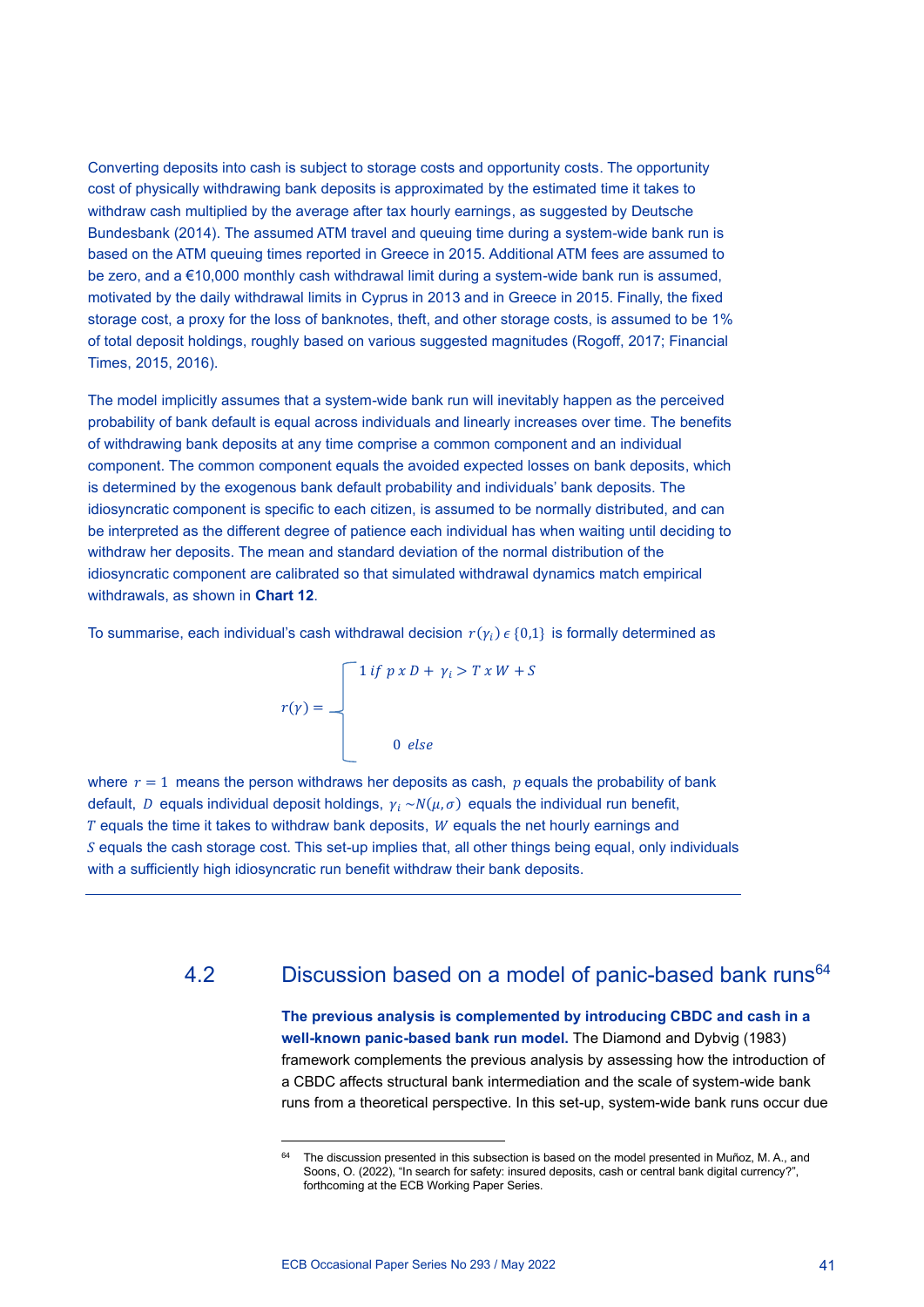to a coordination problem in an environment in which depositors' decision to withdraw can depend on what they believe others will do. If depositors believe others will withdraw, they will also withdraw their deposits, which may ultimately lead to a panic-based economy-wide bank run. The discussion is based on a modification of the original set-up that introduces cash and CBDC in the model and underscores the role of central bank liabilities as safe assets (see Muñoz and Soons 2022).<sup>65</sup>

**The introduction of CBDC does not affect the scale of economy-wide bank runs although welfare implications may differ depending on whether CBDC supply is constrained or not.** In the event of a panic-based system-wide bank run, the scale of the run remains unchanged as depositors' decision to withdraw their bank deposits depends on what they believe others will do and not on the availability of an additional safe asset. $66$  However the welfare implications will vary depending on whether the supply of CBDC is constrained or not due to the key assumption that holding CBDC is less costly – when compared to cash – due to its technological superiority.<sup>67</sup> If the supply of CBDC is unconstrained, welfare losses suffered by those depositors who cannot be fully repaid during a system-wide bank run are lower since, due to the "saved" cash storage costs, the resources available to repay the average depositor upon liquidation are higher. However, in the extreme case that the CBDC remuneration rate is negative and sufficiently low – to the point that holding CBDC is less profitable than holding cash – there would be no demand for CBDC. Similarly, the lower a binding limit on individual CBDC holdings is, the lower the actual CBDC take-up will be and the closer the economy will be, in terms of welfare losses, to the case in which there is no CBDC.

**In this model economy, the introduction of CBDC may lead to structural bank intermediation and economic efficiency gains.** Outside a system-wide bank run episode and due to its technological superiority, if the supply of CBDC is unconstrained, holdings of this digital central bank liability at least partially replace cash holdings. <sup>68</sup> When compared to the only cash case, and due to the technological superiority of CBDC (which translates into "saved" cash storage costs), available resources of money holders increase. That leads to an increase in bank deposit holdings as well as in banks' holdings of short- and long-term assets (i.e. structural bank intermediation). Restricting or disincentivising CBDC holdings beyond the level that CBDC money holders would optimally like to hold under the unconstrained CBDC scenario would mitigate this "structural bank intermediation effect" and the corresponding welfare gains.

<sup>&</sup>lt;sup>65</sup> See box 3 for further details on the specification of the model and for a brief summary of the strand of the literature (on CBDC in the Diamond and Dybvig model) this extension contributes to.

 $66$  The scale of a bank run is defined as the share of total bank deposits that is withdrawn during a bank run. This relative measure of the scale of a bank run is unchanged in the model, although absolute deposit withdrawals increase as total bank deposits increase due to CBDC.

<sup>&</sup>lt;sup>67</sup> This feature of CBDC is modelled by assuming that storage costs of cash relative to those of CBDC are positive. Storage costs of cash are assumed to increase with holdings while CBDC storage costs are normalised to zero.

 $68$  The extent to which cash holdings are replaced by CBDC depends on the extent to which CBDC is technologically superior to cash.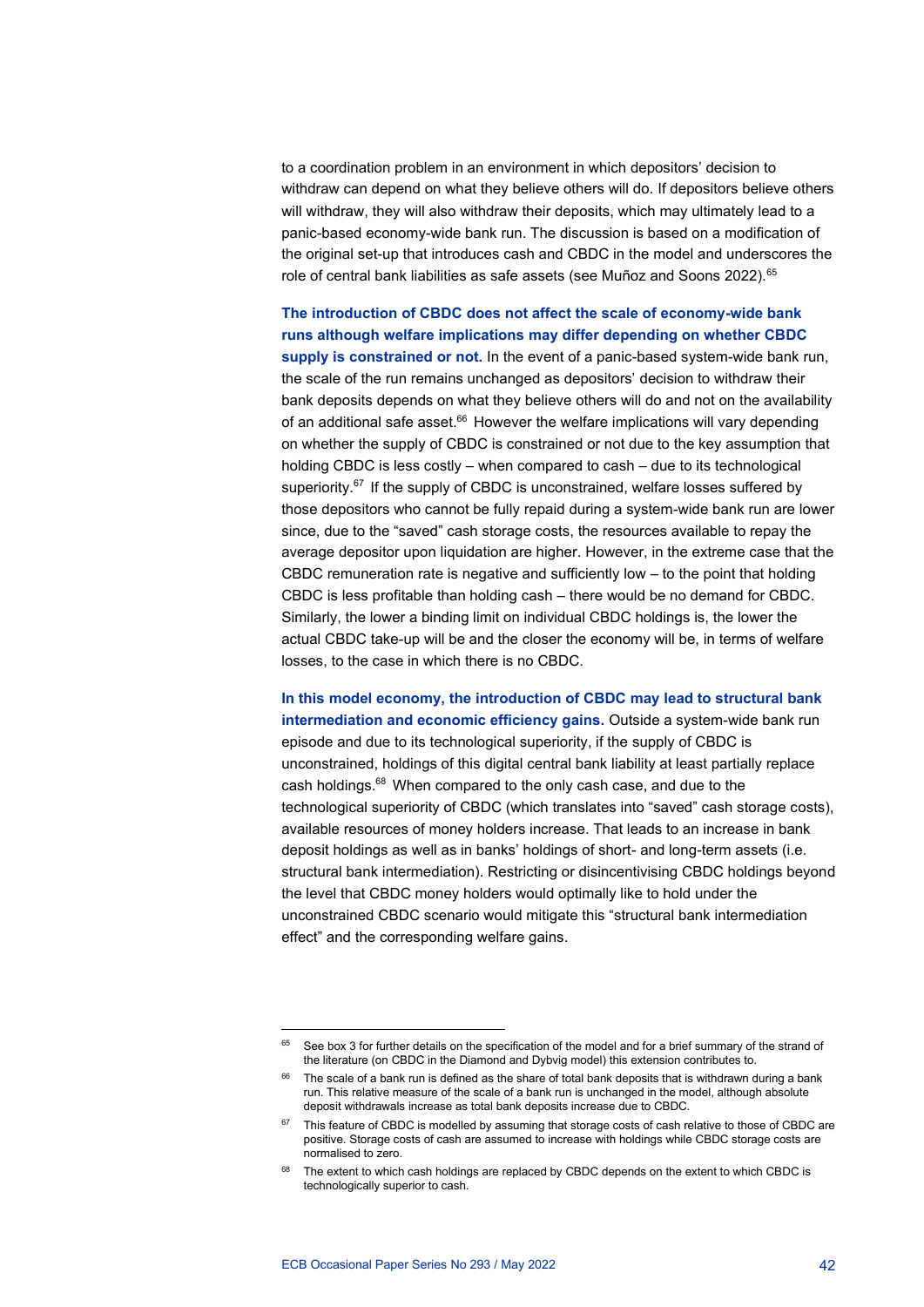# **Box 2** The Diamond and Dybvig set-up with CBDC

The seminal model by Diamond and Dybvig (1983) simultaneously provides a rationale for maturity transformation by banks (long-term lending funded by short-term debt), for system-wide bank runs and for deposit insurance. A recent strand of the literature introduces CBDC in a Diamond and Dybvig type of model to study the potential consequences of central bank digital currencies for bank intermediation and bank runs. For instance, Keister and Monnet (2020) find that CBDC may improve financial stability as it can provide a central bank with real time about deposit outflows during bank runs and that a low CBDC interest rate may eliminate bank runs. Fernández-Villaverde et al. (2021) show that if the central bank can somehow invest in long-term (risky) assets, CBDC may fully replace bank deposits, since the central bank can provide a comparatively more attractive deposit contract compared to a commercial bank.

Yet, the existing modifications omit certain elements that are crucial to study the potential impact of CBDC as a store of value on the severity of bank runs: i) the central bank's risk management strategy, ii) the provision of cash by central banks, and iii) the provision of bank deposit insurance coverage by the public authorities. Muñoz and Soons (2022) modify the Diamond and Dybvig (1983) model by incorporating these aspects in order to study the demand for CBDC as a supersafe asset, both during bank runs and outside stressed times. The specification of investor demand for safety follows recent literature (Ahnert and Perotti, 2021 and Stein, 2012).

In Muñoz and Soons (2022) individuals have a demand for safe assets which they can satisfy with insured deposits, cash, or CBDC. CBDC is assumed to have lower storage costs compared to cash, so an unconstrained CBDC would at least partially substitute for cash holdings. CBDC does not substitute for bank deposits as banks can offer a higher return on deposits compared to a central bank subject to a risk management policy. On the contrary, individuals increase bank deposit holdings proportionally to the resources they save due to lower storage costs. As in the literature, depositors may panic, resulting in a system-wide bank run, whose scale is independent from the availability of CBDC and does only depend on individuals' beliefs of what others will do. In that case banks are liquidated, but the liquidation value of banks is higher under an unconstrained CBDC due to the increase in bank deposits.

There is a well-established literature that allows for an extension of the Diamond and Dybvig model with CBDC and cash to account for: (i) various options for policy intervention such as deposit freezes (Ennis and Keister, 2009), bank bailouts (Keister, 2016), and central bank intervention as the lender of last resort (Allen et al., 2014); and (iii) the endogenisation of the probability of panicbased runs (Goldstein and Pauzner, 2005). Importantly, under the assumptions made in Muñoz and Soons (2022), CBDC could potentially lead to an increased probability of bank runs since withdrawing deposits would become relatively more attractive (i.e. less costly), when compared with an only cash economy. In that case, a CBDC as a store of value could introduce a trade-off between increased efficiency and higher probability of systemic bank runs.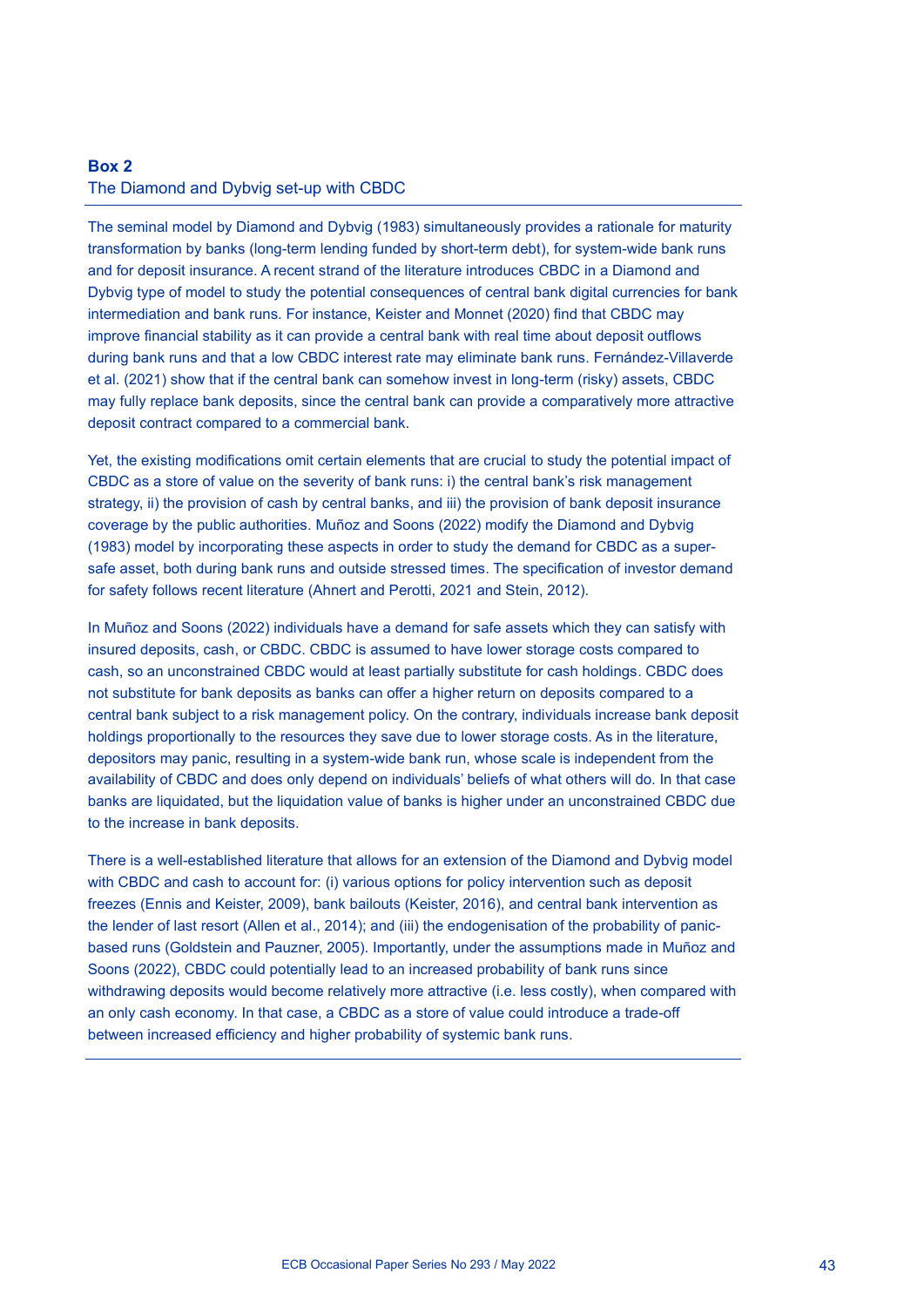# 5 Conclusion

**In July 2021, the Eurosystem announced the launch of a project to explore the case for a digital euro and consider its potential design.** A digital euro would offer several economic benefits but, depending on its design, could prompt changes in the demand for bank deposits, in turn affecting financial stability and monetary policy transmission. Specifically, reduced demand for bank deposits could have consequences for banking sector credit provision, risk-taking, profitability and resilience. To investigate these and other implications of CBDCs, the Eurosystem has recently launched a multi-year digital euro project aimed at ensuring that the ECB is ready to issue a CBDC if needed.

**To address the sizeable uncertainty, this paper develops illustrative take-up scenarios and explains the balance sheet mechanics through which the digital euro would be introduced.** Advanced economies do not have experience with CBDCs. For the particular case of a digital euro, anticipating its take-up is particularly challenging as there is a high degree of uncertainty surrounding its demand, many of its design features, and the environment that would prevail by the time it is issued. A stylised balance sheet approach allows the identification of the four different adjustment channels that the banking sector can follow when a digital euro is put into circulation: these include a reduction in banknotes, in excess reserves, liquidity providing operations by the central bank via refinancing operations or purchases.

## **If markets were perfectly competitive and there were no constraints, a digital euro would not be expected to alter the intermediation capacity of banks.** A

stylised balance sheet perspective shows that, in the absence of market imperfections as well as regulatory and collateral constraints, a digital euro would not affect the capacity of banks to intermediate funds. Instead, it would trigger an offsetting liquidity operation by the central bank to ensure that the economy-wide liquidity situation is kept unchanged.

**Analyses based on bank-level data show that a digital euro can affect bank intermediation if imperfections and constraints surface.** Euro area bank-level data reveal that in the presence of imperfections and constraints, such as regulatory and collateral constraints, a digital euro may affect bank funding structures and in turn their intermediation capacity. Furthermore, individual responses to the introduction of a digital euro may significantly vary because of institution-level specificities including, for example, different business models, deposit ratios and funding structures.

**The potential impact of a digital euro on economy-wide bank run dynamics depends on usage limits and remuneration, among other factors.** A model for simulated bank runs shows that, under an unconstrained CBDC, the scale and speed of bank runs can increase. Instead, if the supply of CBDC is constrained, a CBDC may in fact decrease the scale and speed of runs, when compared to the scenario with no digital euro and depending on the calibration of usage limits and/or remuneration. An extension of the Diamond and Dybvig (1983) model that allows for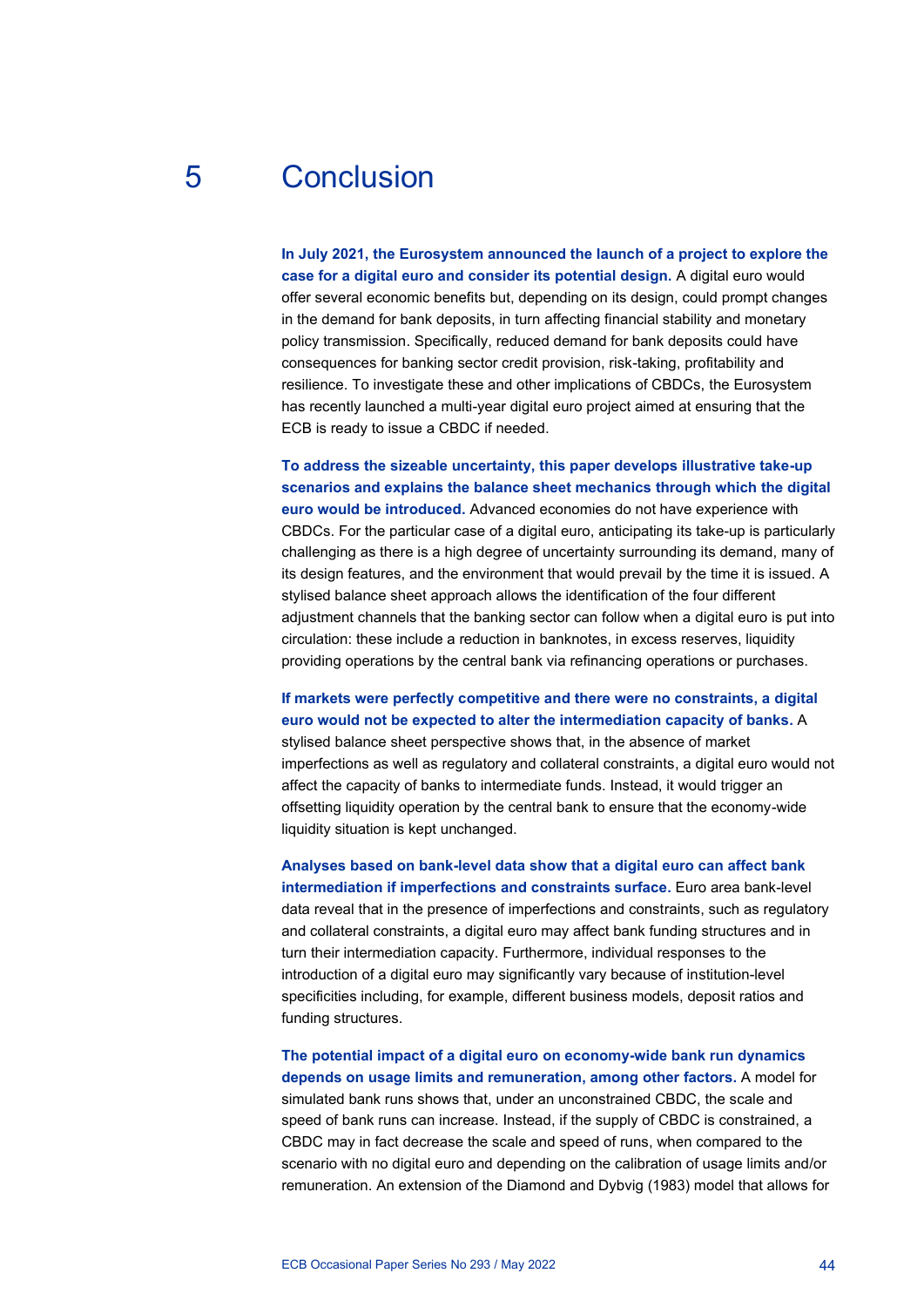CBDC and cash holdings shows that the scale of system-wide runs is not affected by CBDC, although welfare losses experienced during these episodes depend on the selection and calibration of CBDC usage limits and remuneration.

**The studies presented in this paper intend to inform the debate on a digital euro at an early stage.** As such, these initial findings will be reassessed and updated when more details on the design of a potential digital euro become available. Further extensions could consider that a digital euro may have consequences not only for the scale and speed of bank runs but also for the probability that these events might occur. Finally, the issuance of a digital euro will require careful analyses and discussions on its potential implications for current banking regulation, an aspect not covered in this paper.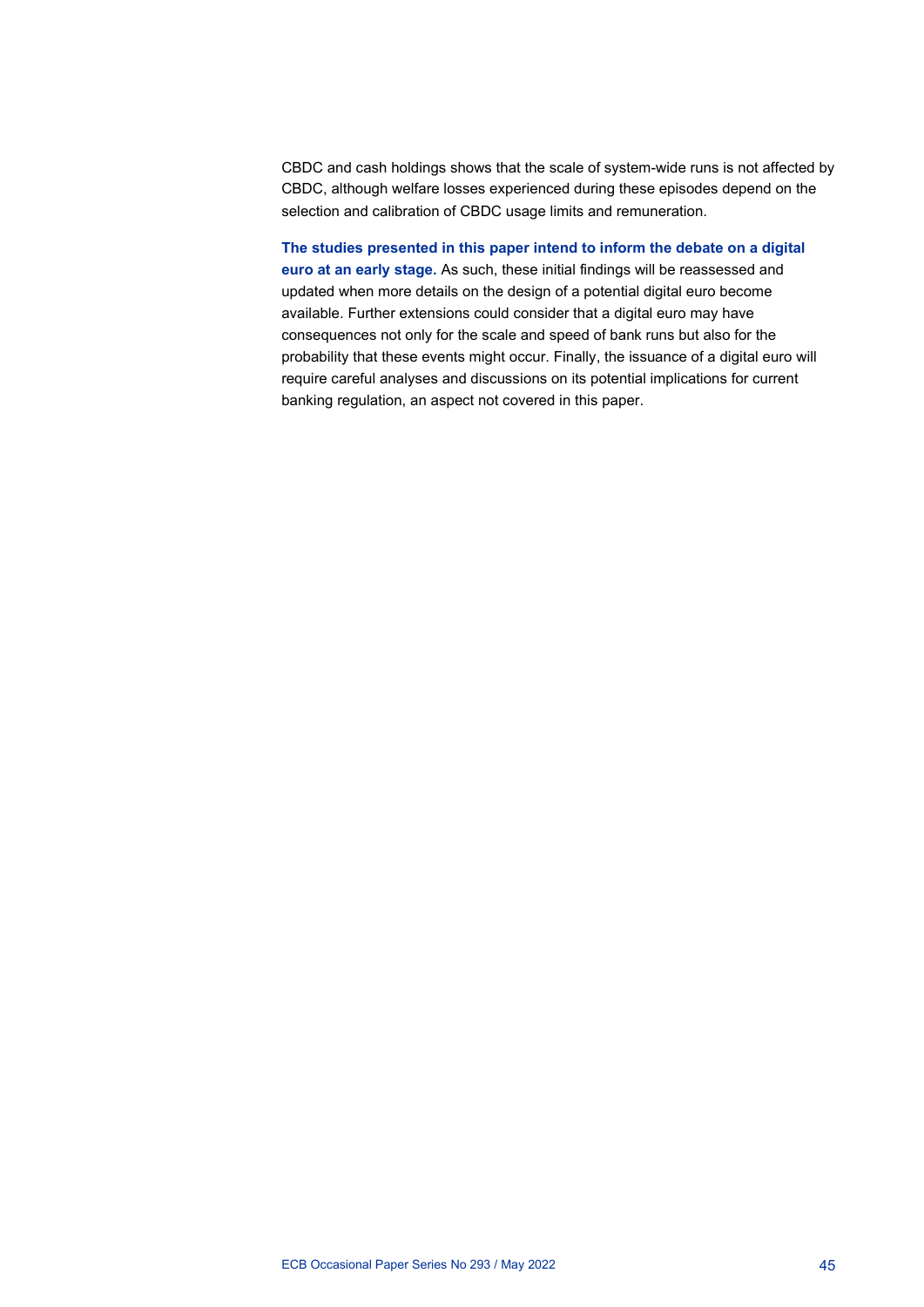# **References**

Ahnert, T. and Perotti, E. (2021), "Cheap but Flighty: A Theory of Safety-seeking Capital Flows", *Journal of Banking & Finance*, 106211.

Allen, F., Elena C. and Douglas, G. (2014), "Money, financial stability and efficiency", *Journal of Economic Theory* 149, pp. 100-127.

Altavilla, A., Boucinha, M. and Burlon, L. (2020), "The Economic Consequences of Negative Interest Rates", CESifo Forum, ifo Institute – Leibniz Institute for Economic Research at the University of Munich, 21(01), pp. 13-17.

Altavilla, C., Burlon, L., Giannetti, M., and Holton, S. (2021), "Is there a zero lower bound? The impact of negative policy rates on banks and firms", *Journal of Financial Economics*, forthcoming.

Andolfatto, D. (2021), "Assessing the impact of central bank digital currency on private banks", *The Economic Journal*, 131(634), pp. 525-540.

Assenmacher, K., Berentsen, A., Brand, C. and Lamersdorf, N. (2021), "A Unified Framework for CBDC Design: Remuneration, Collateral Haircuts and Quantity Constraints", unpublished working paper.

Bank of England (2021), "New forms of digital money", *Discussion Paper*, June.

Barbiero, F., Boucinha, M. and Burlon, L. (2021), "TLTRO III and bank lending conditions", *ECB Economic Bulletin*, Issue 6/2021.

Berry, S. (1994), "Estimating Discrete-Choice Models of Product Differentiation", *RAND Journal of Economics*, Volume 25, Issue 2, pp. 242–62.

Bijlsma, M., van der Cruijsen, C., Jonker, N. and Reijerink, J. (2021), "What triggers consumer adoption of CBDC?", *Working paper series*, No 709, De Nederlandsche Bank.

Bindseil, U. (2020), "Tiered CBDC and the financial system", *Working Paper series*, No 2351, European Central Bank, Frankfurt am Main, January.

Bindseil, U. and Panetta, F. (2020), "Central bank digital currency remuneration in a world with low or negative nominal interest rates", VoxEU, 5 October.

Bindseil, U., Panetta, F. and Terol, I. (2021), "Central Bank Digital Currency: functional scope, pricing and controls", *ECB Occasional Paper* 286.

Borisov, A., Goldman, E. and Gupta, N. (2016), "The Corporate Value of (Corrupt) Lobbying", *The Review of Financial Studies*, Volume 29, Issue 4, pp. 1039-71.

Broadbent, B (2016), "Central Banks and Digital Currencies", speech at the London School of Economics, 2 March.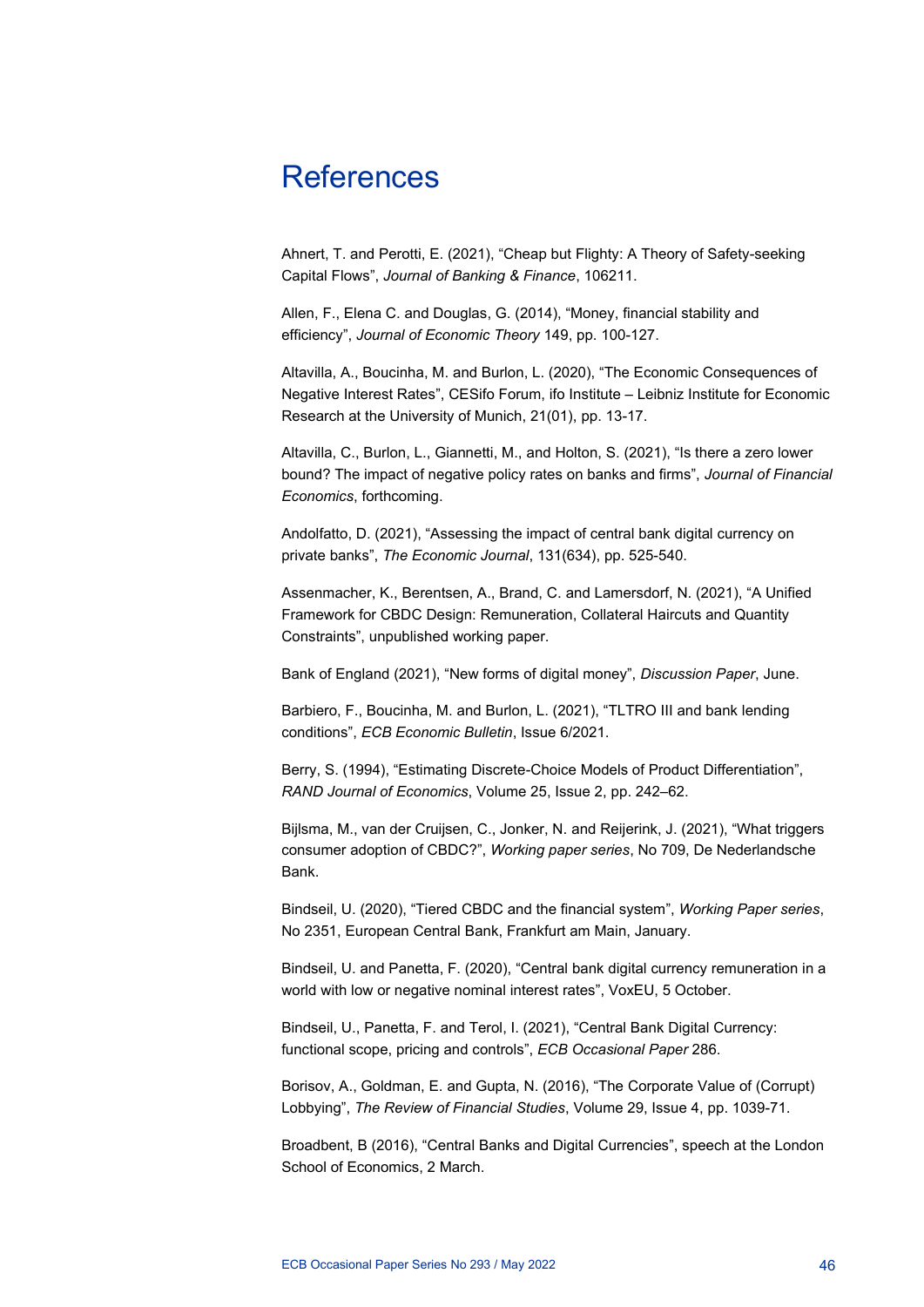Brown, M., Benjamin G. and Morkoetter, S. (2020), "Deposit withdrawals from distressed banks: Client relationships matter", *Journal of Financial Stability*, 46, 100707.

Brunnermeier, M. K. and Niepelt, D. (2019), "On the equivalence of private and public money", *Journal of Monetary Economics*, 106, pp.27-41.

Burlon, L., Montes-Galdón, C., Muñoz, M. A. and Smets, F. (2022), "The optimal quantity of CBDC in a bank-based economy", *CEPR Discussion Papers*.

Callesen, P. (2017), "Can banking be sustainable in the future? A perspective from Danmarks Nationalbank", Speech given at the Copenhagen Business School 100 years celebration event, Copenhagen, 30 October.

Degryse, H., De Jonghe, O., Jakovljević, S., Mulier, K., and Schepens, G. (2019), "Identifying credit supply shocks with bank-firm data: Methods and applications", *Journal of Financial Intermediation*, Volume 40, 100813.

Deutsche Bundesbank (2014), "The Usage, Costs, and Benefits of Cash— Revisited", *International Cash Conference Report*.

Diamond, D. W. (1984), "Financial intermediation and delegated monitoring", *The review of economic studies*, 51(3), pp.393-414.

Ennis, H., and Keister, T. (2009), "Bank runs and institutions: The perils of intervention", *American Economic Review* 99.4, pp.1588-1607.

European Banking Authority (2021), *Report on asset encumbrance*, Paris, July 2021.

European Central Bank (2020a), *Report on a digital euro*, Frankfurt am Main.

European Central Bank (2020b), *Study on the payment attitudes of consumers in the euro area*, Frankfurt am Main.

Fama, E. and French, K. (1993), "Common risk factors in the returns on stocks and bonds", *Journal of Financial Economics*, 33(1), pp.3-56.

Fernández-Villaverde, J., Sanches, D., Schilling, L. and Uhlig, H. (2021), "Central bank digital currency: Central banking for all?", *Review of Economic Dynamics*, forthcoming.

Financial Times (2015), "Negative rates and Gesell taxes: how low are we talking here?", February 2.

Financial Times (2016), "Banks look for cheap way to store cash piles as rates go negative", August 16.

García, A., Lands, B., Liu, X. and Slive, J. (2020), "The potential effect of a central bank digital currency on deposit funding in Canada", *Bank of Canada Staff Analytical Note* 2020-15.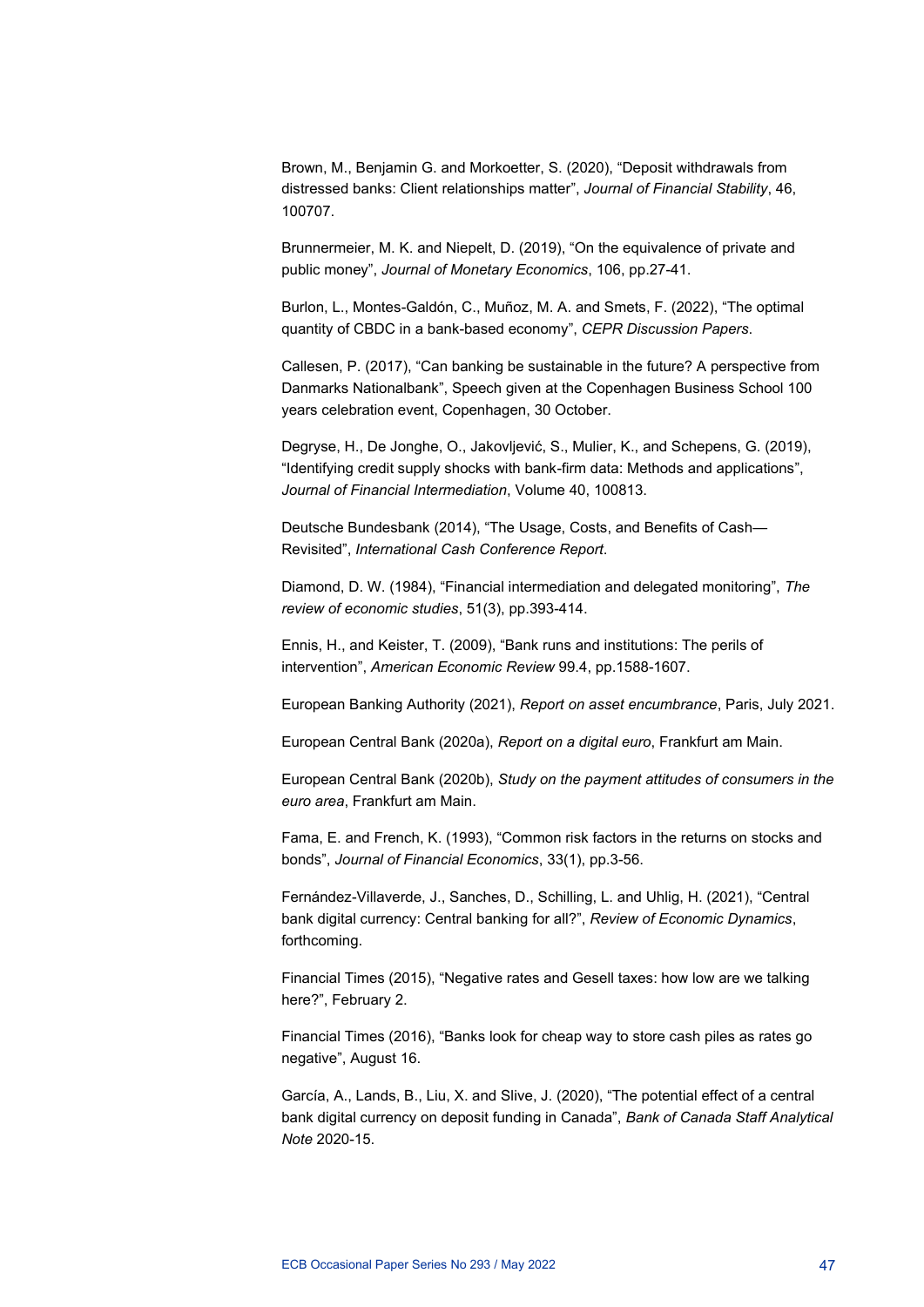Goldstein, I. and Pauzner, A. (2005), "Demand-deposit contracts and the probability of bank runs", *The Journal of Finance*, 60 (3), pp.1293-1327.

Haldane, A. (2021), "Thirty Years of Hurt, Never Stopped Me Dreaming", speech given at the Institute for Government, 30 June.

Heider, F., Saidi, F. and Schepens, G. (2019), "Life below zero: Bank lending under negative policy rates", *The Review of Financial Studies*, Vol. 32(10).

Hull, J. C. (2012), "Options, Futures, and Other Derivatives", Eighth edition, New Jersey: PrenticeHall.

Iyer, R. and Puri, M. (2012), "Understanding bank runs: The importance of depositorbank relationships and networks", *American Economic Review*, 102(4), pp.1414-45.

Keister, T. (2016), "Bailouts and financial fragility", *The Review of Economic Studies* 83.2, pp.704-736.

Keister, T. and Monnet, C. (2020), "Central bank digital currency: Stability and information", unpublished working paper, Rutgers University and University of Bern.

Khwaja, A. and Mian, A. (2008), "Tracing the impact of bank liquidity shocks: Evidence from an emerging market", *American Economic Review* 98.4, pp.1413-42.

Kumhof, M. and Noone, C. (2021), "Central bank digital currencies – Design principles for financial stability", *Economic Analysis and Policy*, 71, pp.553-572

Li, J. (2021), "Predicting the Demand for Central Bank Digital Currency: A Structural Analysis with Survey Data", unpublished working paper, Bank of Canada.

Muñoz, M. A. and Soons, O. (2022), "In search of safety: cash, insured deposits, or central bank digital currency?", ECB Working Paper Series, forthcoming.

Panetta, F. (2018), "21st century cash: central banking, technological innovation and digital currency", in Gnan, E. and Masciandaro, D. (eds.)., "Do We Need Central Bank Digital Currency?", SUERF Conference Proceedings, 018/2, pp. 23-32.

Panetta, F. (2021a), "Evolution or revolution? The impact of a digital euro on the financial system", speech given at a Bruegel online seminar, Frankfurt am Main, 10 February.

Panetta, F. (2021b), "Evolution or revolution? The impact of a digital euro on the financial system", speech at a Bruegel online seminar, Frankfurt am Main, 10 February.

Panetta, F. (2021c), "The present and future of money in the digital age", lecture given at Federcasse, 10 December.

Rainone, E. (2021), "Identifying deposits' outflows in real-time", *Working Paper Series*, No 1319, Bank of Italy.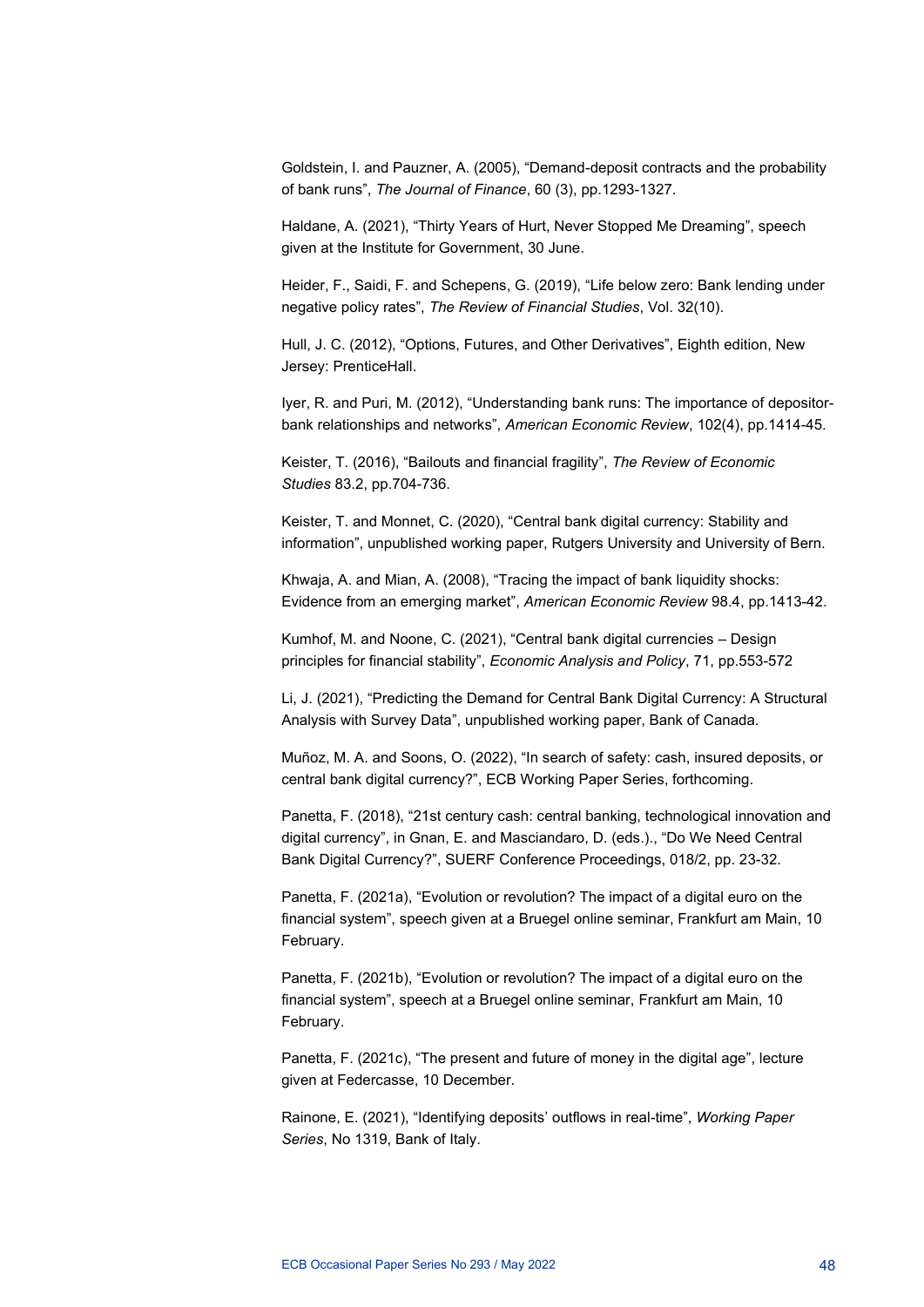Reimers, H., Friedrich S. and Franz, S. (2020), "Payment Innovations, the Shadow Economy and Cash Demand of Households in Euro Area Countries", *CESifo Working Paper*, No. 8574, Center for Economic Studies and Ifo Institute (CESifo), Munich.

Rogoff, K. (1998), "Blessing or curse? Foreign and underground demand for euro notes", *Economic Policy* 13.26, pp.262-303.

Rogoff, K. (2017), "Dealing with monetary paralysis at the zero bound", *Journal of Economic Perspectives*, 31, pp.47-66

Stein, J. (2012), "Monetary policy as financial stability regulation", *The Quarterly Journal of Economics* 127.1, pp.57-95.

Zamora-Pérez, A. (2021), "The paradox of banknotes: Understanding the demand for cash beyond transactional use", *Economic Bulletin*, European Central Bank.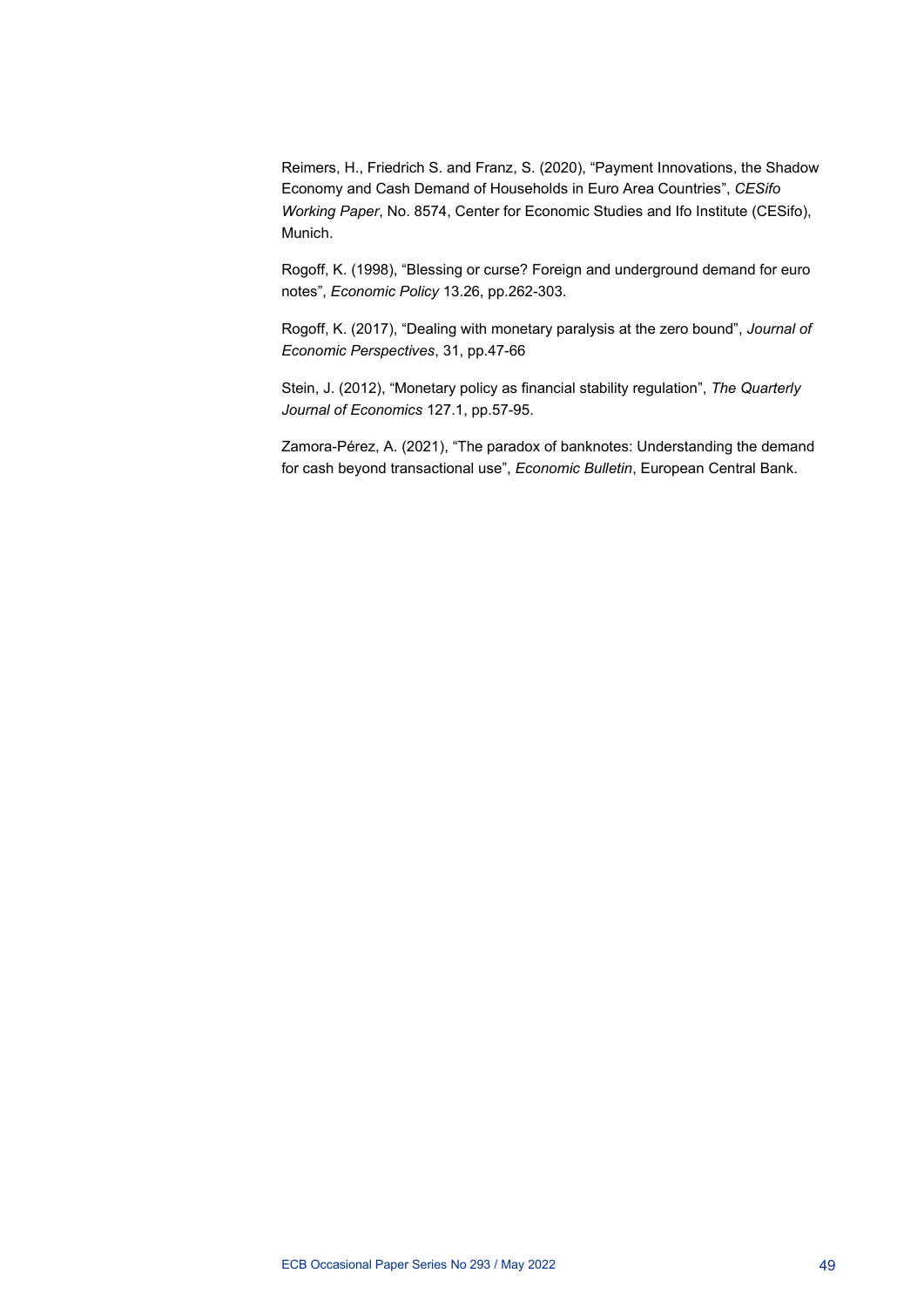# Annex: Balance sheets of the main euro area institutional sectors

#### **Table A**

Aggregate positions by sector

#### **Eurosystem**

(outstanding amounts in EUR tn)

| <b>Assets</b>                     |     |     | <b>Liabilities</b>                  |
|-----------------------------------|-----|-----|-------------------------------------|
| <b>Gov and PS debt securities</b> | 4.1 | 1.5 | <b>Banknotes</b>                    |
| <b>Lending to Banks</b>           | 2.3 | 4.5 | <b>Banks' reserves</b>              |
| <b>Bank debt securities</b>       | 0.5 | 0.8 | Deposits by other residents         |
|                                   |     |     |                                     |
| <b>Foreign assets</b>             | 1.4 | 0.7 | Liabilities vis-à-vis non-residents |
|                                   |     | 0.8 | <b>Capital and reserves</b>         |
| <b>TOTAL</b>                      | 8.3 | 8.3 | <b>TOTAL</b>                        |
|                                   |     |     |                                     |

#### **Bank**

(outstanding amounts in EUR tn)

| <b>Assets</b>                       |      |      | <b>Liabilities</b>                    |
|-------------------------------------|------|------|---------------------------------------|
| <b>Loans to households</b>          | 6.3  | 8.6  | € Overnight deposits by the PS        |
| <b>Loans to NFCs</b>                | 4.8  | 5.2  | $\epsilon$ Savings deposits by the PS |
| <b>NFC securities (debt+equity)</b> | 0.4  | 1.9  | € deposits by non-residents           |
|                                     |      |      |                                       |
| <b>Credit to government</b>         | 2.7  | 2.3  | Non-€ deps (incl. non-resid)          |
| <b>Credit to non-banks</b>          | 2.2  | 3.8  | Debt secuties issued (net)            |
| <b>Foreign assets</b>               | 5.3  | 2.6  | Capital                               |
|                                     |      |      |                                       |
| <b>Interbank positions</b>          | 6.6  | 6.6  | <b>Interbank positions</b>            |
| <b>Reserves with Eurosystem</b>     | 4.5  | 2.3  | <b>Borrowing from Eurosystem</b>      |
| Other assets                        | 0.6  |      |                                       |
| <b>TOTAL</b>                        | 33.3 | 33.3 | <b>TOTAL</b>                          |

#### **Money market funks (MMFs)**

(outstanding amounts in EUR tn)

| <b>Assets</b>                  |     |     |                             | <b>Liabilities</b> |
|--------------------------------|-----|-----|-----------------------------|--------------------|
| <b>Bank debt</b>               | 0.3 | 0.6 | <b>MMF</b> shares           |                    |
| <b>Bank deposits</b>           | 0.2 |     |                             |                    |
| Other resident debt securities | 0.2 |     |                             |                    |
| <b>Foreign assets</b>          | 0.7 | 0.7 | MMF shares by non-residents |                    |
| <b>Other assets</b>            | 0.0 | 0.6 |                             |                    |
| <b>TOTAL</b>                   | 1.3 | 1.3 | <b>TOTAL</b>                |                    |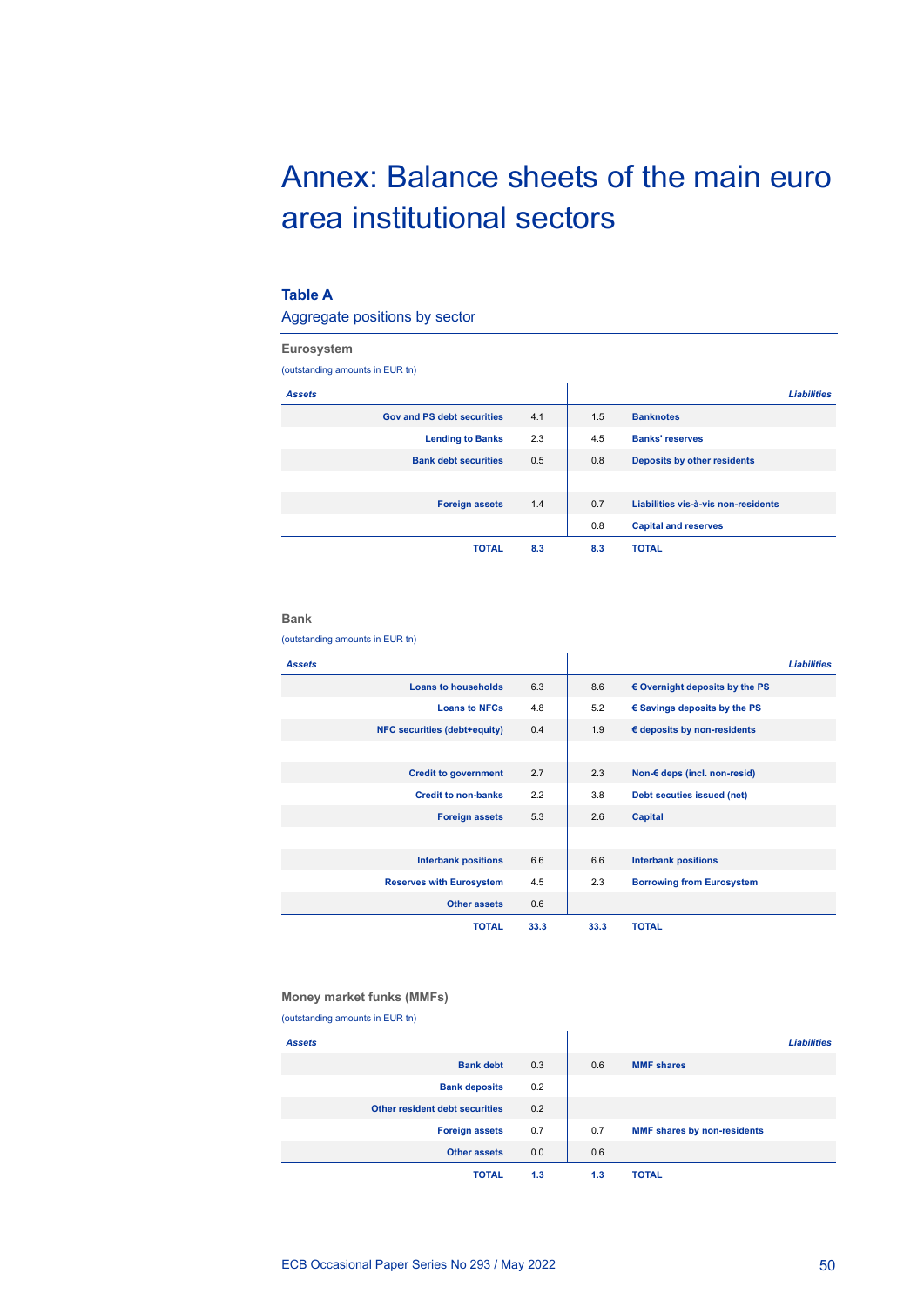#### **Non-banks**

(outstanding amounts in EUR tn)

| <b>Assets</b>                 |      |      | <b>Liabilities</b>                     |
|-------------------------------|------|------|----------------------------------------|
| $\epsilon$ Overnight deposits | 0.9  | 10.0 | <b>Insurance &amp; pension schemes</b> |
| € Savings deposits            | 1.3  | 15.5 | <b>Investment fund shares</b>          |
| Loans                         | 6.2  | 6.3  | <b>Bank and other loans</b>            |
| Securities and equity         | 37.7 | 15.8 | <b>Securities and equity</b>           |
| <b>Other assets</b>           | 1.6  |      |                                        |
| <b>TOTAL</b>                  | 47.6 | 47.6 | <b>TOTAL</b>                           |

#### **Households**

(outstanding amounts in EUR tn)

| <b>Assets</b>                 |      |      |                                    | <b>Liabilities</b> |
|-------------------------------|------|------|------------------------------------|--------------------|
| <b>Banknotes and coins</b>    | 0.8  | 6.3  | <b>Bank loans</b>                  |                    |
| € Overnight deposits          | 5.2  | 1.0  | <b>Other loans</b>                 |                    |
| € Savings deposits            | 3.4  |      |                                    |                    |
|                               |      |      |                                    |                    |
| <b>Other financial assets</b> | 17.9 | 0.9  | <b>Other financial liabilities</b> |                    |
|                               |      |      |                                    |                    |
| <b>Non-financial assets</b>   | 37.7 | 56.7 | <b>Net worth</b>                   |                    |
| <b>TOTAL</b>                  | 65.0 | 65.0 | <b>TOTAL</b>                       |                    |
|                               |      |      |                                    |                    |

### **Non-financial corporations (NFCs)**

(outstanding amounts in EUR tn)

| <b>Assets</b>                   |      |      |                                 | <b>Liabilities</b> |
|---------------------------------|------|------|---------------------------------|--------------------|
| $\epsilon$ Overnight deposits   | 2.6  | 4.8  | <b>Bank loans</b>               |                    |
| € Savings deposits              | 0.5  |      |                                 |                    |
| NB loans + unlisted equity      | 20.3 | 22.8 | NB loans + unlisted equity      |                    |
| Debt securities & listed shares | 1.3  | 9.5  | Debt securities & listed shares |                    |
|                                 |      |      |                                 |                    |
| Other accounts receivable       | 4.8  | 4.9  | Other accounts payable          |                    |
|                                 |      |      |                                 |                    |
| <b>Net fixed assets</b>         | 15.5 | 2.9  | Net worth                       |                    |
| <b>TOTAL</b>                    | 44.8 | 44.8 | <b>TOTAL</b>                    |                    |

Source: ECB (QSA and BSI).<br>Note: BFIs include insurance corporations, pension funds, non-money market investment funds and other financial intermediaries not<br>classified in the MFI.sector. "PS" stands for private sector.